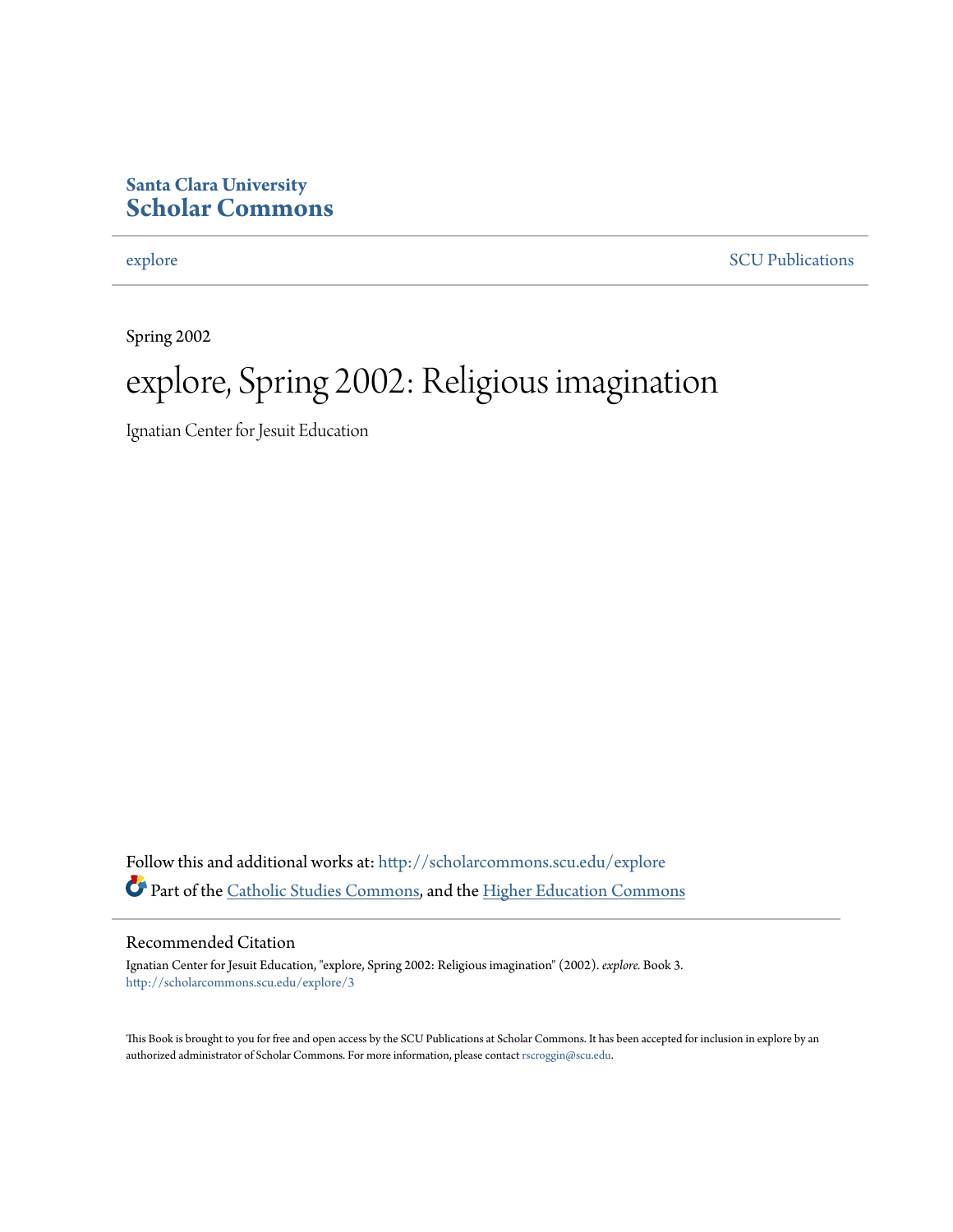

#### Letter from the Director



This issue explores the wonderful and terrible terrain of the religious imagination. Religion finds a natural ally in the imagination. We hope for what we do not see, but we do hear about a promised land and a heavenly banquet. We believe in One who cannot be perceived, so we have to retell stories about burning bushes, parting seas, loaves and fishes that multiply, and tombs that are strangely empty. Ignatius of Loyola was no speculative thinker, but he was a genius in encouraging Christians to enter imaginatively into the scenes of the Gospel, to paint themselves into the picture and have it speak to them. Jesuit education has appealed to the imagination in song, drama, rhetoric, and literature as the proper way to educate the whole person.

Some of the best and most widely known authors in the Santa Clara community have contributed to this issue. Ron Hansen of the English department describes how childhood experiences conveyed his vocation to become a writer of fiction who does not disguise his faith. Like his novels and screenplays, this essay conveys a "sacramental imagination" where ordinary events become transparent to God's presence. Steve Schloesser, S.J., a Bannan Fellow this year from Boston College, relates how Catholics in the early twentieth addressed a suspicious secular culture, turning its accusations on their head by finding a disguised grace in "dark," even grotesque, characters. Santa Clara philosopher Mark Ravizza, S.J., responds to Steve's essay with a challenge to rosy contemporary accounts of "the Catholic imagination" that omit the human tragedy embraced in the cross. Michael Zampelli, S.J., of the theater and dance department, shows why Jesuits have favored the stage as a prime place for educating the heart. Kristin Kusonavich, SCU dancer and director, describes how her troupe turned an F. Scott Fitzgerald story into a powerful drama that inspired the campus last year. English's Diane Dreher looks to a different kind of stage, the garden, for a spiritual practice that helps us contemplate life's mysterious unfolding.

The imagination is a vehicle of empathy as well as possibility. It connects with the suffering of others, even striving to heal old wrongs by the leap of forgiveness. The religious imagination has to be political as well as artistic if people are to find the forgiveness that makes a future possible. For two years, Jane Curry of Political Science has led a discussion group (sponsored by a Bannan Center grant) that probed the challenge of reconciliation posed by war and political oppression. Can societies overcome the memories of violence and injustice and find ways to be reconciled? Their study of South Africa, Colombia, and post-Communist Eastern Europe shows just how hard it is to beat swords into plowshares. The authors' essays challenge us as we try to imagine a human future for post-war Afghanistan and struggle to forgive our own enemies of September 11.

 $W & \in$  Spok

William C. Spohn **Director**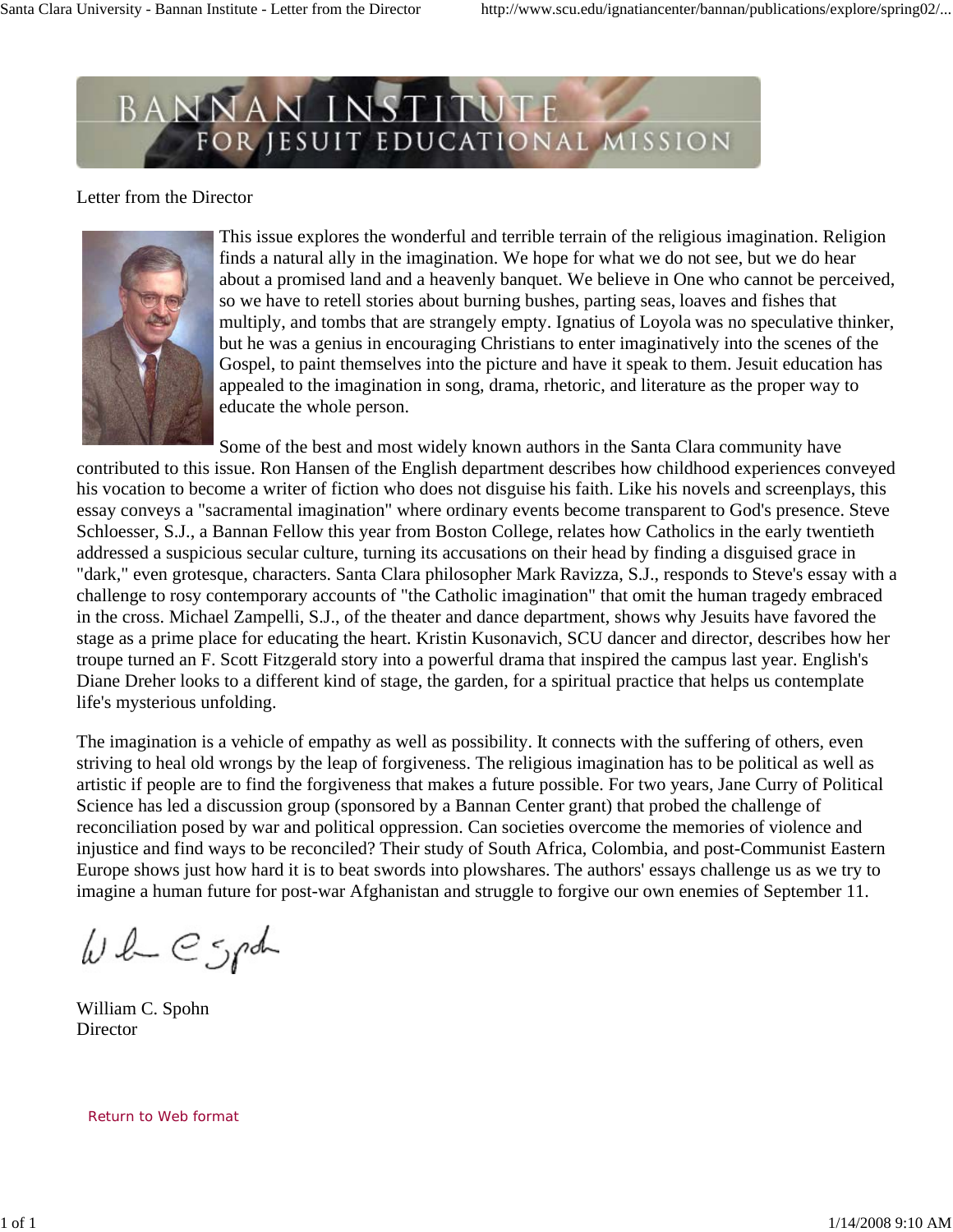

 $E$ ver since I learned to read, I have wanted to be a fiction writer. The vocation was inchoate at first, for books seem as authorless as rain to a child, but it insisted that I not only inhabit the world imagined by others, as good readers do, but go on with the story, configure it to fit my own life, filch it like candy left out in a bowl. Robert Coles has named this odd hankering and delight "the call of stories."

I may have been five or so when I first noticed that calling. At Sunday Mass in Omaha, the priest ascended the stairs to the high pulpit at Holy Angels Church, announced a reading from one of the gospels, and after a few sentences of the passage I was suddenly aware that the story was familiar to me. Say it was the shockingly concrete scene in Mark where Jesus heals a blind man by wetting the man's eyes with his spittle. I found myself anticipating the next moves, certain that the man would say he could see people but they looked like trees walking. And Jesus would lay his hands on the afflicted man's eyes again, and then the man would see everything clearly. The sentences were sure and predictable to me; I felt I was finally their audience; and I realized with a good deal of wonder that the gospels were like those children's books that my mother or sisters would read to me over and over again. With great seriousness the priest would read aloud the same stunning stories from the life of Christ, and when he was finished reading he would talk intelligently about the meaning of the passage in our own lives, and even the old in the congregation would watch and listen like children being taught.

The liturgical rites were grand theater then, filled with magisterial ceremony, great varieties of mystery and symbol, and a haunting Gregorian chant that sounded lovely even if poorly sung. And since I could not yet follow the English translation of the priest's Latin in my missal, I would fix my gaze high overhead on the soft blue sky of the dome on which there was a huge, literal, and beautiful painting of Christ being escorted by the holy angels on his ascension to Heaven, his loose, white clothing floating off him so that most of his flesh was exposed.

Looking back on my childhood now, I find that church-going and religion were in good part the origin of my vocation as a writer, for along with Catholicism's feast for the senses, its ethical concerns, its insistence on seeing God in all things, and the high status it gave to scripture, drama, and art, there was a connotation in Catholicism's liturgies that storytelling mattered. Each Mass was a narrative steeped in meaning and metaphor, helping the faithful to not only remember the past but to make it present here and now, and to bind ourselves into a sharing group so that, ideally, we could continue the public ministry of Jesus in our world.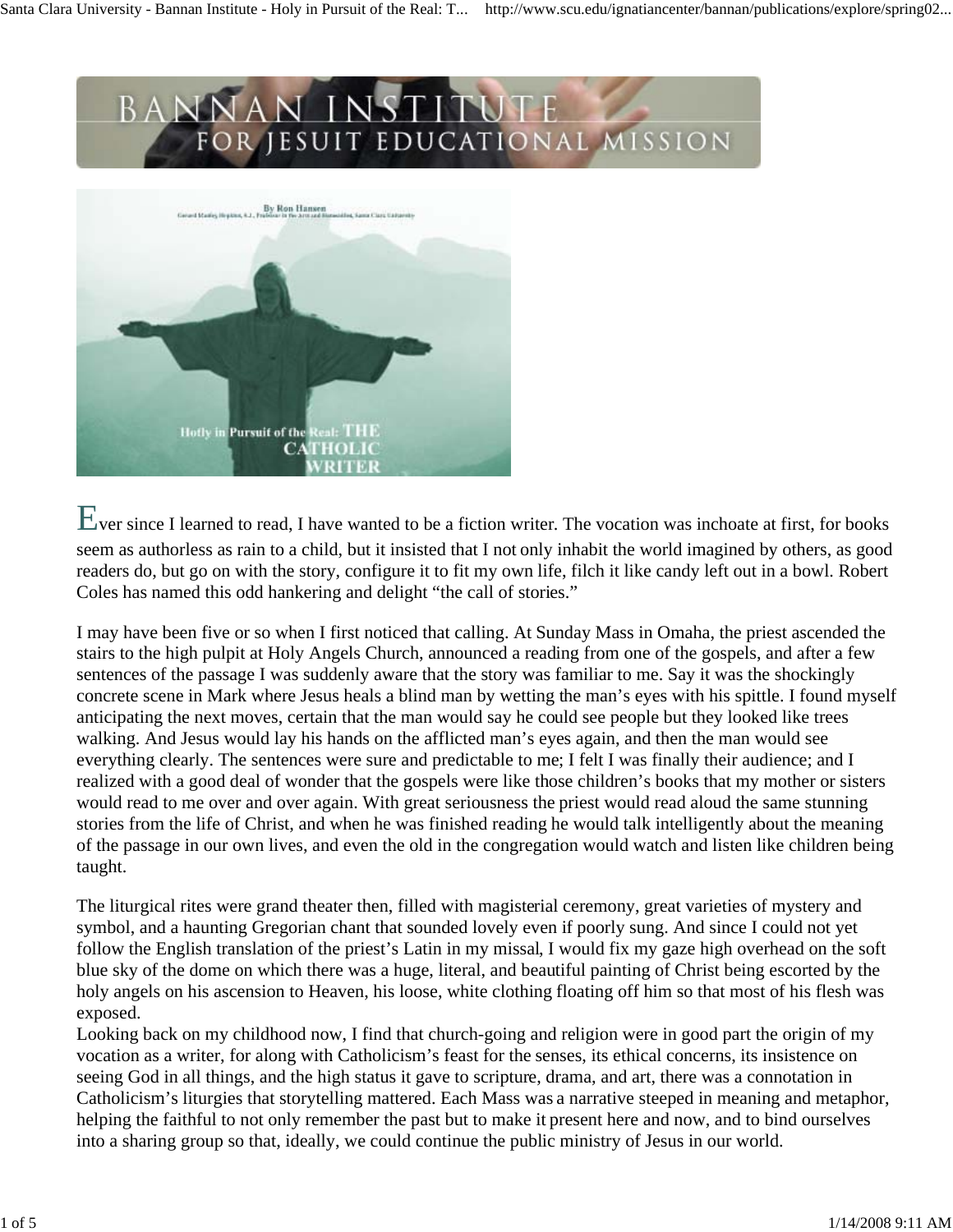On the other hand, my vocation as a writer was also called forth by something unnameable that I can only associate with a yen to live out in my imagination other lives and possibilities, a craving that eventually made acting attractive to my brother, Rob, and soon made storytelling necessary to me.

In kindergarten, for example, we had an afternoon period of show-and-tell. A few minutes earlier, a boy named Kenneth breathlessly told me about the side altar at some European cathedral his family had visited, where a pressure-sensitive prie-dieu illuminated a crucifix when penitents fell on their knees there to pray. Seeing my fascination, the five-year-old went further, confusing the scene and himself with flashing colors and whirring mechanisms that seemed lifted from a science fiction movie. I fell into my own imagining as Sister Martha went from child to child, asking them to report on adventures, discoveries, encounters, or anything else they thought



noteworthy. And then she got to me. And I instinctively said a neighbor had turned a hallway closet into a chapel,

with holy pictures everywhere, and there were lots of candles burning all thetime,because that was the only light, and there was a kneeler in front of a crucifix and when you knelt on it real blood trickled out of the wounds in Christ's hands and feet. Real blood? Sister Martha asked. Well, it looked like real blood, it was red like blood, and it trickled down his face from the crown of thorns, too. She squinted at me with just a twitch of a

smile, and I was shocked, even

insulted that she could think I was making this up. Hadn't I seen that hallway closet, that padded prie-dieu, that crucifix with my own eyes? I could describe the finest detail, I could smell the candle wax as it burned. Stifling her

An urgency to write fuction took over; it was a vocation that seemed so exalted and sacred and beyond me I would not even talk about it.

amusement, the kindergarten teacher questioned me more closely, possibly having found a kids-say-the-darndest-things instance that she could present like a chocolate pie to her sisters at dinner, and I just kept embellishing and filling in gaps in the narrative until Sister Martha seemed to decide I was depleted and she shifted to another child. And when I looked at Kenneth, he was wide-eyed and in awe, with no hint of affront for my having stolen his show-and-tell, but with a certain amount of jealousy that I'd seen a prie-dieu that was so far superior to his and, worse, seemed to have tried to selfishly keep it to myself.

Within the year I would be reading on my own and finding out about children's books and children's authors and their need to do just what I did: to alter facts that seemed imposed and arbitrary, to intensify scenes and situations with additions and falsifications, and to ameliorate the dull and slack commodities of experience with the zest of the wildest imaginings.

The first author whose name I remembered and whose stories I hunted down was Jules Verne, whom I avidly read in third grade. In fourth grade it was Albert Payson Terhune—I even named our foundling pup "Lad"—and Peck's Bad Boy by Aurand Harris, with its gladdening irony that a boy who was continually getting into trouble with grownups might simply be just acting like boys do. Then it was fifth grade and the Hardy Boys and Tom Swift, books meant for kids my age but which seemed hopelessly old-fashioned and did not thrill me nearly so much as the tales of Edgar Allan Poe, who so hooked me that I held his book of horror stories open in my lap to sneak peeks at as I pretended to take classroom notes. I was drawing and painting then, not writing fiction. A friend's father was an illustrator and I fantasized that I would have a job like that when I got out of school. But gradually an urgency to write fiction took over; it was a vocation that seemed so exalted and sacred and beyond me I would not even talk about it.

In "Confessions of a Reluctant Catholic," novelist Alice McDermott recalls learning to be a writer, which, she writes, "seemed to me from the outset to be an impossible pursuit, one for which I had no preparation or training, or even motive, except for a secret and undeniable urge to do so." She'd discovered that "fiction made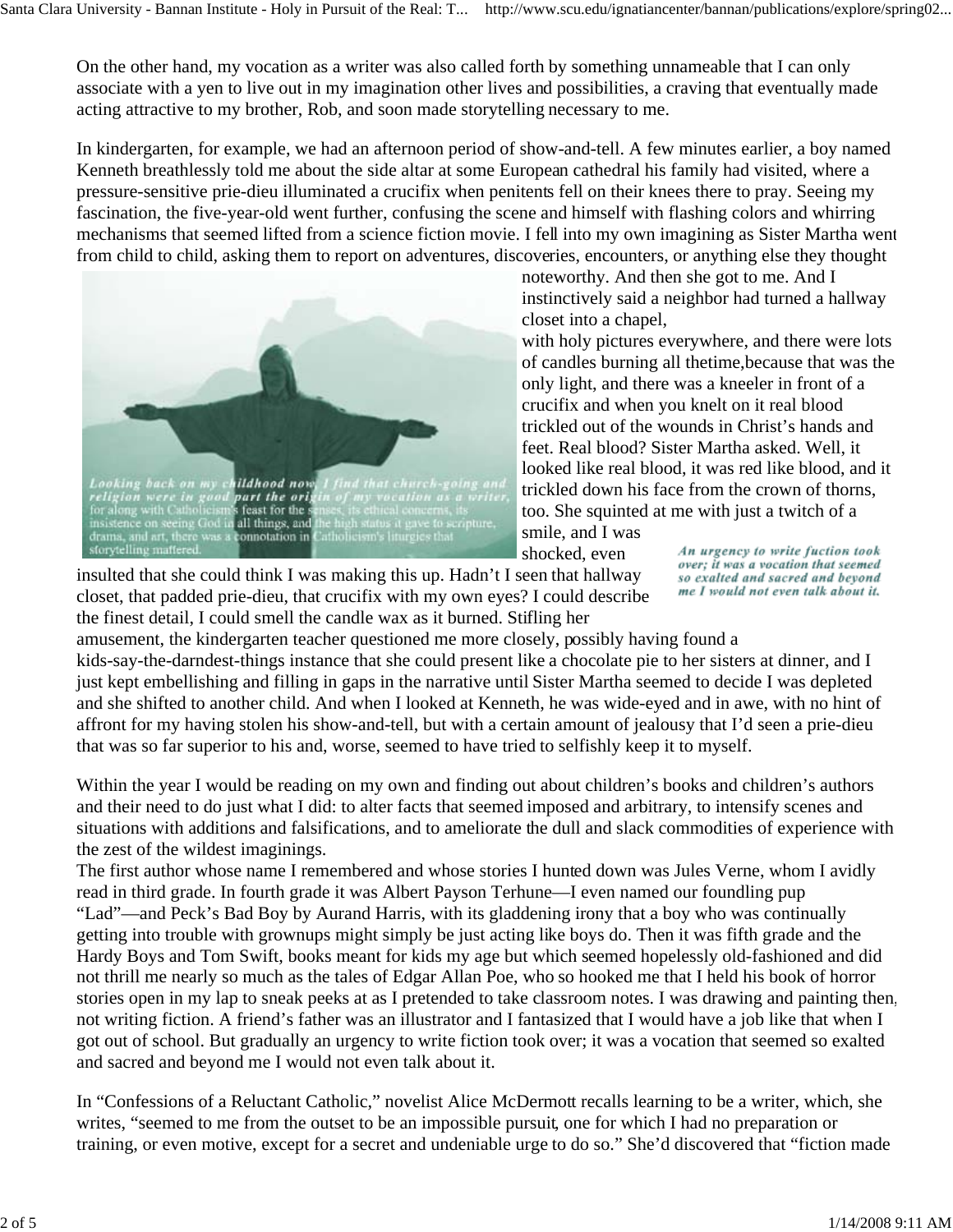the chaos bearable, fiction transformed the absurdity of our brief lives by giving context and purpose and significance to every gesture, every desire, every detail. Fiction transformed the meaningless, fleeting stuff of daily life into the necessary components of an enduring work of art."1

The intuition of the fiction writer is similar to that of the scientist, that the world is governed by rules and patterns that are, by analysis and experiment, detectable, that the hidden mysteries of nature can be interrogated and solved. I have run into people who don't read fiction because they feel it's founded on fabrications and swindles and worthless extenuations of reality—a famous professional golfer once complained about English classes in college where he was forced to read "these big, fat books that weren't even true"—but for many of us fiction holds up to the light, fathoms, simplifies, and refines those existential truths that, without such interpretation, seem all too secret, partial, and elusive. And that, of course, is the goal of religion as well.

Some writers are agnostic and have as their religion art, but just as many are conscious that the source of their gifts is God and have found thanksgiving, worship, and praise of the Holy Being to be central to their lives and artistic practice. In An American Requiem: God, My Father and the War that Came Between Us, James Carroll wrote that "the very act of story-telling, of arranging memory and invention according to the structure of narrative is, by definition, holy."2 And in a later interview, Carroll stated that "my notion of narrative informs my faith, and my notion of faith informs my idea of what writing is for."

Writing not only gives form and meaning to our sometimes disorderly existence, but gives the author the chance for self-disclosure and communion with others, while giving readers a privileged share in another's inner life that, perhaps imperceptibly, questions and illuminates their own. Reading attentively, connecting our lives with those of fictional characters, choosing ethically and emotionally just as they do or in contradistinction to them, we enter the realm of the spirit where we simultaneously discover our likeness to others and our difference, our uniqueness. Questioning ourselves and our world, finding in it, for all its coin-cidence, accidents, and contingencies a mysterious coherence, we may become aware of a horizon beyond which abides the One who is the creator and context of our existence.

Writing on the Catholic short story master Andre Dubus, Tobias Wolff noted that in his friend's work "the quotidian and the spiritual don't exist on different planes, but infuse each other. His is an unapologetically sacramental vision of life in which ordinary things participate in the miraculous, the miraculous in ordinary things. He believes in God, and talks to him, and doesn't mince words. . . He is open to mystery, and of all mysteries the one that interests him most is the human potential for transcendence."3

Edifying Christian fiction can have a tendency to attenuate the scandal of the incarnation by circumscribing the sensual or sordid facts of the flesh in order to concentrate on heavenly actions and aspirations. And in doing so, such fiction fails both the mysteries we are informed of by faith and those mysteries of sin and redemption we perceive in our daily lives. We need Christian fiction writers who are, in Flannery O'Connor's phrase, "hotly in pursuit of the real." She noted that "the chief difference between the novelist who is an orthodox Christian and the novelist who is merely a naturalist is that the Christian novelist lives in a larger universe. He believes that the natural world contains the supernatural. And this doesn't mean that his obligation to portray nature is less; it means it is greater."4

In an essay entitled "How to Be an American Novelist in Spite of Being Southern and Catholic," Walker Percy identified the inherent congeniality of Christianity to the vocation of the novelist. "The Christian ethos," he wrote,

sustains the narrative enterprise in ways so familiar to us that they can be overlooked. It underwrites those very properties of the novel without which there is no novel: I am speaking of the mystery of human life, its sense of predicament, of something having gone wrong, of life as a wayfaring and a pilgrimage, of the density and linearity of time and the sacramental reality of things. The intervention of God in history through the Incarnation bestows a weight and value to the individual human narrative which is like money in the bank to the novelist. Original Sin is out of fashion, both with Christians and with Jews, let alone unbelievers. But any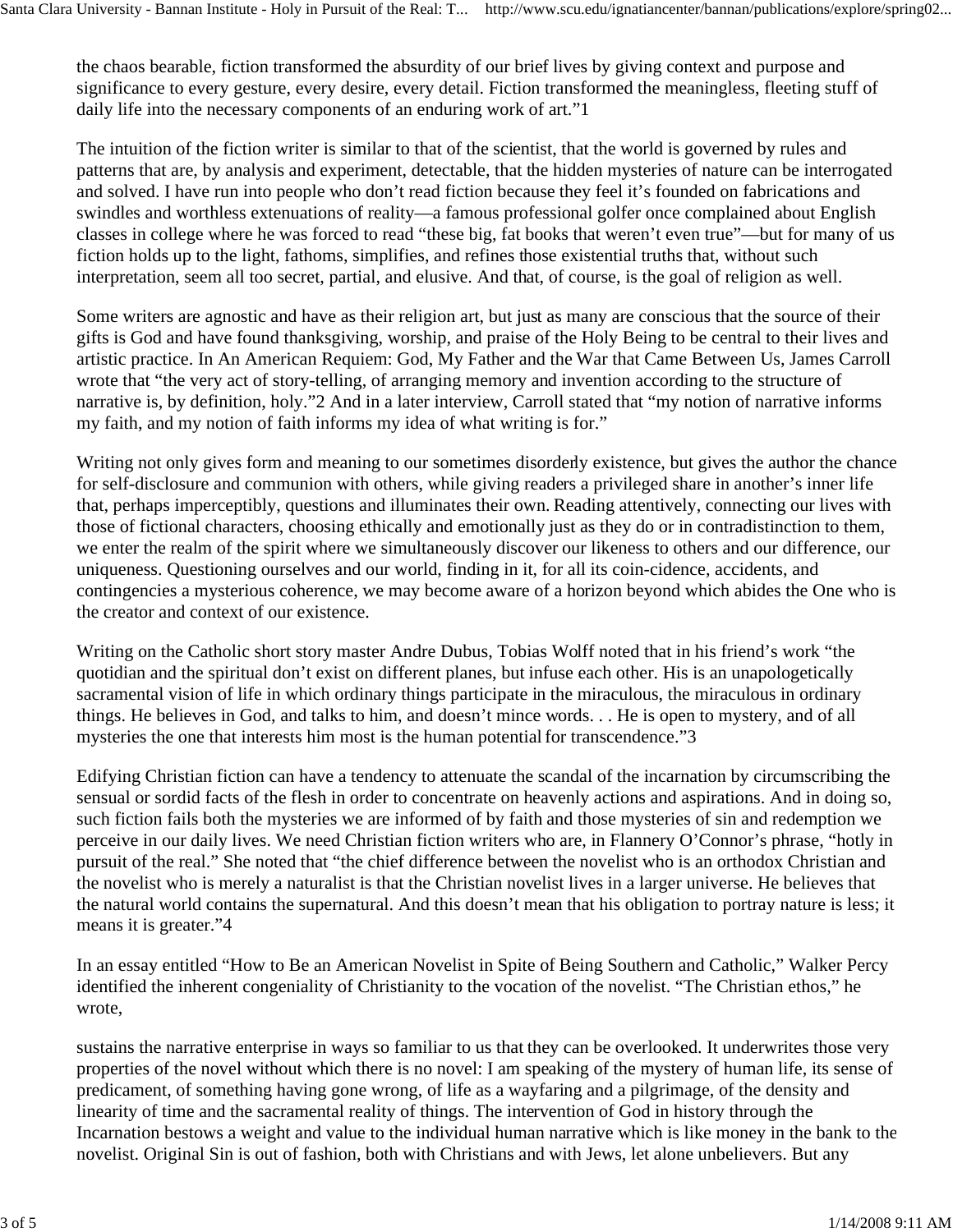novelist who does not believe that his character finds himself in a predicament not entirely of his own making or of society's making is in trouble as a novelist. And any novelist who begins his novel with his character in a . . . predicament which is a profound mystery to which he devotes his entire life to unraveling . . . is a closet Jew or Christian whether he likes it or not.5

Even in high school it was my habit to send off my short stories to magazines for possible publication. I was never very disappointed when they were rejected, for I had no illusions that my callow stories were any good, but I had never in my life met a fiction writer, and the profession seemed so magnificent to me that my quest to try it seemed outlandish. My regular submissions to magazines were messages in a bottle, ways of keeping contact with a lovesick yearning that was gradually becoming my soul's signature. And then when I was a junior at Creighton, a short story that was the first I felt proud of was rejected by The Atlantic Monthly with a letter from the fiction editor gently indicating what the errors and holes in that particular story were while generously urging me to send in something else.

I ought to have been gladdened by that letter, but instead I was dejected, because in spite of the fiction editor's notes to me, the necessary skills and discipline of revision were not yet mine, and I hadn't the slightest notion of how to make my flawed and unfinished story any better than it was. And I found myself wondering if I wasn't kidding myself about my talent and wasting my time in a foolish and vainglorious pursuit.

And then a piture flashed in my mind for just a fraction of a second. It was there and then, instantly, it was not. But I was sure that God favored me with a foretaste of the future, for what I fleetingly glimpsed was a page in a magazine like *Time* or *Newsweek* and a few inches of a column that was indisputably a book review. I couldn't read the book's title or any other words on that page, but I knew with rock certainty that the book being reviewed was by me. With that one look, major questions were answered, a critical juncture, perhaps, was passed, and I was flooded with feelings of calm and bliss and purposefulness.

Some writers are agnostic and have as their religion art, but just a *many are conscious that the source of their gifs is God* and have found thanksgiving, worship, and praise of the Holy Being to be central to their lives and artistic practice.

Writing on vocatin in *Magister Ludi*, the great German novelist Herman Hesse noted, "There are many types and kinds of call, but the core of the experience is always the same: your soul is awakened, transformed, or exalted, so that instead of dreams and presentiments from within, a summons comes from without, a portion of reality presents itself and makes a claim."

I have discovered in late night conversations that many of my friends have had profound experiences of God's hand, God's voice, God's solace, God's gentle invitation. But how often are those experiences written about? And yet they are as important, indelible, and real as anything else that happens to us. Catholic writers may principally differ from others in their heightened awareness of the unseen but ineluctable foundation of one is hotly in pursuit of the real especially when writing about the substance of things hoped for.



#### ENDNOTES

1Alice McDermott. "Confessions of a Reluctant Catholic," *Commonweal* (February 11, 2000).

2 James Carrol. *An American Requiem: God, My Father and the War that Came Between Us* (Boston: Houghton Miflfin, 1996).

3Andre Dubus. *Broken Vessels*, with an introduction by Tobias Wolff (Boston: David R. Godine, Publisher, 1991), xv

4 Flannery O'Connor. *Mystery and manners,* selected and edited by Sally and Robert Fitzgerald (New York: Farrar, Straus and Giroux, 1961), 175.

5Walker Percy. *Signposts in a Strange Land,* Patrick Samway, S.J. (New York: Farrar, Straus & Giroux, 1991), 178.

**Ron Hansen** Gerard Manley Hopkins, S.J.,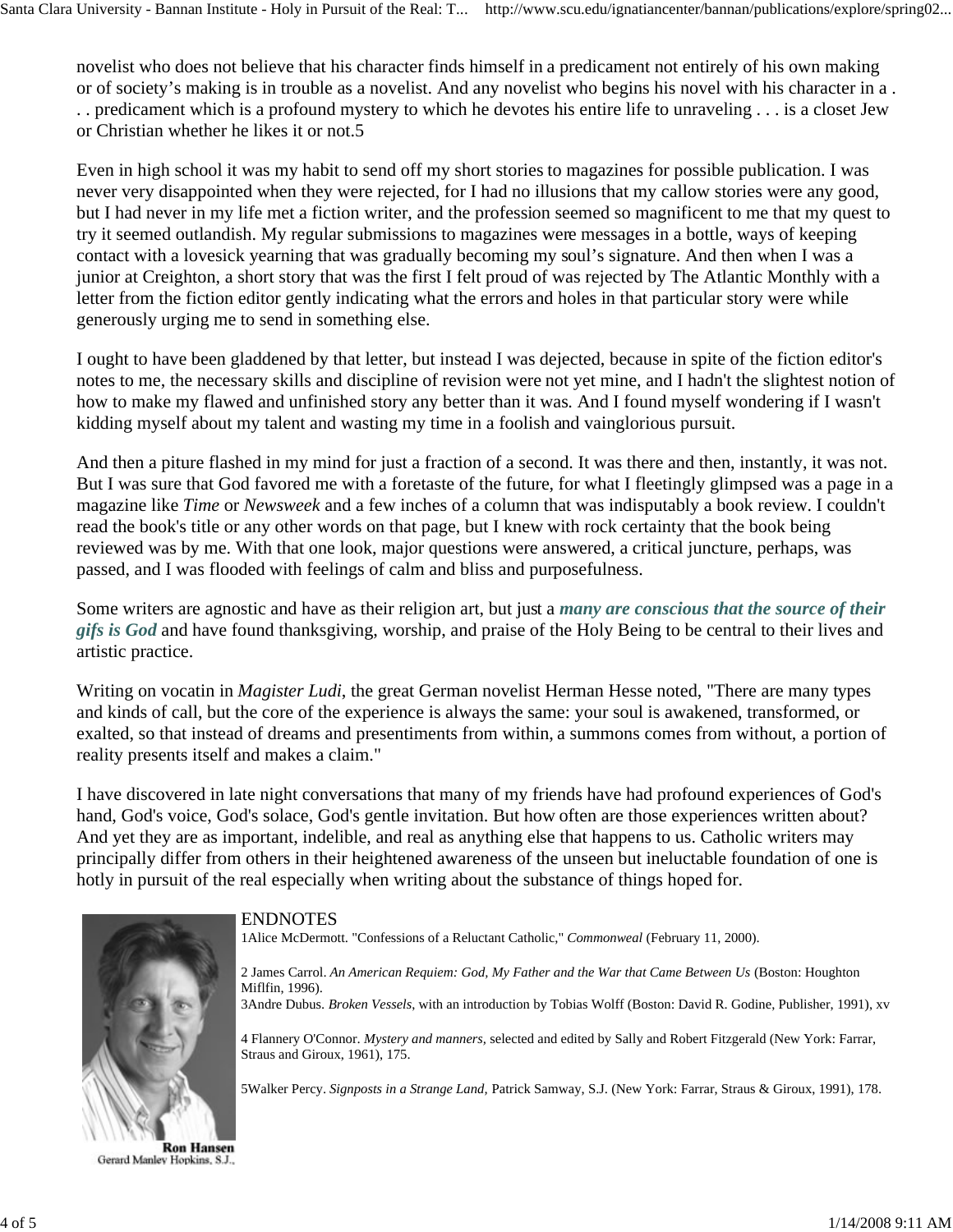Professor in the Arts<br>& Humanities,<br>Santa Clara Unviersity

Return to Web format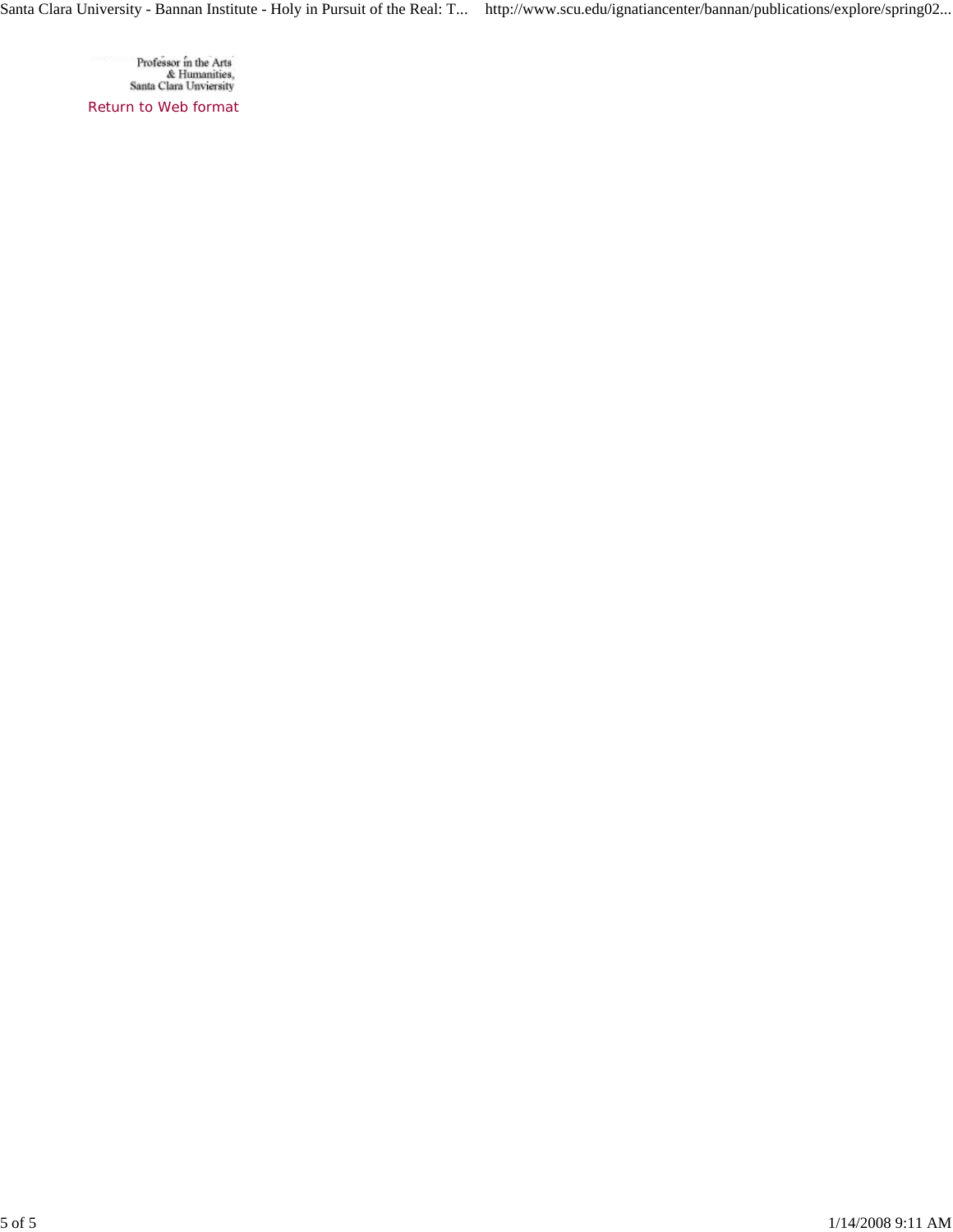

# **BY STEPHEN SCHLOESSER, S.J.**

*Fellow, The Bannan Center for Jesuit Education, Santa Clara University*

"We must," he thought, "retain the documentary veracity, the precision of detail, the compact and sinewy language of realism, but we must also dig down into the soul and cease trying to explain mystery in terms of our sick senses. If possible the novel ought to be compounded of two elements, that of the soul and that of the body, and these ought to be inextricably bound together as in life. . . In a word, we must follow the road laid out once and for all by Zola, but at the same time we must trace a parallel route in the air by which we may go above and beyond. . . . A spiritual naturalism!"

-J.-K. Huysmans, Down There [Là-bas] (1891)1

to bear in her womb Infinite weight and lightness; to carry in hidden, finite inwardness, nine months of Eternity . . . -Denise Levertov, "Annunciation"2

In a recent interview with Notre Dame Magazine, the Pulitzer Prize winner Annie Dillard mischievously remarked, "When you read Catholic writers everything is really, really dark."3 One needs only to have read some of Dillard's own work-Holy the Firm or "Expedition to the Pole" or For the Time Being-to see those words as self-description. Indeed, after the appearance of her essay "The Wreck of Time,"4 readers of Harper's Magazine sent letters to the editor assaulting her "nihilism," "dismal inventory of human insignificance," and a vision "impossibly pessimistic, dualistic, and untrue."5

Ironically, the darkness perceived in such writing is due directly to the Catholic principle of sacramentality that informs these literary productions. As my students inevitably ask when introduced to such twentieth-century Catholic imaginations, "If this is supposed to be a religion of faith and hope, then why so much darkness?" This is an excellent question to which I, as a cultural historian, try to respond historically by tracing the development of the sacramental idea in modern times.

After nearly a hundred years of reading them, we see nothing unusual about what have been called "Catholic novels"-what Iris Murdoch, preserving the French usage, called "mystical novels."6 But as late as 1920-when one French literary critic wrote, "the Catholic novel seems as difficult to realize as a squared circle"-the hybrid "Catholic novel" was considered an oxymoron. The literary genre of the novel, by self-definition, was a "realist" or "naturalist" form designed to convey "realist" content-and that meant the materialist, often "ugly," and definitely "modern" truths of Darwinism and Progress. The qualifier "Catholic," on the other hand, implied a vision that was "supernaturalist" by definition-and that meant an ideology "anti-modern" in its opposition to the great nineteenth-century forces of science, secularization, and disenchantment.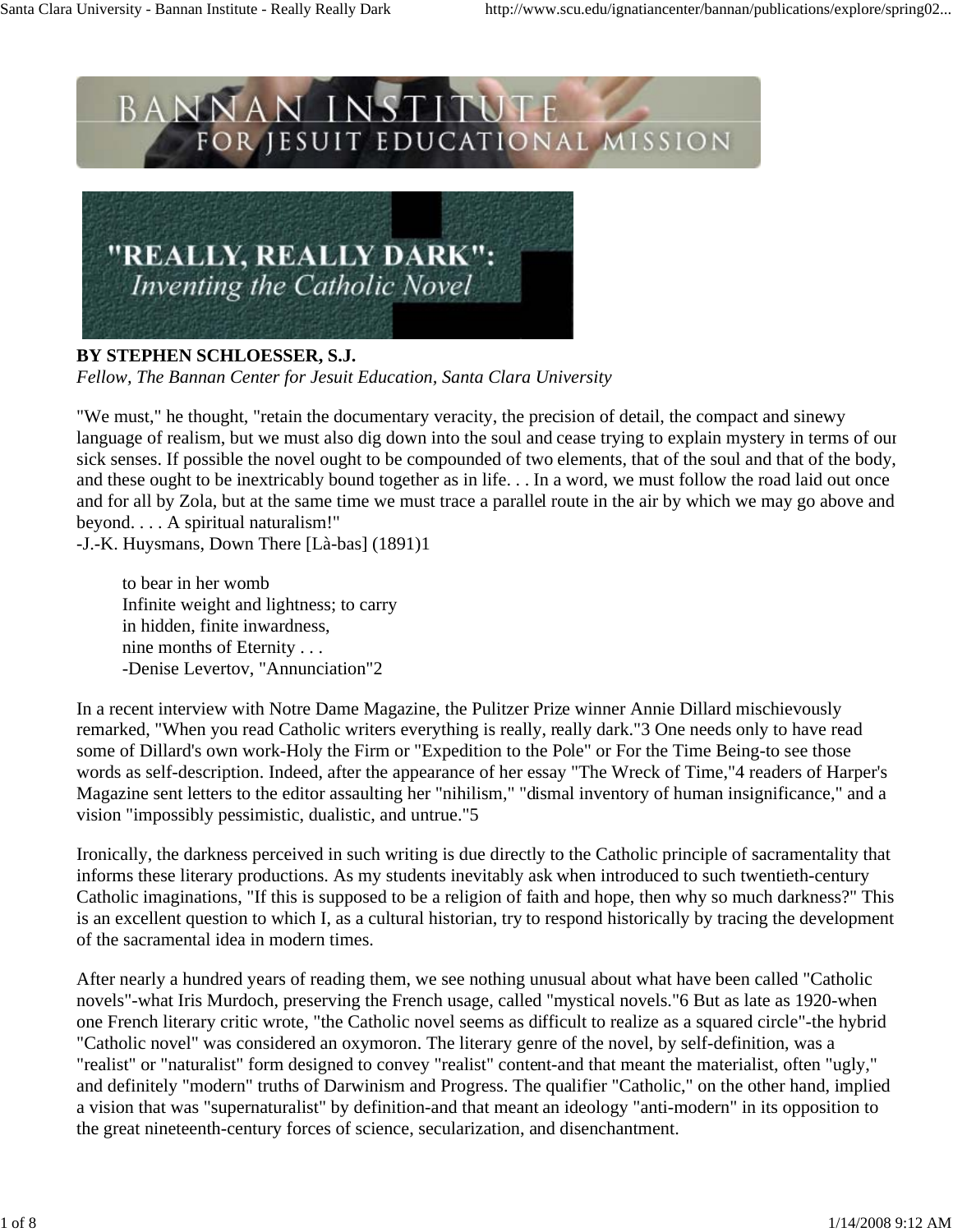Catholic writers, if they were to gain a cultural niche, needed to reformulate the traditional "sacramental" vision as a supernaturalism that could accommodate "really, really dark" naturalist truths. In their evolution of a "mystic realism," they not only reinvented what could be meant by both "the novel" and "the modern." They also radically reinvented Catholicism itself as a religion equipped to meet and respond to the twentieth century.



#### **The Problem of the Supernatural**



Imagine yourself in the second half of the nineteenth century. Karl Marx has theorized that all of human life is a violent struggle between social classes, and realist painters depict those violent conflicts at the barricades, delighting in detailed precision. Charles Darwin has just proposed that all of life itself-not just human life-is a violent competition between species and races for top dog. Weakest links die out while overmen survive. Realist painters develop a method of representing the "reality" of this dark life with as

much imitation and verisimilitude as possible. Christian

Krohg's 1880 painting of The Sick Girl, for example, strikes us as uncanny in its almost photographic ability to capture all the grotesque details of the moment with a journalistic precision. Indeed, the invention of photography joins up with improved methods of mass-printing in order to make tabloid journalism possible, filled with lurid naturalist images. On the front page of one French daily newspaper, the painfully accurate picture of the bruised corpse of a little girl found abandoned on the rue du Vert-Bois helps boost circulation. Then as today, "spectacular realities" sell.7

This kind of realism joined hands with anti-Catholic politics and forms a powerful ideologythat sustains theanti-clerical nation-states of the late nineteenth century. But Evolution-for it could be summed up in one word-was a curiously ambivalent attitude toward reality. As the historian Jacques Barzun once wrote of this "logic of progress," "All

events had physical origins; physical origins were discoverable by science; and the method of science alone could, by revealing the nature of things, make the mechanical sequences of the universe beneficent to man. Fatalism and progress were as closely linked as the Heavenly Twins and like them invincible."8 Realism might be "progressive," but it was an inevitable Progress-a determined world devoid of the possibility of both human freedom and indeterminacy as well as of supernatural existence, let alonefree providential intervention ("grace"). Against this backdrop,how was 19th-century Catholicism going to advance its own vision? Namely, that the supernatural is not yet finished-that there is Providence in the world, "grace," the possibility of surprise, rupture, even reversal?



Christian Krohg,<br>The Sick Girl (1880-81)



nystere de lar rue du Vert-Bois," fre<br>ournal Illustre, August 15, 1986. TH<br>pse of a four year old girl found in a<br>ell at 47, rue du Vert-Bois is display<br>he front page. See Vanessa Schwart<br>pectacular Realities (University o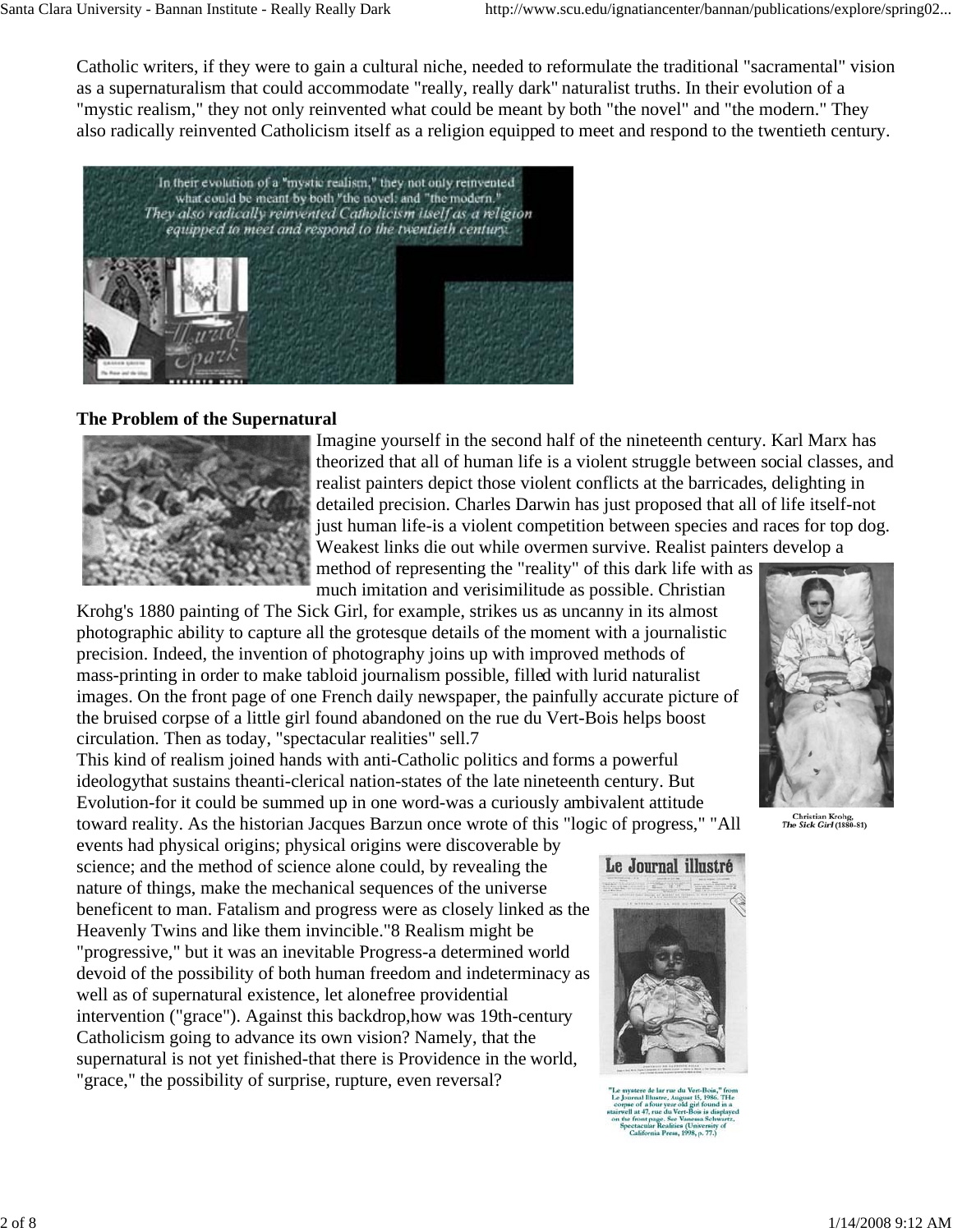

Grotto Of Lourdes during the Grand Prayers, August 20-2!<br>from Le Pelerin, September 4, 1880. See Ruth Harris,<br>Lourdes: Body and Spirit in the Secular Age (New Yourk:<br>Viking, 1999), 263. st 20-23.

One of the most famous Catholic images of the last half of the century was Lourdes. Here, the faithful believed that the inexorable laws of Nature could be reversed over and over again. If you took the newly-invented railroad trains to this particular place of pilgrimage, and if you went into this water in this concrete place and time, you could be-partly by merit, partly by grace-healed. You could defy Nature.



"Death was already preparing a shroud, but<br>Notre-Dame de Lourdes restores life," Le Pelerin, September 1, 1895. In this engraving, the figure of death in the lower eight corner realesses its grip on<br>the woman who lets go of her crutches in a<br>"supplication" pose to the Virgin Mary.

Devotions to Marian apparitions such as this were popular throughout that century and into the next.9 And yet they posed a problem for intellectuals and artists striving to believe-for these devotions could quite easily degenerate into a melodrama that does not satisfy. Here, for example, the woman leaving behind her crutches is being fought over by absolute Good and Evil-an apocalyptic struggle between the Virgin and Satan-light and darkness, health and sickness, life and death.

The melodramatic or Manichean imagination is not a sacramental one. It cannot mourn and hence it cannot hope.10 It might represent an

act of healing that comes from without, but it is an escape from a created world that cannot heal and of whose finitude we despair. Melodrama is a vision we substitute after the world has been emptied of the sacred.11 How can we represent the Supernatural-our conviction that there is more to the world than Nature-without sentimentality, melodrama, or kitsch? This was a problem for Catholics who wanted to be "modern"-i.e., "realist"-at the turn of the century. The Novel: both "realist" and "modern" Naturalism was modern; supernaturalism was anti-modern-this was the nineteenth-century dualism. And nothing was so modern (and hence disenchanted) as the novel. A linear narrative, it told tales-not, as earlier genres had, of Oedipus, Antigone, Christ, virgin martyrs, Beowulf, Parsifal, knights, or damsels in distress. The novel focused on ordinary people in everyday circumstances, and those circumstances were usually really, really dark.12 In France, Gustave Flaubert's 1857 Madame Bovary stood as the high water mark of the realist genre, and his description of Dr. Bovary's botched attempt to surgically correct a club foot is unforgettable:

> . . . an awful spectacle came into view. The outlines of the foot disappeared in such a swelling that the entire skin seemed about to burst; moreover, the leg was covered with bruises caused by the famous machine. . . . A livid tumescence spread over the entire leg, and a black liquid oozed from several blisters. Things had taken a turn for the worst.13

When Madame Bovary swallowed poison in order to escape both her passionless marriage to the incompetent doctor and her illicit passion for her lover, the effects were ghastly:

> Drops of sweat oozed from her face, that had turned blue and rigid as under the effect of a metallic vapor. Her teeth chattered, her dilated eyes looked vaguely about her . . . She soon began vomiting blood. Her lips became drawn. Her limbs were convulsed, her whole body covered with brown spots, and her pulse slipped beneath the fingers like a stretched thread, like a harp-string about to break. After this she began to scream horribly.14

The novel ends with a marvelous representation of Religion struggling with Science: the Catholic priest, Bournisien, and the pharmacist, Homais, in the room with the corpse of Madame Bovary, engaged in their respective and opposed rituals of purification: "Monsieur Bournisien sprinkled the room with holy water and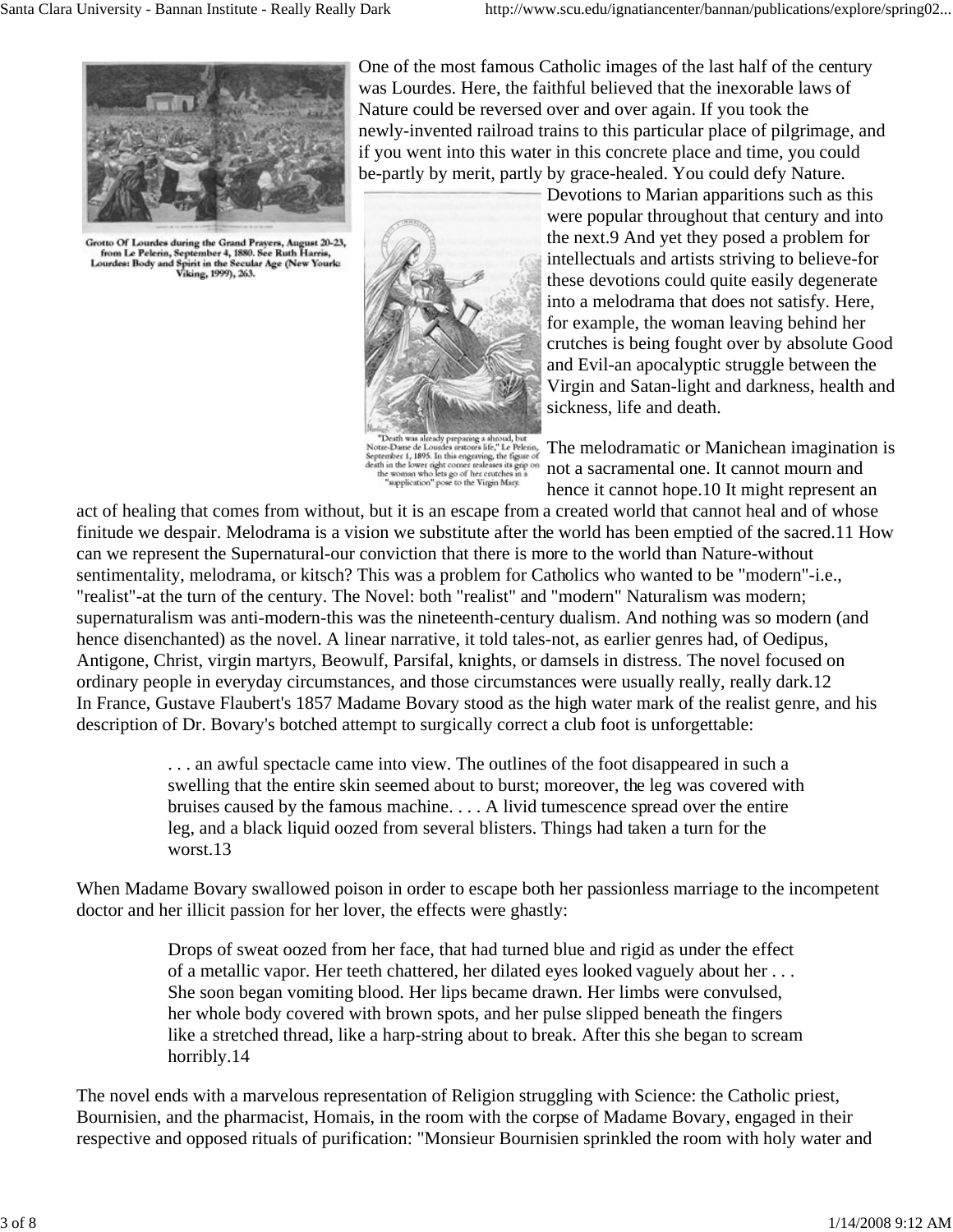#### Homais threw a little chlorine on the floor."15

After the publication of Darwin's 1859 Origin of Species, realism evolved into "naturalism" as it became more embedded in biological emphases on evolution and heredity. In his epic, twenty-volume study of the fortunes of a single family under the Second Empire, the Chronicles of the Rougon-Macquart Family, Émile Zola wanted to show how life obeyed the ironclad laws of heredity. "It is especially important that I remain a naturalist, a physiologist," he wrote. "It will suffice to be a scientist, to describe what is by searching for what lies underneath. No conclusion, moreover. A simple exposé of the facts of a family showing the inner mechanism that makes it run."16 Among other social ills, his novels investigated alcoholism (L'Assomoir, 1877)17, prostitution (Nana, 1880)18, and even kleptomania (The Ladies' Paradise, 1883)19 with the realist precision of a journalist.

The supreme example of the naturalist novel was Zola's Germinal (1885). In this relentless story about the misery endured by coal miners-a story of poverty, illness, greed, and oppression-Nature worked out its inexorable causal necessity, grinding down humans at every turn. As if life hadn't been bad enough for the first



Tableau from Germinal, Musee Grevin archives. See Schwartz, Realities, p. 123.

four hundred pages, toward the end of the novel the mine threatens to flood, snuffing out the short miserable lives of those trapped in it. A wax diorama at the Musée Grevin strove to capture the gruesomeness of this final scene.20 Here, frozen in timeless wax, Étienne and Catherine stand next to the body of Chaval (whom they have just murdered). Not far from the corpse, they are about to engage in sexual intercourse for one last time, a final moment of instinctual pleasure before Nature reclaims them. Zola's universe was both Darwinian and Marxist: huge unseen forces of society and nature colluded to make human lives seem as miserable and ultimately insignificant as possible.

Zola was heavily influenced by another fin-de-siècle movement: psychology.

Jean-Martin Charcot (at whose feet Freud himself studied) had invented the "hysteria" diagnosis. A deliberately anti-religious rhetoric, psychology looked at what might seem to be"supernatural" on the surface and diagnosed



Charcot's model Augustine demonstrates the Supplication pose for the scientist's camera. Desire-Magliore Bourneville, Iconographie photographique de la Salpetriere (2volumes), (Paris: Aux bureaux du Progres medical, V.A. Delahaye & Compagnie, 1877-78).



Charcot's Supplication position. J.-M. Charcot and

Paul Richer,, Les demoniques dans l'art, fifth an example of neurotic hysterical Lecrosnier, 1887).

it as a purely neurological, i.e., "natural" disorder. Charcot used photography and his model Augustine in order to put a realistic face on the figure of the grand hysterical seizures he had sketched. In his version of "supplication," the parody of the Lourdes position wasobvious while the parody of Christ in the"crucifixion" pose was self-evident. Charcot produced a famous book in which artistic paintings of demonic possession and religious ecstasy throughout the ages were juxtaposed with his own

iconography-Bernini's "Ecstasy of St. Teresa," for example, was reinterpreted as

edition (Paris: Delahaye & eruption.21 Charcot's and Zola's

fundamental point was plain: all causes are

material causes. What some consider to be "supernatural" can always be explained in naturalist terms.



Charcot's Crucified position. Charcot and Richer, Les demoniques dans l'art.

Out-grotesquing the grotesque: Joris-Karl Huysmans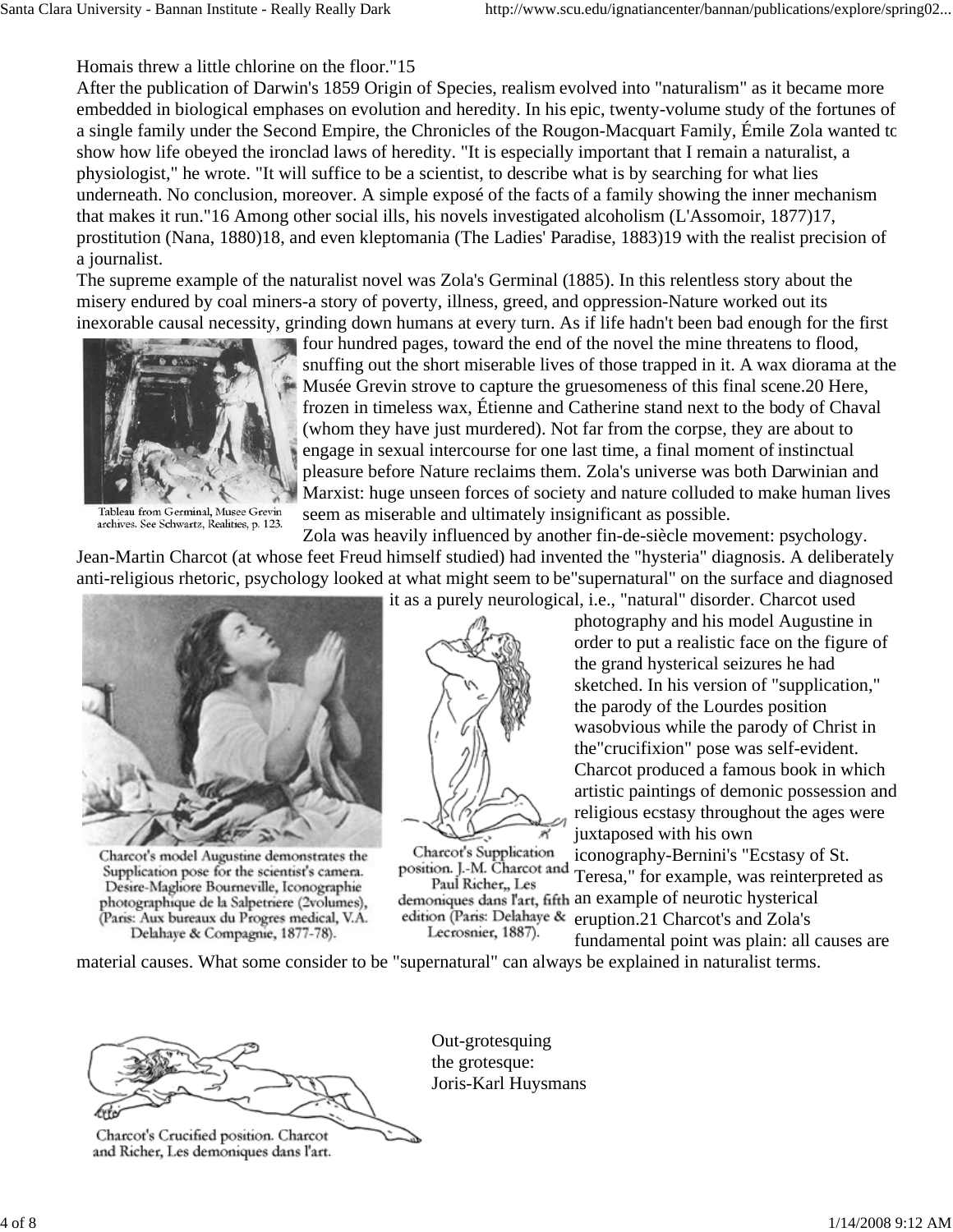

Augustine demonstrates the Crucifixion pose. Bourneville, Iconographie photographique de la Salpetriere.

Joris-Karl Huysmans stands as the great-grandfather of twentieth-century Catholic Revivalism. Huysmans, a disciple of Zola, decided to completely up-end his master by means both deceptively simple and yet quite revolutionary. Dabbling in Satanism and diabolism, he represented the figure of the hysteric as the great unknown. Perhaps, as the phenomenon of autographism (where the skin, much like a Ouija board, writes an important message for us on itself) would suggest, the hysterical body tells us herself that she is an example of Nature's neurological malfunction. But perhaps again, as in a competing example of autographism (where Satan identifies himself in a surface eruption, much as on Regan's stomach in The Exorcist), hysterical symptoms point rather to

supernatural causes. The devilish beauty of hysteria for Huysmans was that we can't prove which is which because we have no access to the underlying causes. The female body became the battleground for two opposing visions of the ultimate reality of the world.22 The hysteric's grotesque symptoms were the same, but the underlying causes could be either naturalist or supernaturalist-and it was this uncertainty that allowed Huysmans to play Zola against himself.

This ambivalence led to what I consider to be the most significant trait of twentieth-century Catholic literature, namely: the supernaturalists will take the grotesquerie of the naturalists and make them even more grotesque. And yet they will draw the opposite conclusion from this ugliness: you show me the world as ugly as you can, and I will conclude that there are deep, mysterious, occult, forces at work in it. A naturalist concludes from the grotesque that the world is nihilist, meaningless; but a supernaturalist draws the opposite conclusion from the same data: there is more going on than what we can see. Hence Huysmans considered German Renaissance painter Grünewald as the ideal

religious artist: he described the hysterical symptoms erupting on Christ's body in revolting detail and then forced the viewer to wonder: what is really going on here?23

#### **The Protagonist as Polluted Figure**

The discussion of the grotesque leads to a more general conclusion: in Catholic Revivalist literature, the

protagonist is never a sentimental or melodramatic embodiment of the True, the Good, and the Beautiful. Quite the opposite. If we think in anthropological terms of the ways in which we tend to divide the world into the pure and the polluted, then we might say: the protagonist is always a polluted figure.24 Ambiguously so, of course, just like the hysteric: he or she might be simply polluted. But then again, he or she might be the privileged site of divine transformation. Here are five examples: 1) François Mauriac, Thérèse Desqueuyroux (1927). The title heroine is inspired-divinely so? -by a Jewish quasi-mystical figure (the Jew being a polluted type in postwar right-wing circles) to excape her suffocating

bourgeouis marriage and go on a search for God. She poisons her husband

and leaves for Paris. Evil? Or divine inspiration?

Matthias Grunewald, The Crucifixion, 1512-16. Staatliche Kunsthalle, Karlsruhe.

2) Georges Bernanos, The Diary of a Country Priest. The poor country priest, a complete pastoral failure, it seems, is always intoxicated because he drinks wine constantly to settle his stomach (which, unbeknownst to him, has a cancerous tumor that will kill him. Truly Zola-esque!) "All is grace," he says famously at the end. And we are meant to ask: Oh, really?

3) Graham Greene, The Power and the Glory (1940). The Whiskey Priest goes one step further than his country cousin: the sexual act that produced his illegitimate daughter is the primary means of grace that leads him to





Ecstasy of Saint Teresa, 1645 [detail]. In the Cornaro Chapel,<br>Santa Maria della Vittoria, Rome.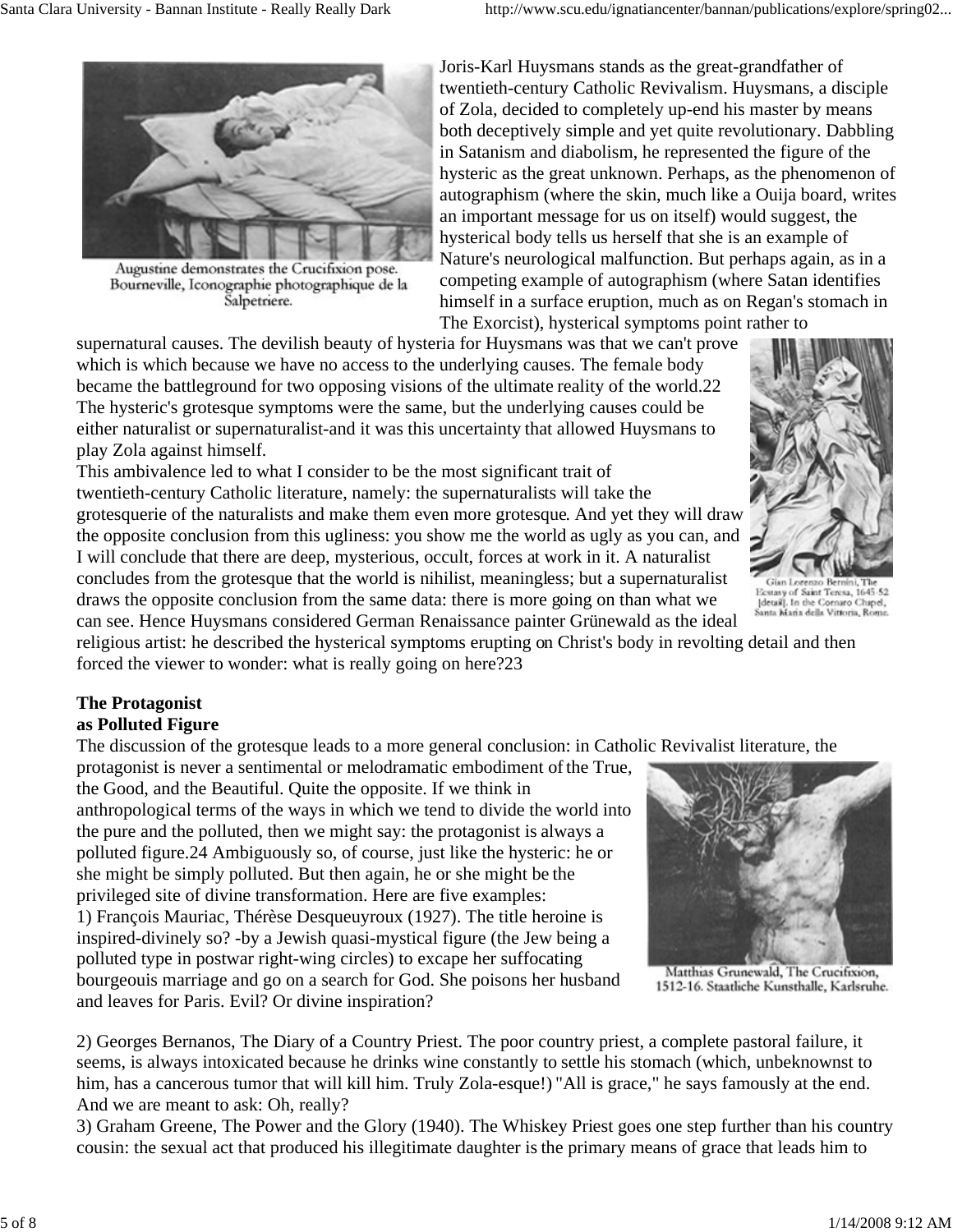redemption. "When I was innocent, I had no compassion," he says. But having seen his daughter, he is overwhelmed by "an irrational affection" for his fellow creatures.

4) Graham Greene, The End of the Affair (1951). Here, Sarah-described by Greene with the word "hysterical" over and over again-is led to a love of God by her adulterous love for Bendrix. Adultery: a privileged conduit of grace?

5) Flannery O'Connor, "Temple of the Holy Ghost" (1954). The most effective symbol O'Connor could come up with for the double-aspect of the Eucharist, both bread and Christ, was a hermaphrodite cruelly put on display in a traveling circus. The shock-value of O'Connor's image hit home: she deliberately draws the parallel between the circus tent and a monstrance-one displays the hermaphrodite, both male and female; the other displays the Eucharist, both natural and supernatural.

# A "sacramental" imagination

The image of the bi-natured Eucharist brings me to a final point: a twentieth-century Catholic imagination is a "sacramental" imagination. A "sacrament" in the tradition consists of two things: the sacramentum, or the "sign," and the res, or the "reality." This ancient vision inverts the naturalist's world. For the naturalist, what we see-matter-is the real; for the sacramentalist, what we see-matter-is not the real but rather a sign-sacramentum-that both points to and carries a deeper uncreated reality.

After Marx and Darwin, created matter led to only one conclusion: we are lost in the cosmos. We are pawns at the mercy of the universe, and the grotesque factual data of life infallibly point to this nihilistic conclusion. Catholic orthodoxy attempted to respond with sheer supernaturalism, but in the face of such ugliness, representations such as Lourdes could seem untrue-sentimental, melodramatic, or kitsch.

Catholic Literary Revivalists, initially considered heterodox, turned the tables: created matter, no matter how prone to "passions," must be seen as somehow graced. A murderous hysterical wife; an ineffectual wine-sodden priest; a whiskey priest and his illegitimate daughter; a torrid affair; a bi-gendered circus show-these polluted figures are the created matter that both point to and bear the uncreated.

These polluted figures: are they truly inspired? Or are they just neurologically disturbed? It was precisely the indeterminacy-and thus the possibility and mystery-of their pollution that made them capable of being "modern

sacraments." Modern in the sense that they granted the realists' contention: the created world can be a harsh world. Sacraments in the sense that even this often harsh creation is, as Karl Rahner once wrote, "the material of a possible history of God."25 When you read Catholic writers, you read both realists-everything will be really, really dark-as well as anti-realists-the darkness is radically undetermined. Never fatalistic, creation remains ever open to an irreducible and inscrutable mystery.

Stephen Schloesser, S.J. Fellow, The Bannan Center for Jesuit Education, Santa Clara University

# **ENDNOTES**

1 Joris-Karl Huysmans. Là-Bas (Down There), Keene Wallace trans. (Paris, 1928; New York: Dover, 1972), 10.

2 Denise Levertov. A Door in the Hive (New York: New Directions, 1989), 86-88.

3 Notre Dame Magazine (Fall-Winter 1999-2000).

4 Annie Dillard. "The wreck of time. Taking our century's measure," Harper's Magazine (January 1998), 51-56.

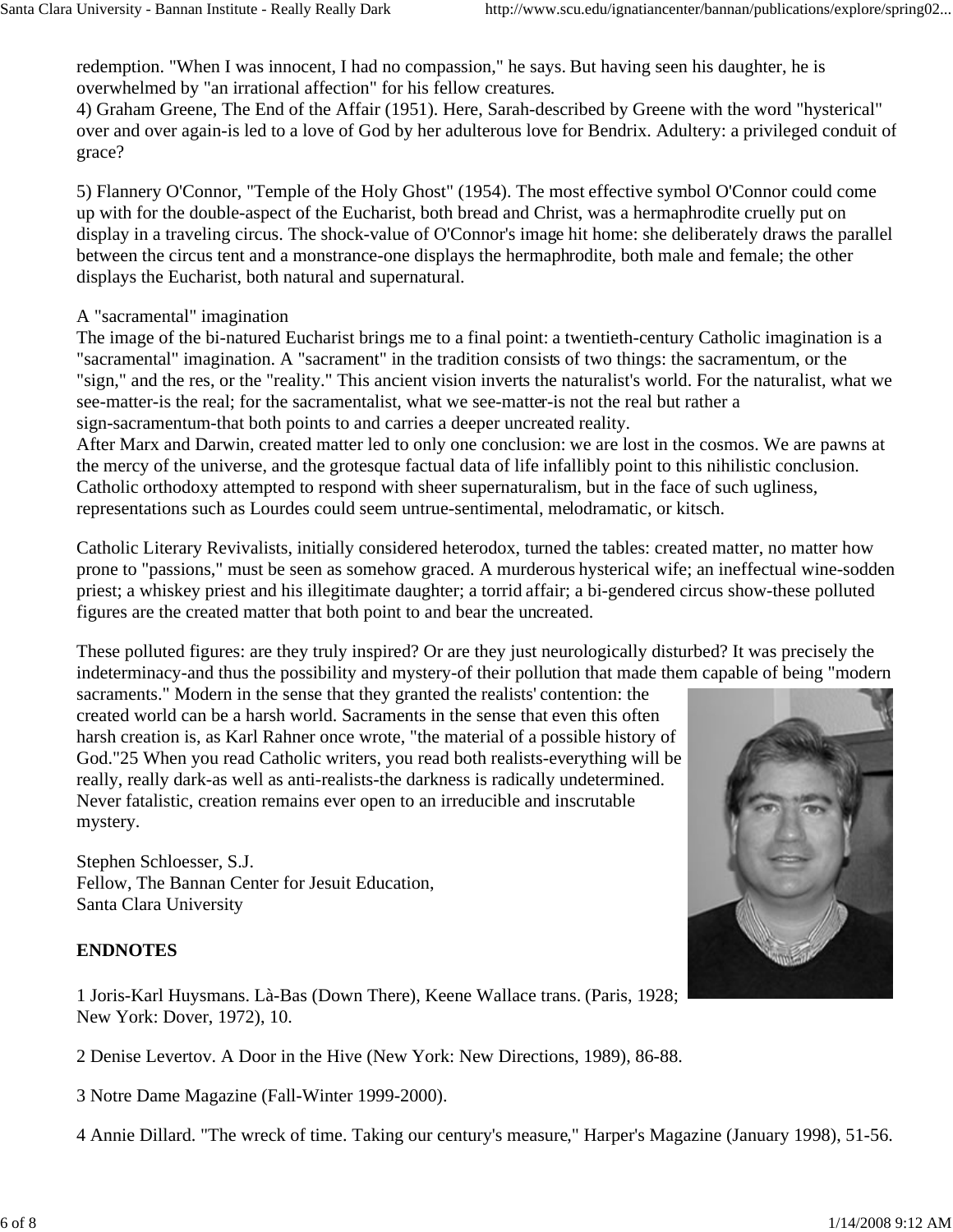5 See letter of Mary Korbulic to Editor: "Dillard cannot be expected to reassure adult readers of a sophisticated magazine carrying advertisements with snob appeal that just because we're alive, we matter. As she points out, most people who've lived are already dead-and what do we know or care about them? . . . Her dismal inventory of human significance-the long view-leads to but one conclusion: Why bother?" Letter of Jan Venolia to Editor: "If we adopt Dillard's nihilism . . . we will deserve whatever happens tomorrow." Letter of Paul Shippee to Editor: "But to arrive at the end of Annie Dillard's questionable array of shocking numbers and be confronted with the unctuous comment that 'the might of the universe is arrayed against us' seems impossibly pessimistic, dualistic, and untrue. We are part of the universe, and, if anything, we are arrayed against ourselves." Harper's Magazine (April 1998), 6.

6 Iris Murdoch. "Existentialists and Mystics." Existentialists and Mystics. Writings on Philosophy and Literature (London: Chatto and Windus, 1997).

7 Vanessa R. Schwartz. Spectacular Realities: Early Mass Culture in Fin-de-Siècle Paris (Berkeley: University of California Press, 1998).

8 Jacques Barzun. Darwin, Marx, Wagner: Critique of a Heritage (1941) 2d ed. (Chicago: University of Chicago Press, 1981), 322.

9 See three excellent recent works on Marian apparitions in the modern period: David Blackbourn, Apparitions of the Virgin Mary in Nineteenth-century Germany (1993) (New York: Knopf, 1994); Ruth Harris, Lourdes: Body and Spirit in the Secular Age (New York: Viking Press, 1999); and William A. Christian, Visionaries: The Spanish Republic and the Reign of Christ (Berkeley: University of California Press, 1996).

10 Martin Jay. "The Apocalyptic Imagination and the Inability to Mourn." Force Fields: Between Intellectual History and Cultural Critique (New York: Routledge, 1993), 84-98; William F. Lynch. Images of Hope: Imagination as Healer of the Hopeless (1965) (Notre Dame, Ind.: University of Notre Dame Press, 1974); Wendell Berry. What are People For? (San Francisco: North Point Press, 1990).

11Peter Brooks. The Melodramatic Imagination: Balzac, Henry James, Melodrama, and the Mode of Excess (1976) (Yale University Press, 1995).

12 Representative essays of realists from both sides of the Atlantic may be found collected in Documents of Modern Literary Realism, George J. Becker ed. (Princeton: Princeton University Press, 1963).

13 Gustave Flaubert. Madame Bovary, Paul de Man ed. (New York: W.W. Norton and Co., 1965), 129.

14 Ibid., 231; 233.

15 Ibid., 244.

16 Frederick Brown. Zola: A Life (New York: Farrar Straus Giroux, 1995), 188-9. Zola's most likely American Naturalist counterpart would have been Theodore Dreiser.

17 "In the second half of the century, what Jean Borie has called 'mythologies of heredity' were developed by physicians and novelists (such as the Zola of Fécondité and Docteur Pascal), by fear of the great 'social scourges'-tuberculosis, alcoholism, and syphilis-and by terror of flaws transmitted by tainted blood. Because of these hereditary weaknesses the family came to be seen as a weak link to be protected from danger through constant vigilance. Chastity was recommended, even to young men, whose escapades had once been tolerated as a mark of virility, while young women were required to remain virgins." Michelle Perrot. "The Family Triumphant." A History of Private Life. Vol. IV: From the Fires of Revolution to the Great War, ed. Michelle Perrot, trans. Arthur Goldhammer (Cambridge, Mass.: The Belknap Press of Harvard University Press, 1990), 124. See Jean Borie, Mythologies de l'hérédité au XIXe siècle (Paris: Galilée, 1981).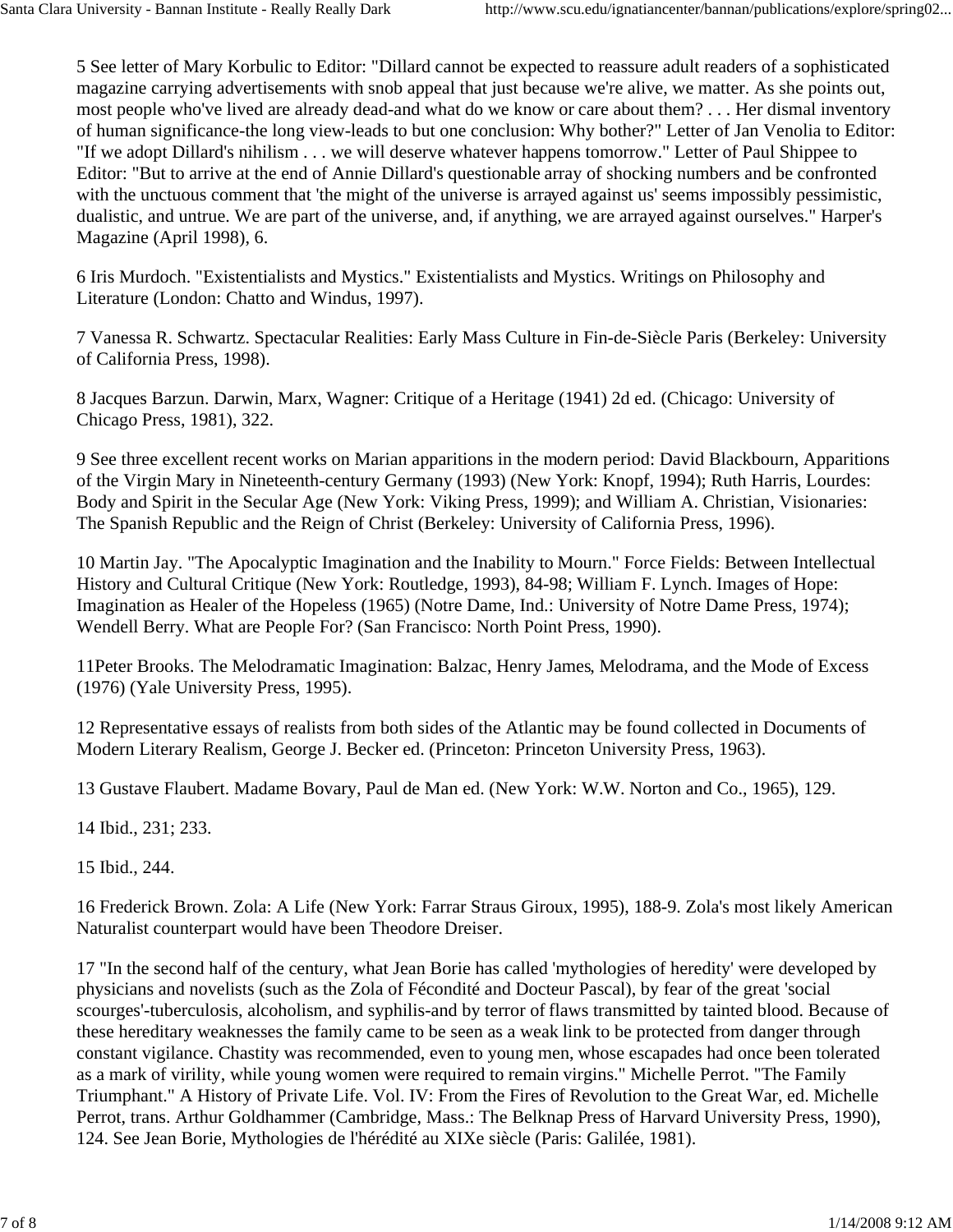18 T. J. Clark. The Painting of Modern Life: Paris in the Art of Manet and his Followers (Princeton: Princeton University Press, 1984), esp. 79-146; Timothy J. Gilfoyle. "Prostitutes in History: From Parables of Pornography to Metaphors of Modernity." American Historical Review, vol. 104, no. 1 (Feb. 1999), 117-41.

19 On associations of late-century consumption with hysteria and women's compulsions to shop see Patricia O'Brien, "The Kleptomania Diagnosis: Bourgeois Women and Theft in Late 19th-c. France," Journal of Social History 17 (Fall 1983), 65-77; and Leslie Camhi, "Stealing Femininity: Department Store Kleptomania as Sexual Disorder," Differences 5 (1993), 26-50.

20 As L'Illustration noted, the new museum's wax figures were "the triumph of Naturalism." L'Illustration, 10 December 1881; in Schwartz, Realities, 121. The wax representation hoped to be worthy of its ultra-realist subject matter. "Here is a real mine shaft," reported L'Illustration on January 2, 1886, "black and deep with pieces of real coal and its timbers that were taken from the depths of the shafts at Anzin. Everything is of the most exact nature. . . . As we already said, all is real . . . the timbers, the lamps, the tools, right down to the clothing that is worn by real miners." As the museum's founder had promised Zola in a letter, "The Musée Grévin will be naturalist or will not be." Letter from Grévin to Zola, 6 July 1881; both in Schwartz, Realities, 123; 122.

21 J.-M. Charcot and Paul Richer. Les démoniaques dans l'art (Paris: Delahaye et Lecrosnier, 1887).

22 Cristina Mazzoni. Saint Hysteria: Neurosis, Mysticism, and Gender in European Culture (Ithaca, N.Y.: Cornell University Press, 1996).

23 Ellis Hanson. Decadence and Catholicism (Cambridge: Harvard University Press, 1997), 108-168.

24 Mary Douglas. Purity and Danger: An Analysis of Concepts of Pollution and Taboo (New York: Praeger, 1966).

25 Karl Rahner. "On the Theology of the Incarnation." Theological Investigations, vol. IV, Kevin Smyth trans. (Baltimore: Helicon Press, 1966), 115.

Return to Web format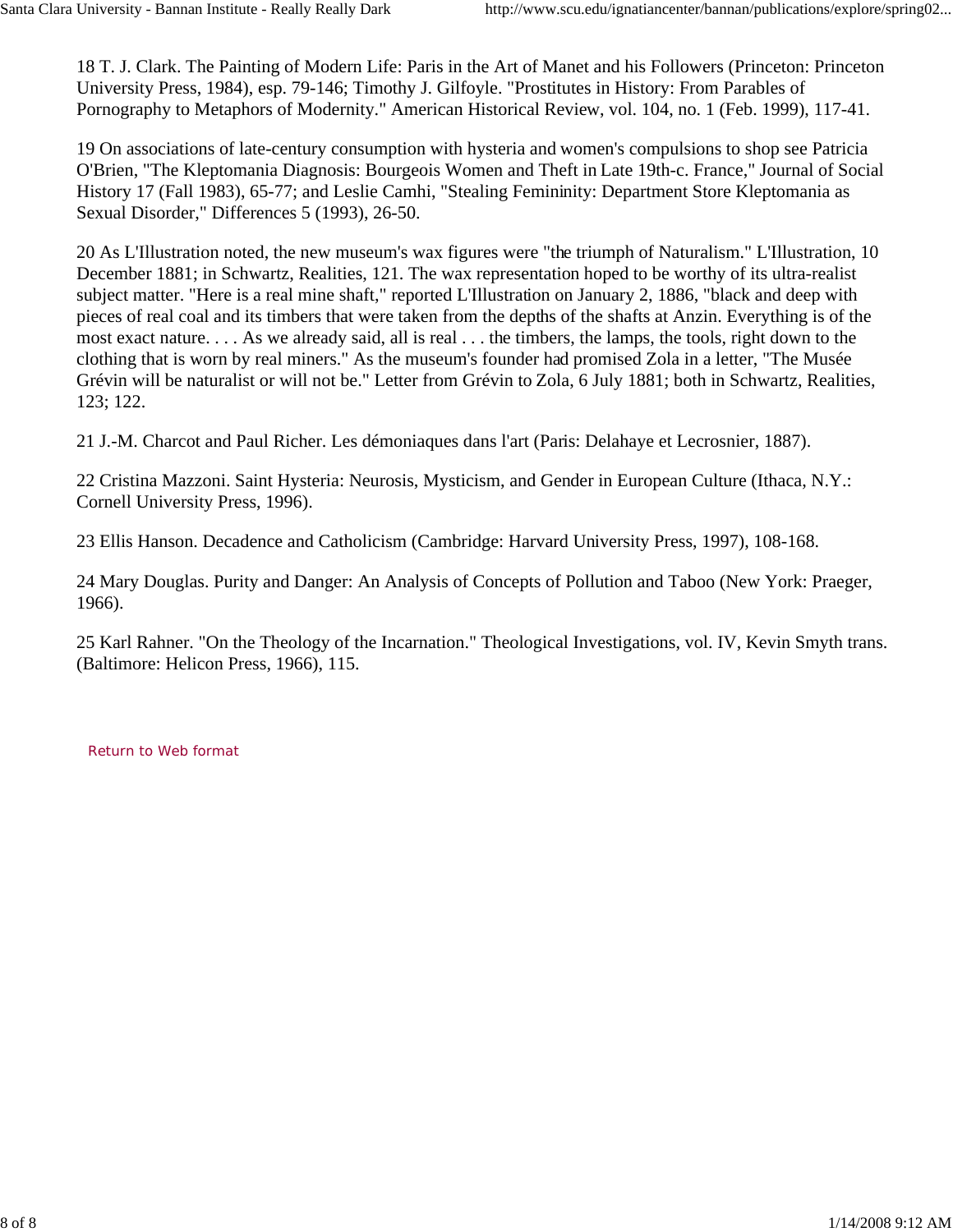

**H**istorians love facts; philosophers love questions. As a historian, Stephen Schloesser masterfully assembled a collection of facts to explain the invention of the Catholic novel. As a philosopher, I want to raise some questions about this account, questions that I hope will help us relate Schloesser's provocative narrative to our own time.

According to Schloesser, a twentieth-century Catholic imagination emerges in response to a particular challenge. Put baldly, nineteenth- century naturalism had reduced reality to observable phenomena governed by causal laws, and such a view left little room for the supernatural, for grace, and for God. In response to this challenge, supernaturalists developed what Schloesser takes to "be the most significant trait of twentieth-century Catholic literature."2 They sought to "out-grotesque the grotesque"-to show that behind even the ugliest hysterical phenomenon there could be mysterious, supernatural forces at work. This approach led to a uniquely modern form of a sacramental imagination, one in which the protagonist is always a polluted figure. In Schloesser's view, such polluted figures (like Mauriac's Thérèse or Greene's Whiskey Priest) raised the question: "Are they truly inspired? Or are they just neurologically disturbed?"3 And "it was precisely [this] indeterminacy . . . that made them capable of being 'modern sacraments.'"4 Some Questions: Then and Now?

Schloesser's account insightfully explains why the Catholic novel with its polluted protagonist developed at a particular time and place. Yet, this explanation also raises a question. For, if a twentieth-century Catholic imagination developed specifically as an answer to the quite particular challenge of nineteenth-century naturalism, then mustn't we ask if we face a similar challenge today? On the one hand, it might seem that we do. Certainly the quest for clarity and causal control that animated nineteenth-century naturalism continues to find expression in our own culture. Yet in a deeper sense, the images amassed by Schloesser remind us that we live in a very different time and place. We post-moderns live in a world not of foundational explanations, but of interpretations and perspectives. We struggle to understand chaos theory, not Newtonian determinism. We are haunted by randomness and contingency, not causal necessity. And this distances us quite a bit from our naturalist predecessors.

Noting the difference between our context and theirs prompts a further question: If the problem to which this polluted protagonist was an answer has changed, why has the image perdured? According to Schloesser's analysis, the initial appeal of this figure was that the indeterminacy of his or her polluted condition challenged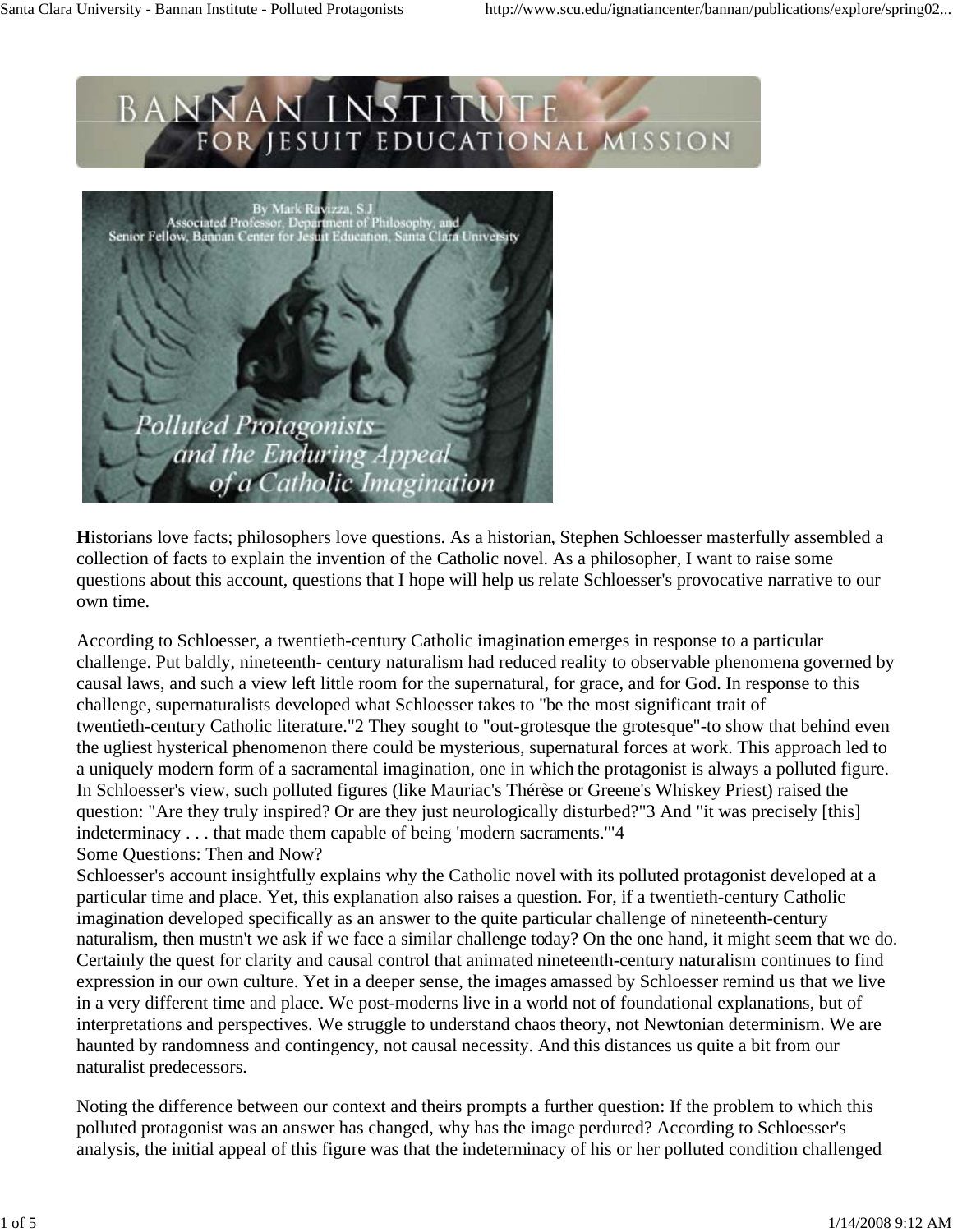the disenchantment of naturalism; it raised the possibility that the supernatural might be at work in the darkness of what appeared to be inexorable natural forces. But if we are no longer troubled by natural necessity in the way that our turn-of-the-century ancestors were, why does this figure continue to attract us?

That this character still does capture our imagination is clearly evinced by its continued popularity in film and literature: Ron Hansen's Mariette in Ecstasy, Percy Talbott from the film, Spitfire Grill, Lars von Trier's heroines Bess, in Breaking the Waves, and Selma, in Dancer in the Dark, are all recent examples of hysteric or polluted figures who become living symbols of grace and redemption. Of course, one might explain this ongoing fascination by appealing to the power of literary influence-O'Connor and Greene read Mauriac and Bernanos, and Ron Hansen read them all. But such a simple genetic account is unsatisfying to say the least.

*We post-moderns live in a world not of foundational explanations, but of interpretations and perspectives*. We struggle to understand chaos theory, not Newtonian determinism. We are haunted by randomness and contingency, not causal necessity. And this distances us quite a bit from our naturalist predecessors.

# **The Dangerous Tendency**

# **to Sentimentalize**

Perhaps a clue to the enduring attraction of these figures is found if we turn to a different question raised by Schloesser's talk: "How can we represent the Supernatural-our conviction that there is more to the world than Nature-without sentimentality, melodrama, or kitsch?"5 The images Schloesser shared from Lourdes remind us how easily a religious world-view degenerates into a sentimental vision that neatly separates good from evil, light from dark, suffering from redemption. Catholic writers of the early twentieth century clearly saw this tendency, and their use of polluted figures as sacramental images arose, in part, from the desire to avoid such kitsch. Yet, if we acknowledge this "tendency to sentimentalize" in the past, shouldn't we ask what we might be sentimentalizing in the present? In particular I wonder if we have not domesticated our contemporary Catholic imagination, turning it into precisely the sort of kitsch a sacramental vision once sought to avoid. Two quick examples can illustrate this concern. In an article entitled "The Church Is 'Catholic' Because It's Sacramental," Richard McBrien asks what is distinctively Catholic about Catholicism. He answers that it is the commitment to the principle of sacramentality-the view that the whole created order is sacred because it is a visible sign of the invisible reality of God. He waxes eloquently that "there is no limit to the principle's application. The whole of creation is a theater of divine glory."6 McBrien goes on to claim that although there may be long-faced Catholics, such sadness or sorrow is the result of a deficient sacramental imagination. Indeed, he insists, "There are no long faces where there is a truly sacramental faith."7

In a similar vein, Andrew Greeley contends in his recent book, The Catholic Imagination, that "Catholics live in an enchanted world, a world of statues and holy water, stained glass and votive candles, rosary beads, and holy pictures."8

Greeley's work develops the theme of God's omnipresent closeness to our world in chapters with titles like "The Enchanted Imagination," "Sacred Desire," and "The Mother Love of God." There is no mention of the Cross; rather, Greeley focuses on how Catholics "tend to picture God, creation, the world, society, and themselves the way their great artists do-as drenched with grace."9 He interprets contemporary art with a polluted protagonist like Lars von Trier's Bess (from Breaking the Waves) as "a fable, a parable, of grace superabundant, of a loving God who stands by us always, just as he promised Bess he would do."10 Greeley sums up his work with the confident assurance that "the enchanted imagination is alive and well . . . sacraments, community, and Mary-what more could you want?"11

And perhaps this suggests why polluted protagonists continue to inspire us. For not only are they sacraments pointing to a transcendent reality, but also *they provide Christic images for us, images of people who go through the finite, sacrifice for love, endure the Cross, and in so doing, ultimately give us hope.*

There is something missing here. Any Catholic imagination has to grapple with the double gratuity of creation and incarnation. Yet given the "enchanted world" described by McBrien and Greeley, one wonders why the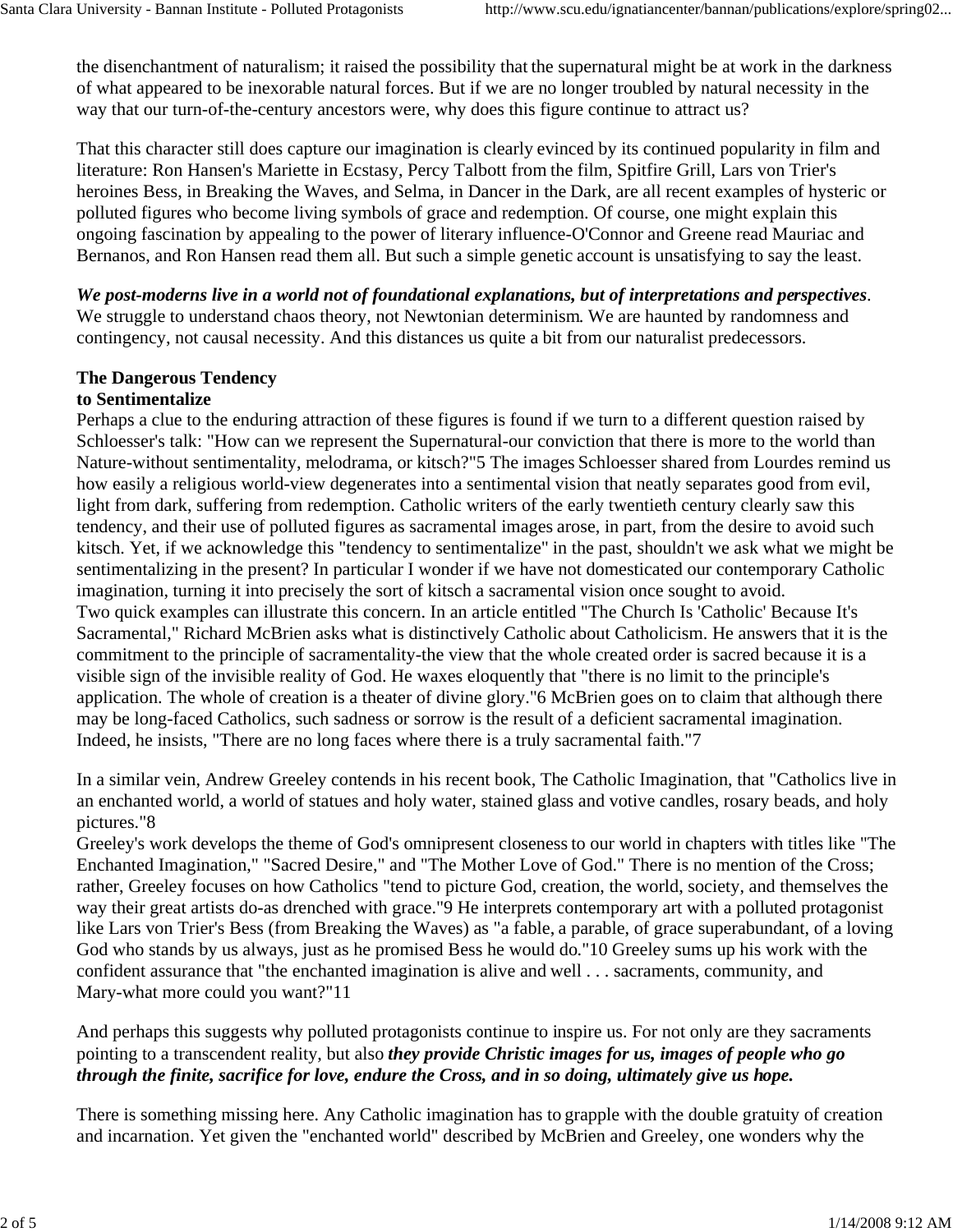Paschal Mystery would even be necessary in such a grace-filled place. Who needs a savior if "the whole of creation is [already] a theater of divine glory?" Surely both these authors are correct to insist that grace abounds in creation. Creation is good. But creation also stands in need of redemption. And this poses a unique challenge for a Catholic imagination that wants to emphasize not the distance between God and the world, but the closeness-the presence of God in all things: How can such a sacramental vision duly accommodate the reality of suffering and evil? This is a large question, one that I cannot hope to answer fully here. But since this is a discussion on Jesuit humanis

m, let me gesture in the direction of an answer found in the Ignatian tradition.

### Polluted Protagonists

### and a Christic Imagination

Ignatian spirituality is an approach to transcendence rooted in a staunch incarnationalism, where wisdom begins in recognition of divine enmeshment with the world, and a correlative human love for the world . . . . But this very incarnationalism, shot through with a certain optimism about the human project, . . . is also soberly realistic about the human condition and its involvement in the harsh realities of sin and death. The spirituality of Ignatius finds this realism only in a person's keen identification with the Cross, in an acquaintance with the suffering and death that mark the demise of every creaturely life . . . . In the tradition of Ignatian spirituality, transcendence is directly tied to a full-throttle encounter with the reality of life as it is, because this is the only authentic path to promise and hope.12

The truth of a sacramental imagination-that all reality is imbued with the hidden presence of God-needs to be complemented with what William Lynch has called a Christic imagination, an imagination that sees the life of Christ, especially the Cross, as a model of the fullest human life we can lead-a life poured out in love for one another. Such a Christic imagination urges us to imitate the lesson of the incarnation, to embrace the limited, finite reality of our lives, trusting that this will lead us to the salvation we seek. As Lynch writes:

This path is both narrow and direct; it leads, I believe, straight through our human realities, through our labor, our disappointments, our friends, our game legs, our harvests, our subjection to time. There are no shortcuts to beauty or insight. . . . We waste our time if we try to go around or above the definite; we must literally go through it.13

As I ponder the enduring appeal of polluted protagonists in Catholic literature, I wonder if these figures continue to speak to us, not because their indeterminacy poses a challenge to naturalism, but rather because their stories, in some sense, capture the love, loss, and redemption of this Christic imagination.

To illustrate this suggestion, let me close with an example. In his novel, Lying Awake, Mark Salzman tells the story of a Carmelite nun, Sister John of the Cross. For much of her life, Sister John struggles with the ordinary dryness, drudgery, and doubt of any religious. Then one day she begins to have mystical visions, visions that reveal God's love in all things. She publishes the insights of her spiritual ecstasies and becomes a best-selling author, giving hope to many. All is well until she discovers that perhaps the visions have been caused by a small brain tumor. The question she thinks she must now confront is one that would have delighted Schloesser's Huysmans and Charcot: Is she divinely inspired? Or is she simply neurologically disturbed?

Things come to a head when her visions and seizures begin to disrupt life in the convent. Sister John embarks on an all-night vigil to discern what to do. As the night wears on, she is alone in the chapel, struggling to stay awake, falling into despair when suddenly a hand touches her shoulder. It is Mother Mary Joseph, the Living Rule, and the oldest member of the convent. She signs, "I watch for you. Rest." Her presence encourages and revives Sister John. "They become like two life rafts lashed together on the sea,"14 writes Salzman. Hope returns. Then, as suddenly as she arrived, the Living Rule rises and leaves. Once again, Sister John is left alone, plunged into confusion and doubt. But not for long.

Footsteps approached the choir. The Living Rule returned to her stall holding a candle, followed by Mother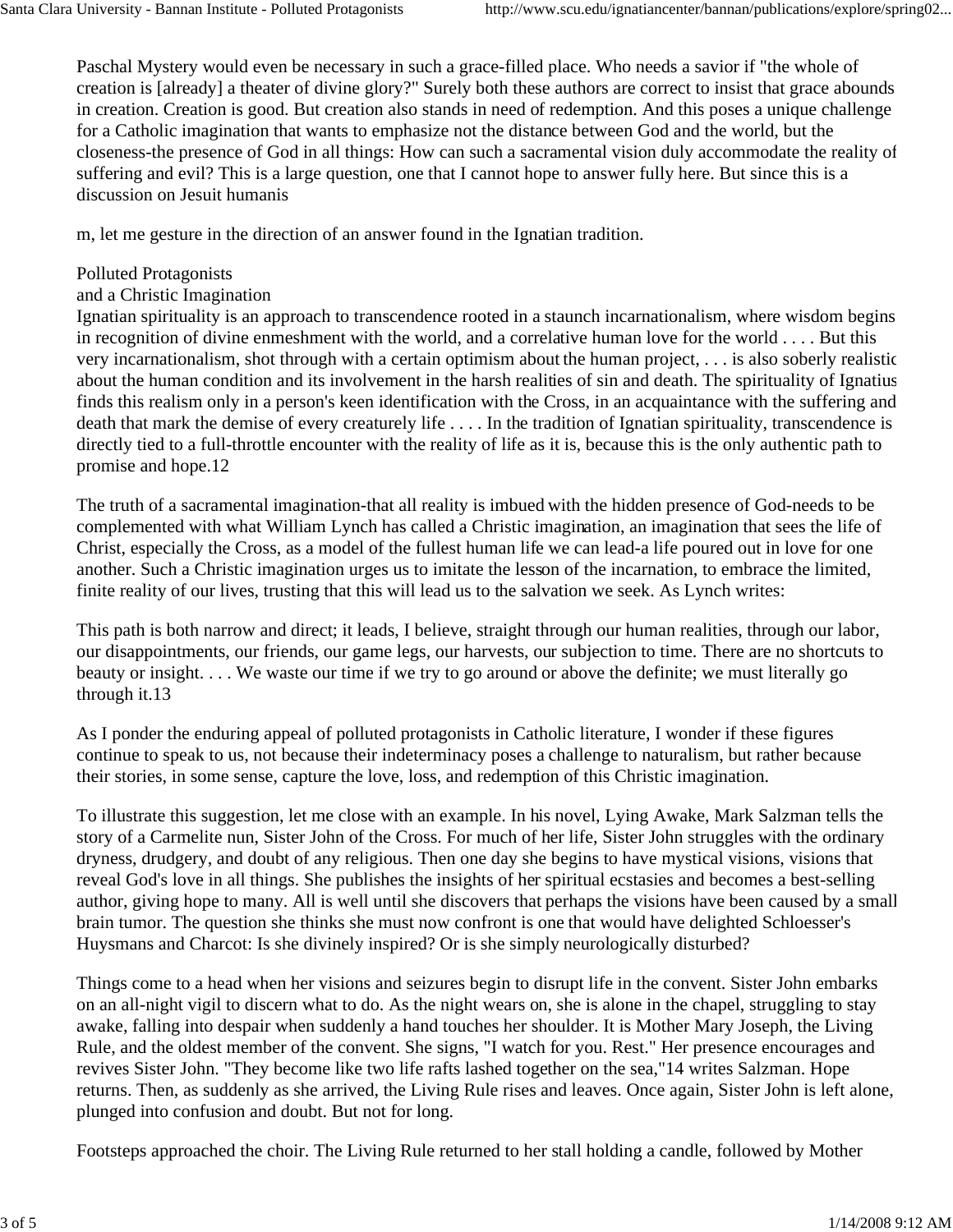Emmanuel. Within a few minutes the entire community, all holding candles, rallied to keep watch with Sister John. Their presence turned night into day, midnight sun at the end of the earth. Nothing was said, but the message was clear: a sister might feel lost, but she was never alone.15

This experience makes Sister John realize that she had been preoccupied with the wrong question. It didn't really matter whether the visions were caused by the tumor or God (working through the tumor). What mattered was that she had failed to love and care for her sisters; she had not even considered how her seizures were destroying the community. She realizes now that the tumor must be removed.

What is striking about the account is how this image of the polluted protagonist redefines what is at stake in these stories. In contrast to the hysterics Schloesser discussed, what is important about Sister John is not that her

body is a battleground for two opposing visions of ultimate reality. It doesn't really matter whether she is divinely inspired or neurologically disturbed; in the end, this issue is completely set aside. What finally matters is how she chooses to sacrifice out of love for her sisters. And perhaps this suggests why polluted protagonists continue to inspire us. For not only are they sacraments pointing to a transcendent reality, but also they provide Christic images for us, images of people who go through the finite, sacrifice for love, endure the Cross, and in so doing, ultimately give us hope.

#### ENDNOTES



Mark Ravizza, S.J. Associate Professor, Department of Philosphy, and Fellow, Bannan Center for Jesuit Education. Santa Clara University

1 These remarks followed Stephen Schloesser's presentation "Inventing the Catholic Novel," and were given as part of a panel discussion on "The Catholic Imagination: Faith and Modernism" at Santa Clara University's conference Jesuit Humanism: Faith, Justice, and Empiricism in the Liberal Arts, May 5, 2001.

2 Stephen Schloesser, S.J. "Inventing the Catholic Novel." Explore, vol. 5, no. 2 (Spring 2002), 9-19.

3 Ibid., 16.

4 Ibid. (emphasis added).

5 Ibid., 12.

6 Richard P. McBrien. "The Church Is 'Catholic' Because It's Sacramental." National Catholic Reporter (January 15, 1993), 26.

7 Ibid.

8 Andrew M. Greeley. The Catholic Imagination (Berkeley: University of California Press, 2000), 1.

9 Ibid., 168.

10 Ibid., 166.

11 Ibid., 185.

12 Paul Crowley, S.J. "Education, the Cross, and the Violence of Love: Girardian Perspectives on a Spirituality for Jesuit Education" (Unpublished).

13 William F. Lynch, S.J. Christ and Apollo: The Dimensions of the Literary Imagination (New York: Sheed and Ward, 1960), 7.

14 Mark Salzman. Lying Awake (New York: Alfred A. Knopf, 2000), 141.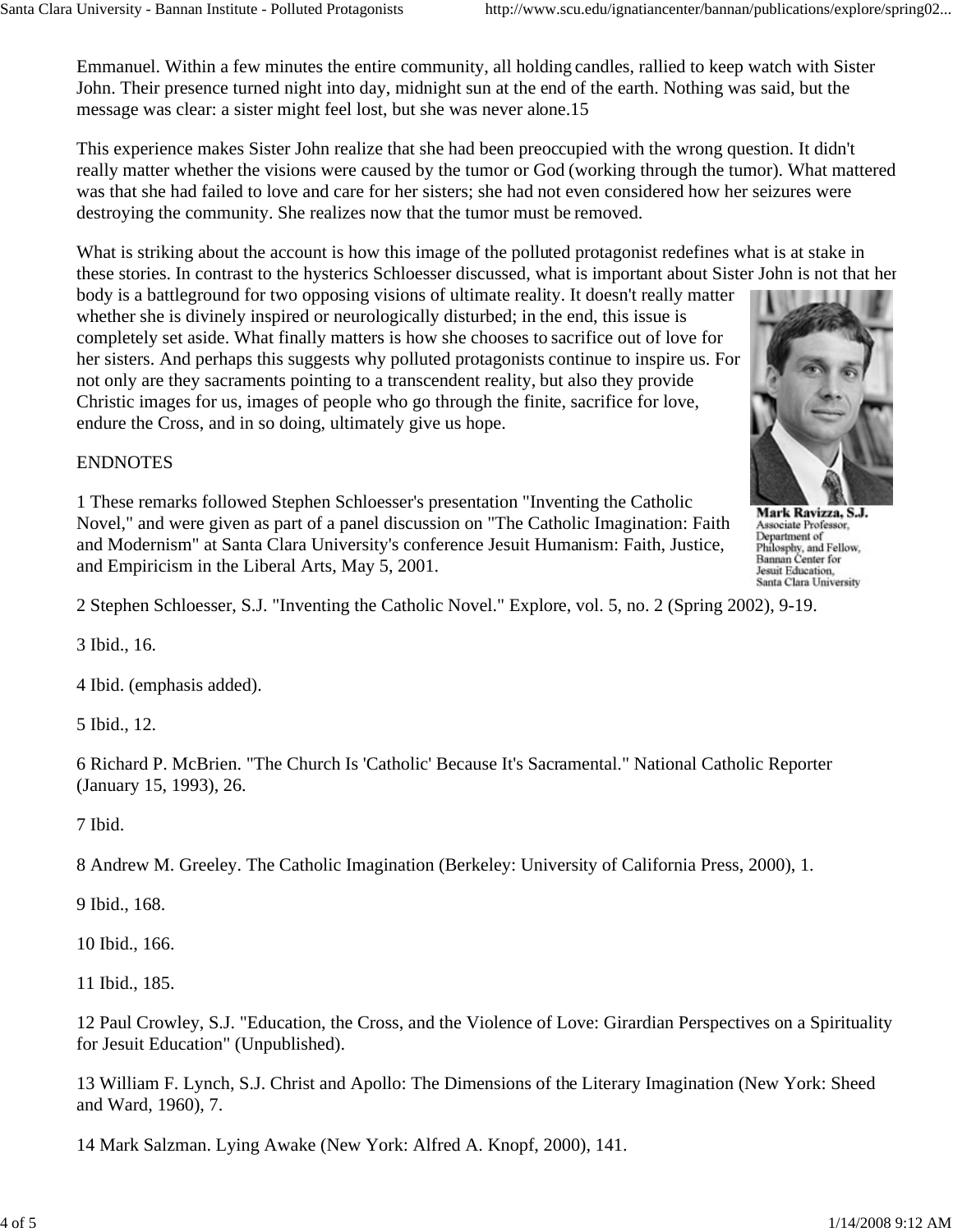15 Ibid., 142.

Return to Web format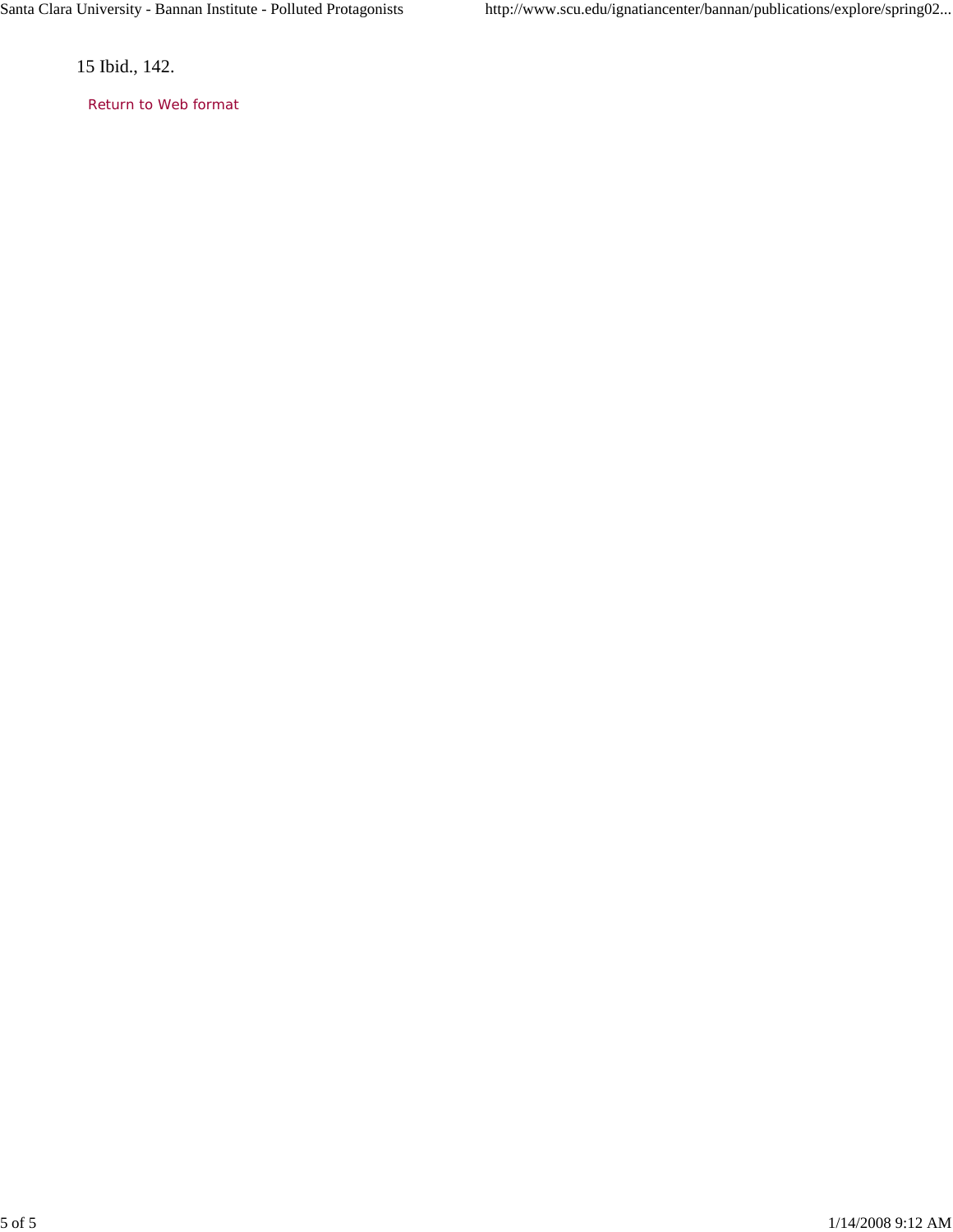# **FAITH AND THEATER:***Colleagues Enchanting the World*

**By Michael Zampelli, S.J.**

*Assistant Professor, Department of Theater and Dance, Santa Clara University*

*Catholics live in an enchanted world...[W]e find our houses and our world haunted by a sense that the objects, events, and persons of daily life are revelations of grace.* -ANDREW M. GREELEY, *The Catholic Imagination*

**H**aving grown up in an Italian-American family, I am very much at home with Greeley's observation that the Catholic imagination transforms the ordinary world into a world of wonders. Jesus, Mary, Joseph, and Mother Cabrini shared shelf space with family photographs, palms from last year's Holy Week, pressed rose petals from the feast of St. Rita of Cascia, and a variety of wedding favors. These juxtapositions communicated to me that all of us-saints and sinners, living and dead, young and old-shared the same reality. Our Sunday and holiday dinners sounded like Rossini opera ensembles with people talking over one another with astonishing speed and volume. More than anything else, the action of preparing and sharing the food bound us together in a deeper communion than the words of our conversations and arguments would ever suggest. The "catholicity" of our home was rarely, if ever, manifest in positional statements regarding either religious or social issues; rather it was apparent in our ways of seeing and being in the world.

The theater has always felt like home to me. It too is a place of sensual symbols, communicative actions, heightened language, and deep communion. I suspect that this familiarity derives from the fact that the theatrical and Catholic imaginations trade in the same goods. *Indeed, I believe that faith and theater act as colleagues in the process of enchanting the world.*

The relationship between my Catholic and Jesuit identity on the one hand and my work in the theater on the other is not always obvious. It has little to do with proselytizing or catechizing through drama. I do not choose, in other words, to direct, to perform in, or to teach work whose content is overtly confessional. The connection between my religious and theatrical identities reveals itself much more powerfully in the way I encounter and know the world.

In the first place, both my religious and theatrical experiences are essentially integrative. When I teach acting, when I direct a play, when I perform in a piece, I understand that theatrical performance aims at integrating the physical, the intellectual, the psychological, the affective. In a technological society that often fragments human living, the theater insists on exploring physicality, intellect, psychology, and affect so as to discover their connection to the wellspring of energy that bubbles beneath them all. An actor explores her body, her thoughts, her memories, her emotions; the exploration is sometimes heartening, at other times difficult. The theatrical process creates a space to let critical issues surface, but not simply for the sake of self-improvement. The aim of the exploration is the seasoning of the actor's instrument, making it more flexible and deepening its power to communicate effectively.

Religious experience aims at a similar kind of integration. In the best of times, my spiritual life, my search for God's presence, is not one "slice of life" among many other slices. Rather, it proves the integrating principle, the wellspring that feeds all the other pools connected to it and that is itself deepened by the activity of those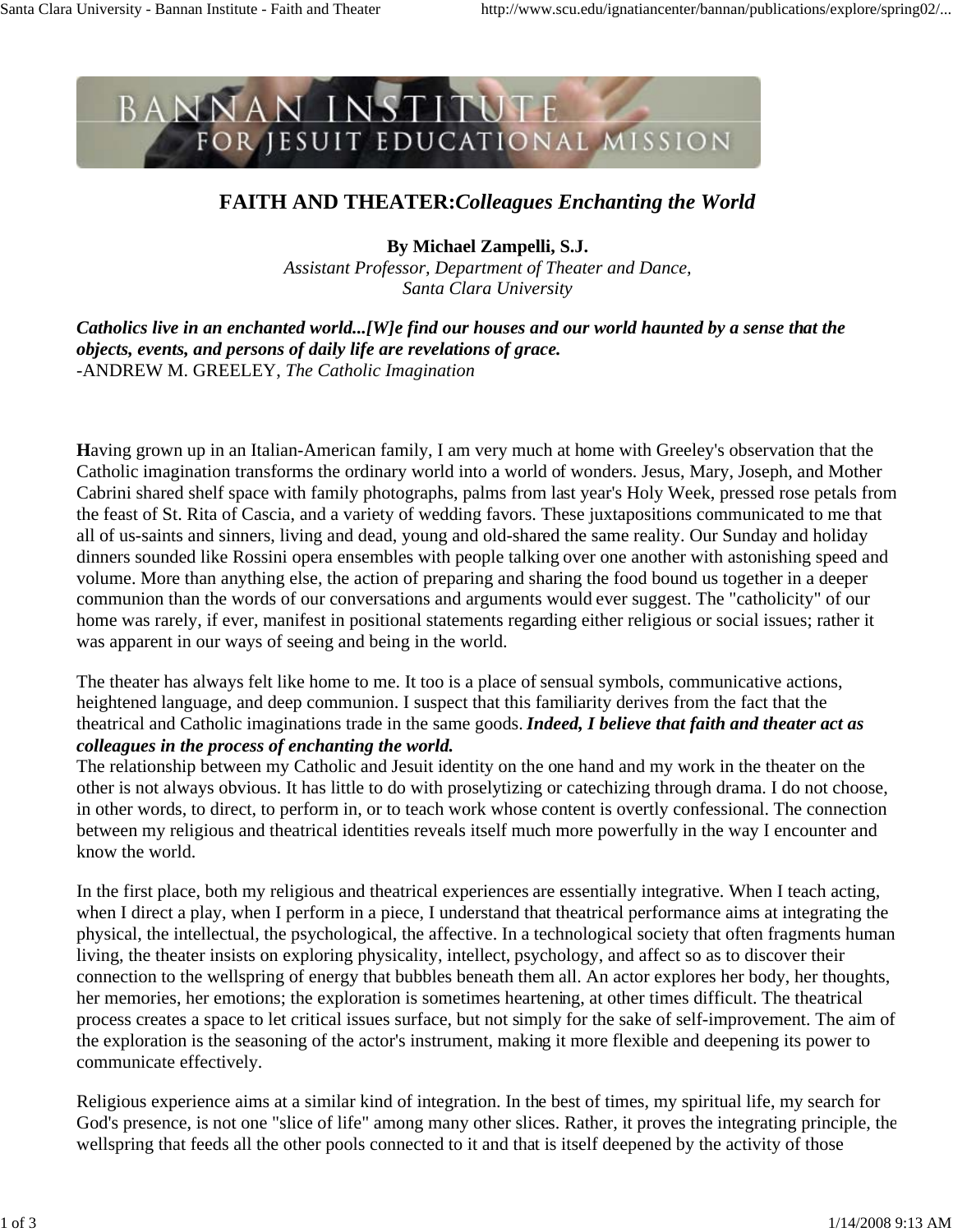different pools. My commitment to the life of faith involves me in religious experience that integrates the physical, intellectual, psychological, and affective. Like the actor's instrument, the instrument of faith is tuned not just for its own sake but for the sake of others. Theater and faith enchant the world by offering it opportunities for synthesis.

In this era of e-mail, cell phones, and chat rooms, human communication tends toward the disembodied. In contrast, theater is necessarily physical communication. The bodies of performers move, speak, and sing in the presence of the bodies of spectators. *The immediate exchange of energy among the participants in a theatrical moment creates the possibility of communion-*a kind of communion not possible in television or film. I cannot help but approach such a moment with a Catholic sense of sacramentality. Communion with God and with other human beings is, for me, concrete and sensual. The sacramental moment creates the possibility of experiencing God in the doing of actions, in knowing with one's body. My faith, like the theater, enchants the world through incarnation.

The theatrical craft is about making strong choices that inject a role or a play with new life. Why do we bother to see Cabaret more than once? Because the directors, designers, and performers have made decisions that compel us to see the play and the world differently than we once did. Some choices are sound; others are not. A life in the theater demands skill in navigating the sometimes-choppy waters that separate lively choices from deadening ones. Such dexterity requires that theater people pay attention to the entire range of the experience: to the "texts" (of whatever stripe), to the communities that generated them, to the communities for which they will be performed, to the particular insights of those invested in the collaboration. Much of my spiritual life involves learning to pay attention to the images, the feelings, the thoughts, even the listlessness that make up my religious experience. The spiritual journey entails staying with the churning waters as long as necessary so that I might enjoy the peace when it finally arrives. It involves choosing between modes of being that either encourage life or court death. Choices must be made by paying attention to what happens in both the heart and mind. Thus, faith and theater enchant the world by helping us see and evaluate possibilities.

Good theatrical choices require freedom. When I teach acting to non-theater majors, I emphasize that my objective is simple: liberation. Presuming that an actor lives somewhere inside all of us, I structure the course as a series of exercises aimed at discovering and empowering the performer to act. First, the course attempts to release the students from the physical constraints that prevent action. We learn to be in our bodies, to relax them, to stretch them, to ground them in the present moment and in the present environment. Second, it aims at releasing the breath and unbinding the vocal cords so that the body, fed by spirit, has the strength and wherewithal to "reach the back wall." Third, the course works at untying the laces that hem in the imagination, the faculty that allows us to see beyond surfaces to "the deep-down heart of things." The growing performer must learn to face his attachments, his too-easily accessible "default" positions, his stiffness or rigidity-physical, spiritual, emotional. Cultivating freedom requires effort and commits the actor to evaluating herself honestly. Are there ways her body has difficulty moving? Are there ways she prefers standing? Are there words she finds difficult to say or characters she is uncomfortable embodying? Is she free to find energy in the unfamiliar?

If Ignatius Loyola has taught me anything, it is the necessity of cultivating spiritual freedom. While I often fancy myself a person who is generally unfettered, I have only to spend some honest time in prayer to understand how bound I actually am. I have difficulty moving in certain ways and there are certain conversations with God I find difficult to have. At the first sign of the unfamiliar, I can become spiritually stiff. Working toward spiritual freedom requires time, dedication, and openness. It requires naming the ties that bind the body and the spirit and then loosening them in whatever ways possible. In the end, both theater and faith enchant the world by helping us to become light on our feet.

The liberation of the body, voice, and imagination that is part of the theatrical process is essentially a journey toward discovering the dignity of the human instrument. It results in a newfound respect for something that was, at some point, taken for granted. Implicitly and explicitly I suggest to my students that the discovery of their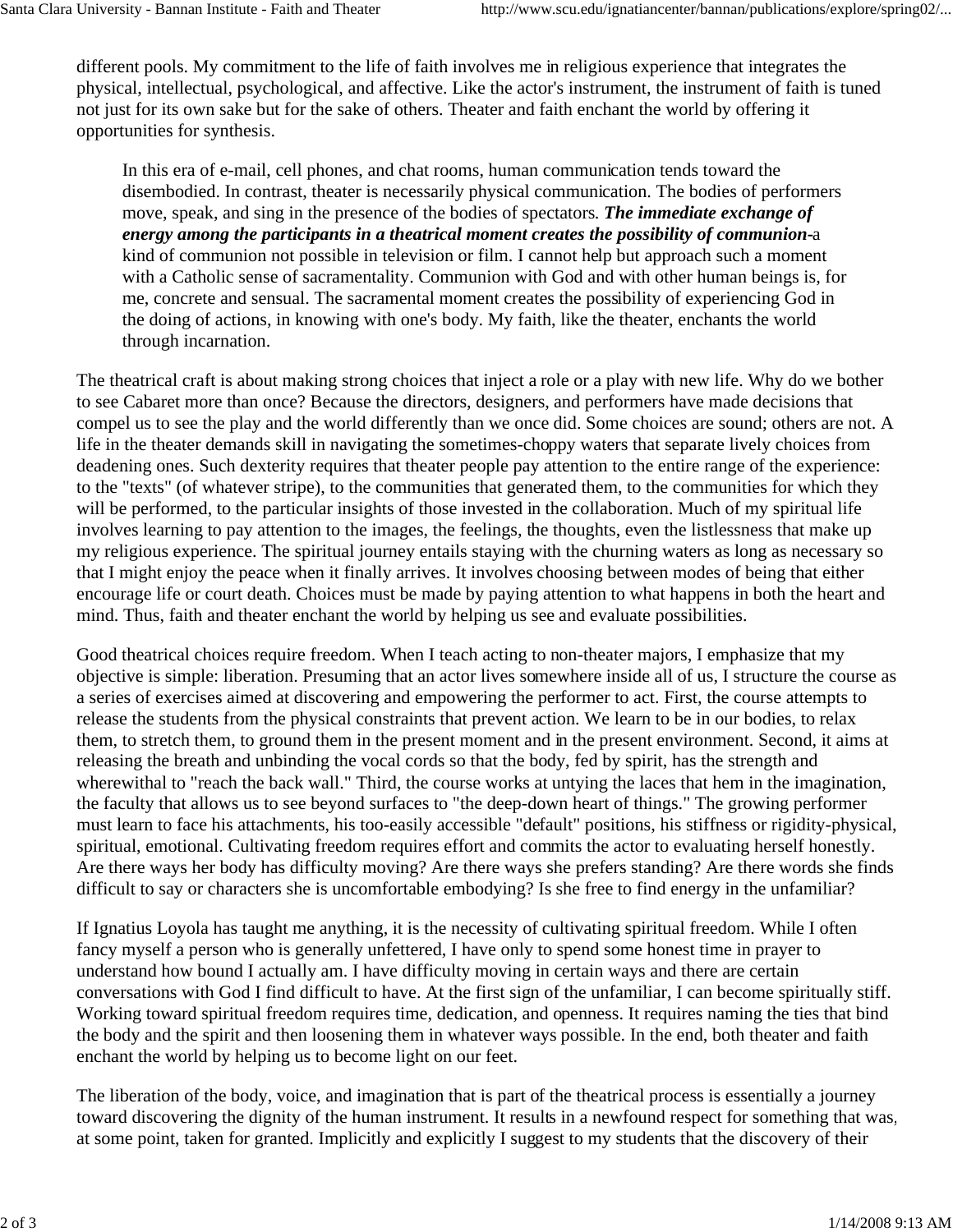own dignity, the discovery of their own physical presence, and their own voice should change their view of the world. So many people in our society and in our world cannot indulge their imaginations, cannot find their voices, cannot be in their bodies safely. Quite often those people are poor. Sometimes they are women. Sometimes they are from a different country. Sometimes they are gay or lesbian. Sometimes they profess a different faith. Sometimes they have a different skin color. Theater requires a facility at crawling into the skins of people very different from ourselves. It involves seeing the world from a different point of view. Such a facility encourages an empathy that is not abstract but rather concrete. I hope that when my students discover their own dignity through performance, they become champions of the dignity of others. What better way to describe the Christian vocation? In a world fractured by hatred, misunderstanding, and terrorism, the theater and faith enchant the world by founding a school of solidarity.

Enchantment exists where "reality" is more than what meets the eye. "Grace is everywhere," and I, for one, am liable to overlook it without the habits of being cultivated by prayer and performance.

ENDNOTES

1 Andrew M. Greeley. The Catholic Imagination (Berkeley: University of California Press, 2000)



Michael Zampelli, S.J. Assistant Professor,<br>Department of Theater<br>and Dance,<br>Santa Clara University

Return to Web format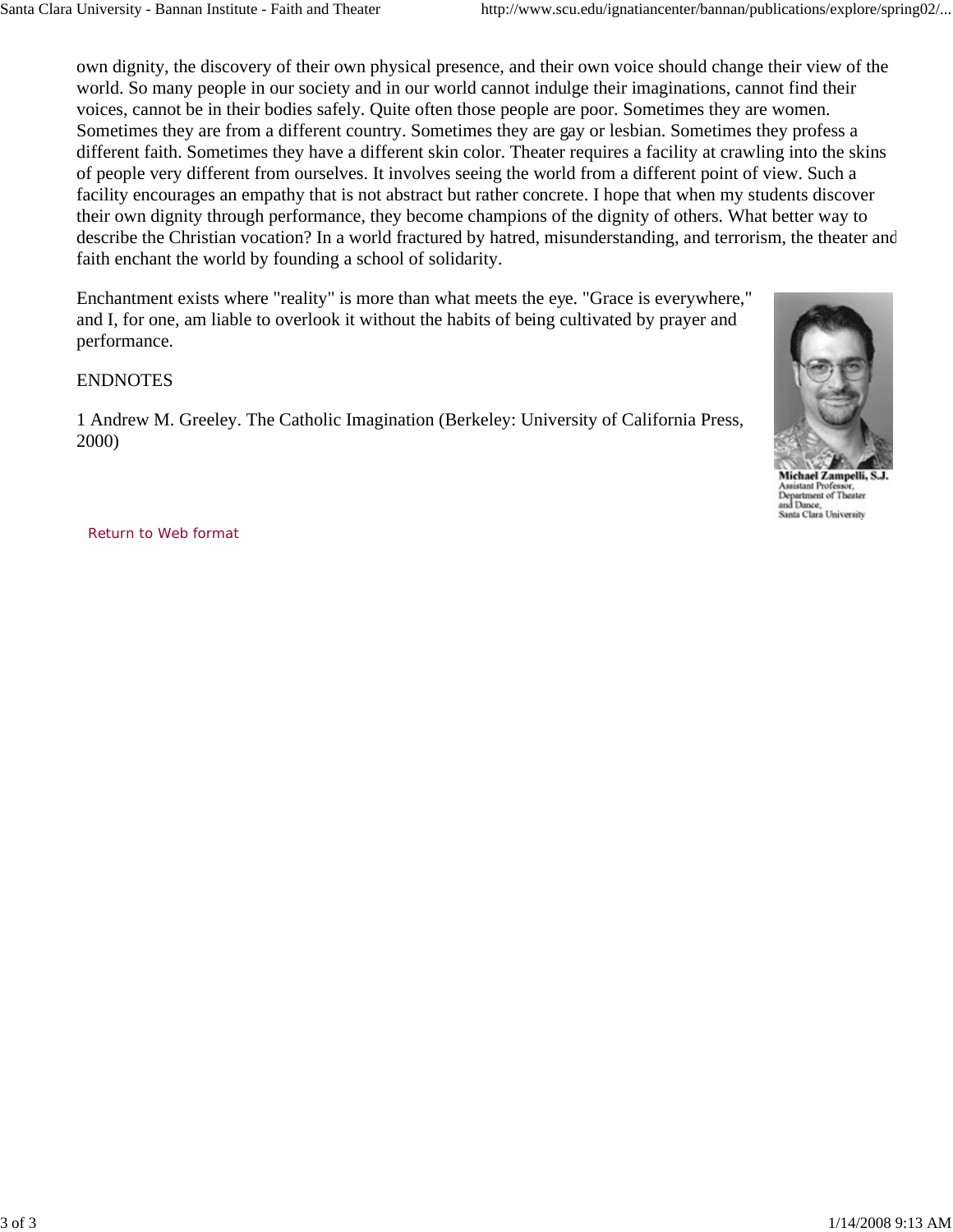

**By Kristin Kusanovich '88** *Assistant Professor, Department of Theater and Dance, Santa Clara University*

Let me tell you about the very rich. They are different from you and me. They possess and enjoy early, and it *does something to them, makes them soft where we are hard, and cynical where we are trustful, in a way that, unless you were born rich, it is very difficult to understand.*

—F. Scott Fitzgerald, "The Rich Boy"

**T**heatre of Happiness, a theater troupe based in St. Paul, Minn., visited the SCU campus in May 2001 to participate in "The Rich Boy Project," which brought together members of the theater and English departments as well as Santa Clarans for Social Justice. The project consisted of a series of performances, lectures, class visits, and post-show discussions centered on F. Scott Fitzgerald's startling and poignant novelette, "The Rich Boy." My husband, Mark Larson, and I directed the performances, which were held at Mayer Theatre with support from Bannan Center and the Center of Performing Arts.

We premiered our original stage adaptation in Minneapolis in 2000, and felt that its message might be especially poignant in Silicon Valley, a region that has experienced the ramifications of rapidly fluctuating affluence. The protagonist Anson Hunter's decline, which is anything but monetary, poses important questions about our ability to remain whole in the presence of wealth. The intellectual and spiritual climate of SCU has provided an ideal venue to share this play with a diverse audience and to widen the circle of investigative inquiry into the profound and subtle ethical questions that form the context for "The Rich Boy."

We premiered our original stage adaptation in Minneapolis in 2000, and felt that *its message might be especially poignant in Silicon Valley, a region that has experienced the ramifications of rapidly fluctuating affluence.*

Elusive and enchanting, "The Rich Boy" was written while Fitzgerald was in Capri awaiting publication of The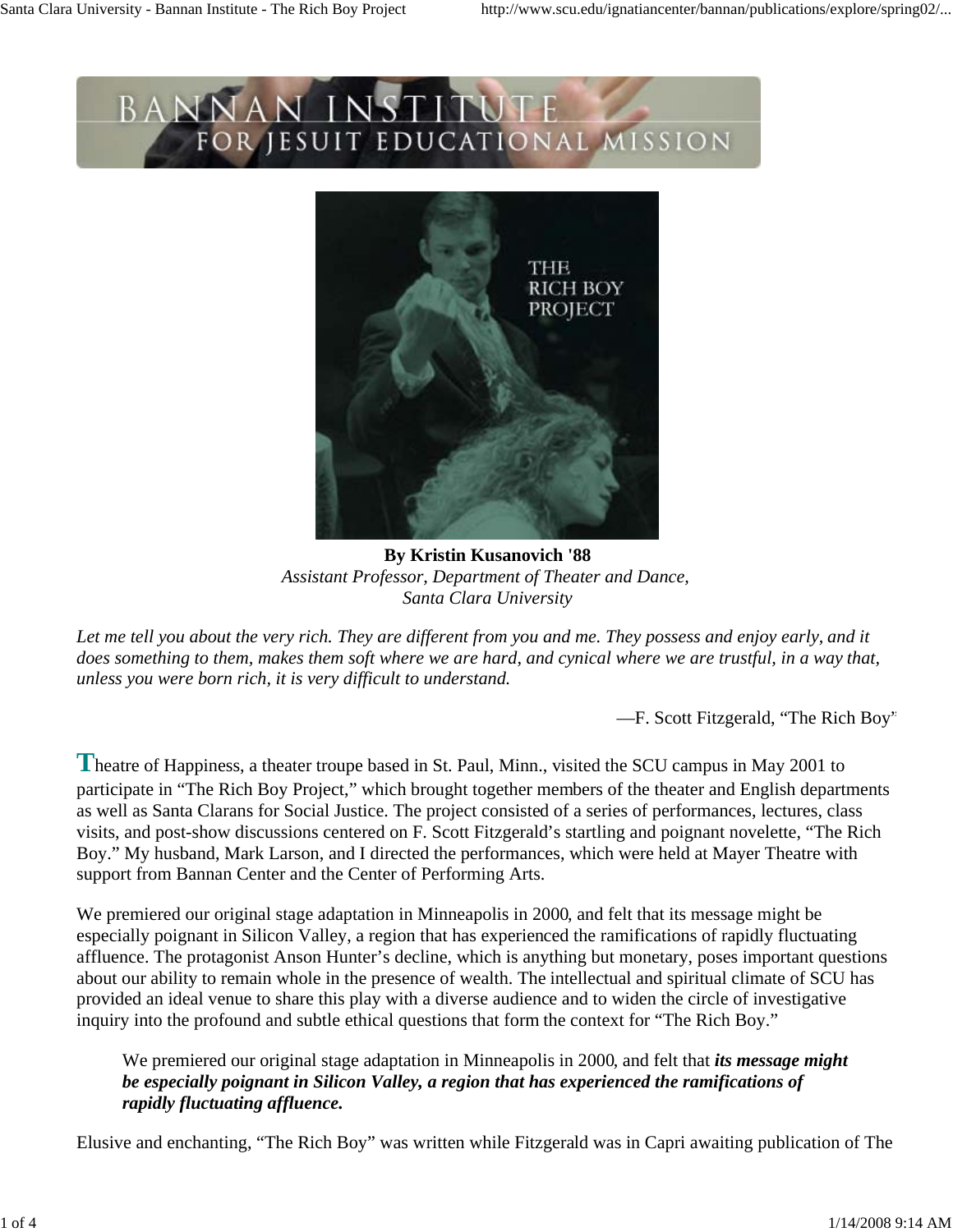Great Gatsby, and published in two parts by Redbook in 1926. Our troupe was attracted by the moral challenge that is implicit in the story, which is at once a memory piece, a treatise on the laws and loss of friendship, a graceful account of the disaster of amoral living and an uncomfortable but intriguing journey through the emotional terrain of one man born into wealth and all of its assumptions. The devastation is of the spiritual order, is never stated explicitly, and comes at the audience from behind. For Anson's flaws are so much a part of his magnetism, and the lure of his personality makes us less willing to see the emptiness that actually propels this fantastical image. Anson Hunter is like a camel which, when caught halfway through the eye of the needle, calls out for a drink and asks the bartender how his family is doing.

To bring this story off the page and into a full theatrical production has been a remarkable journey filled with challenges and grace, and guided by inspired moments of deep spiritual reckoning. Wrestling with this story has helped us to understand our own limitations and to define our own sense of justice. Amidst the apparent opportunity and ease that Anson's wealth has provided, it is hard to believe his real goodness or happiness ever had a fighting chance.

# DISCOVERING "THE RICH BOY"

Our troupe first encountered "The Rich Boy" on a dark, snowy, winter night in April on Summit Avenue, the street of wheat and railroad barons' mansions in St. Paul that Fitzgerald described as "a museum of American architectural failures." Our troupe rehearsed in an 1880s carriage house that happened to be across the street from Fitzgerald's former home, so he was often on our minds as we worked on our various productions. On this night, we piled into a few cars and navigated the icy streets to the nearest bookstore in search of a Fitzgerald story for our next show.

With every edition of the complete works off the shelves and in our hands, we spent hours revisiting old favorites and delighting in discoveries of "new" ones. Suddenly one of our younger actors, a high school senior who was quite well read, proclaimed that he had just found the best opening to a story that he had ever heard. He proceeded to read it to us, while our thumbs held "Bernice Bobs Her Hair" and "Basil and Cleopatra" like undefended chess pieces. But fingers slid to laps and bindings eased their creases as these words struck like icy, graceful truths.

Begin with an individual, and before you know it you find that you have created a type; begin with a type, and you find that you have created–nothing. That is because we are all queer fish, queerer behind our faces and voices than we want any one to know or than we know ourselves. When I hear a man proclaiming himself an "average, honest, open fellow," I feel pretty sure that he has some definite and perhaps terrible abnormality which he has agreed to conceal—and his protestation of being average and honest and open is his way of reminding himself of his misprision.

The reactions and admissions brought out through the process of this project have been strong and enlightening. Through visits to Dr. Edelstein's Survey of American Literature classes and post-performance discussions with Randy Sweringen and Santa Clarans for Social Justice, *we were able to gain new perspectives and enjoy the thoughtful analyses of all who were involved.*

We knew we were in the presence of a story that was uncommonly demanding and daring. It spoke to us, or called us. And we have learned much from sharing it. We worked without pre-conceived ideas or formulas, employing a rather democratic process of investigation. Our troupe, which has no pre-planned season to fulfill, enjoys the satisfaction of waiting to be called to do something when the conditions are right, and then doing it out of love. This is one of the greatest joys of the arts.

# BRINGING THE STORY TO LIFE

With our romantic notions in a league with our author's, we spent the next three months working with the text, which is mostly narration, as opposed to dialogue. Adaptations of literature often cut narration in favor of dialogue, which, by giving the actors more "to say" seems to give the actors more "to do." However, this can result in a lack of depth or viewpoint, causing a frustrating feeling that "the book was better." The narrative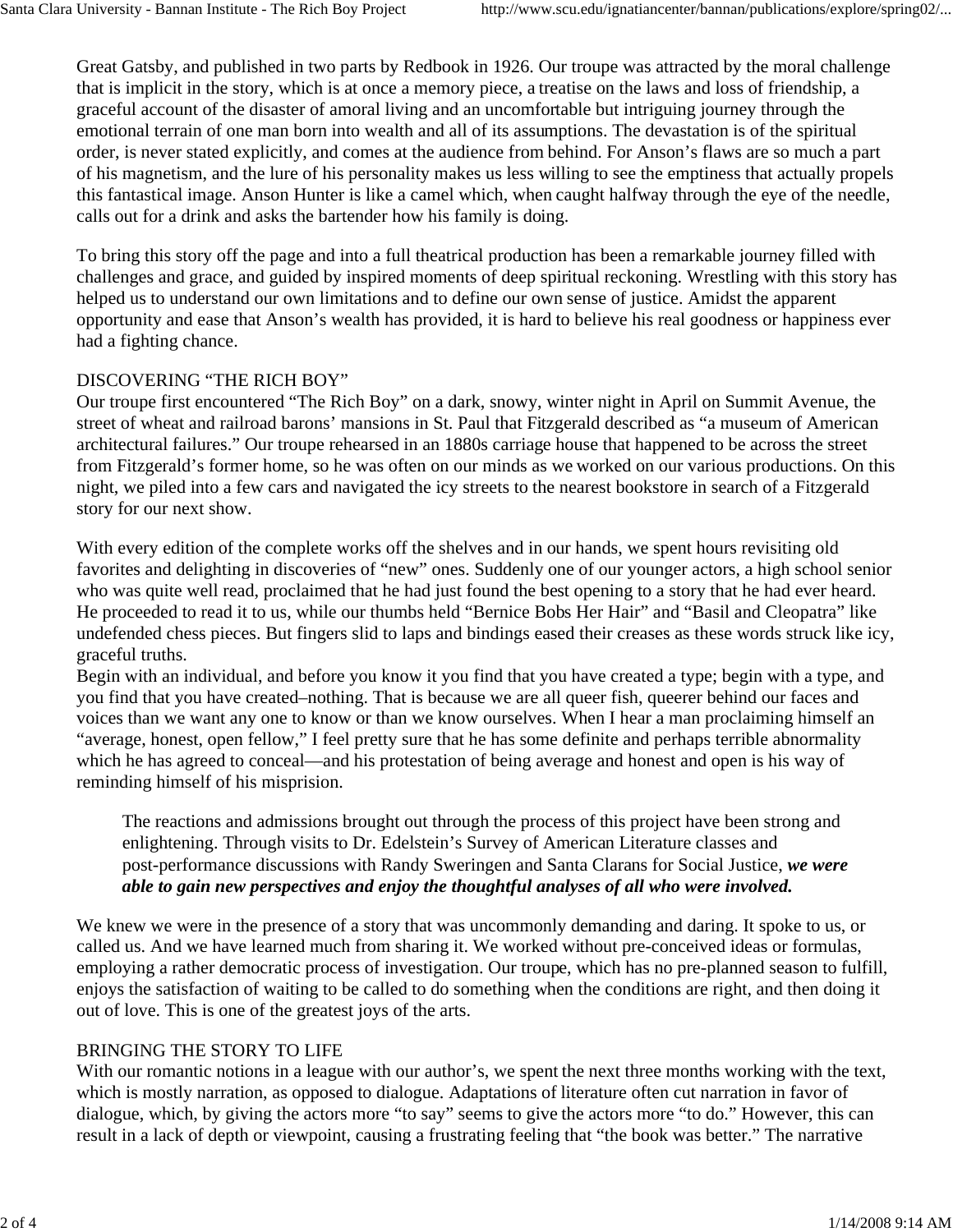voice of Anson Hunter's friend, a character similar in function to Jay Gatsby's neighbor Dick Diver, drives the piece, and so we maintained virtually every word of the narration. We made a simple but profound discovery that we could treat the narration as dialogue—a dialogue with the audience—and so we kept every word and spoke right to the members of the audience who sat in a loose ring around the actors, in only first and second rows. This produced an effect that had the gentleness of being read to, and yet was also startling, fresh, and provocative. Many members of the audience appreciated how the troupe found a way of retaining the imaginative spirit and verbal emphasis of storytelling while creating living, moving, believable characters.

In the process of developing the physicality of the production, we worked with each actor's intuitive responses to the situation, and then choreographed each gesture of sitting, standing, tilting one's head, or touching a finger to one's shoulder into a seemingly natural sequence of pedestrian movement. This created what we have called "a prolonged pin-drop" state of tension. The audience was on-stage with the actors, close enough to hear and feel the breathing of the characters, and close enough to intrude. Through a simple combination of Persian rugs, overstuffed chairs and potted palms that suggested a plush hotel lobby, we were able to create an intimate, immediate atmosphere that could hearken either to the 1920s or to the present. Steven Stampley designed lighting that clung closely to the actors' bodies and quietly invaded the audience as well, during moments of self-scrutiny undergone by Anson. Stampley's imaginative work helped to convey the emotional weight and each shift in locale through subtle shifts in coloring, angle, and intensity. Perhaps it was this up-close sensory experience that led several post-performance workshop participants to compare the style of our presentation with the films of Orson Welles and Alfred Hitchcock.

Having experienced its effect on audiences in two regions, I can say that "The Rich Boy" seems to be a life-changing story for all who encounter it, whether they reside in a city that claims Fitzgerald as its own or not.

There are no types, no plurals. There is a rich boy, and this is his and not his brothers' story.

Fitzgerald's insistence on the uniqueness of the protagonist's behavior only serves to free the reader/ spectator to examine the universal traits that Anson Hunter embodies. The artful crafting of language allows the reader/viewer to go through a process of personal questioning and admission to the tendencies, in part or in whole, of the rich boy or of his relations, or both.

#### THE AUDIENCE RESPONDS

The reactions and admissions brought out through the process of this project have been strong and enlightening. Through visits to Dr. Edelstein's Survey of American Literature classes and post-performance discussions with Randy Sweringen and Santa Clarans for Social Justice, we were able to gain new perspectives and enjoy the thoughtful analyses of all who were involved. "The Rich Boy" was described as a "completely material being." The lifelong presence of wealth in his life has "distorted every relationship he has or attempts to have." "We (the audience) are like eye-witnesses to the gradual, painstaking decay of a man whose ability to undergo introspection is thwarted by his own character." His treatment of others, and particularly of women, has a "Godlessness that at once shocks, and yet is so recognizable and familiar." In the script, women at times defy the superiority inherent in Anson and at times, and often unknowingly, nurture it. "Fitzgerald equally implicated men and women" in supporting the failed system that is Anson's life. On Anson's drinking, one spectator said, "the behavior associated with alcoholism was totally taken for granted in this time period. It is as if the people around him did not see this as part of the problem." This work helped us to feel "reinvigorated in our investigation for God in what we do and in how we treat others" and to "disarm our notions of wealth and its potential attractions."

The text speaks to students of literature, psychology, and sociology. It speaks to workers for social justice, theater aficionados, members of all faiths, and members of the outside community who found themselves at the theater last May on a warm, spring night.

In the intellectual, aesthetic, moral, spiritual, physical, and social truths of Fitzgerald's characters, the actors and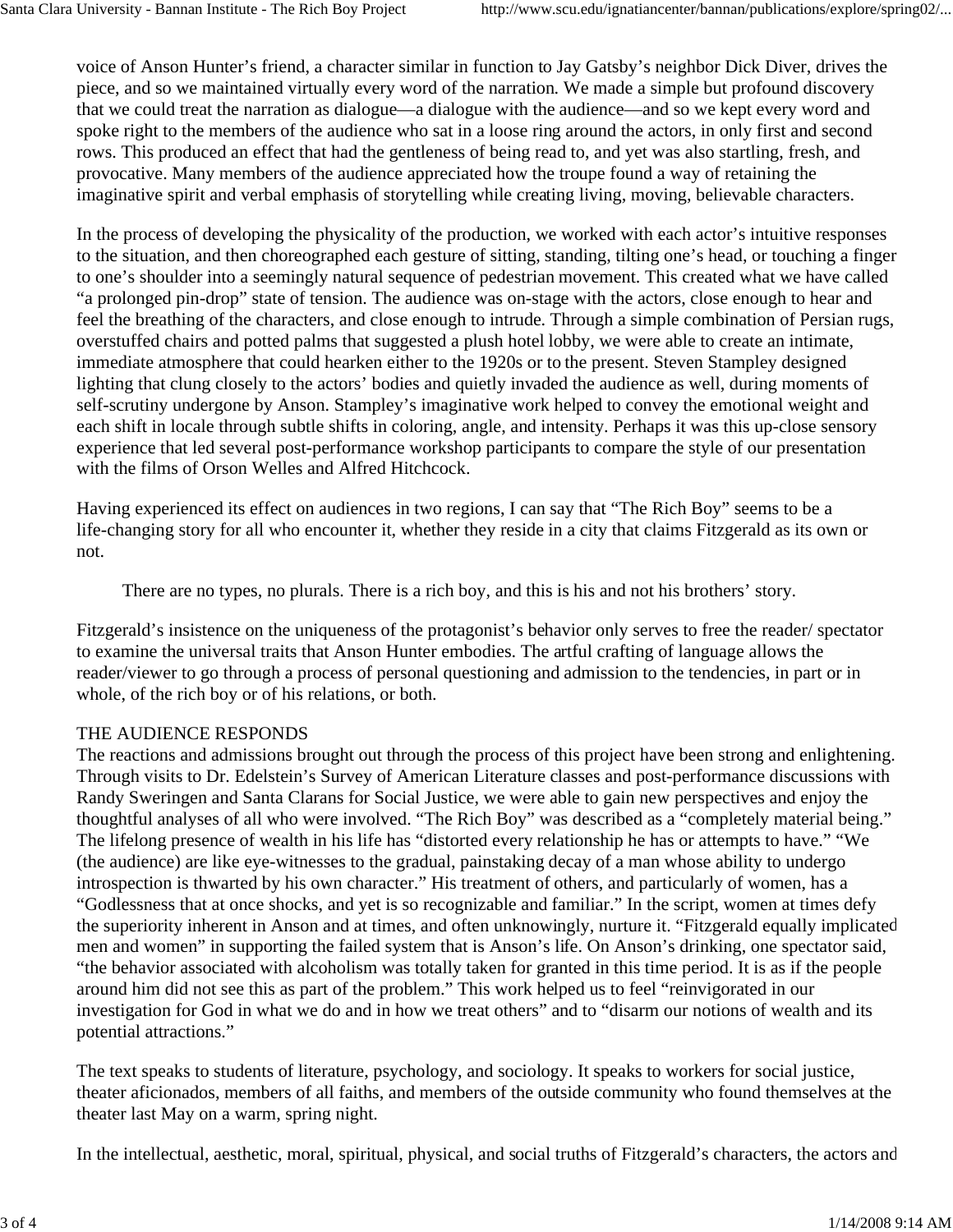audience undergo a transformation of consciousness and travel toward a common ground of meaning. The images in this story etch themselves hauntingly into one's memory. Charles Scribner III wrote that Anson's "self- conscious superiority will forever, in my eyes, embellish the gilded lobby of New York's Plaza Hotel." Fitzgerald admits the impossibility of dispelling "all the lies the poor have told about the rich, and the rich have told about themselves," and this production followed Fitzgerald's lead in refusing to simplify the questions of justice that the work presents. Yet the force and momentum of this staged version allowed the participants to undertake a journey in which our often-unquestioned assumptions about those born into wealth were brought into clearer focus. The essential questions raised by Fitzgerald's words, and put into flesh and blood by the ensemble, remain poignant for our times.

#### THEATER AND SPIRITUALITY

Just as many students arrive to the campus of SCU without an explicit commitment to the Jesuit character of the University, but find it unfolding before them and perhaps inside of themselves as they engage in four years of life here, so it is with theater of this intimacy and intensity.

An audience of students, staff, and faculty may be drawn to a night at the theater for a myriad of reasons, but it is the goal of our work that *they leave the theater transformed, revitalized, and with a subtler awareness of our social reality.* 

We are not the first to recognize the symbiotic functions of the performing arts and religion, and we feel that the arts have always been carriers of social wisdom, both its dissent and agreement. Their presence serves our spiritual life and our religious practice by helping us to develop our imaginations, which in turn helps us relate to one another with more compassion and care.



**Kristin Kusanovich** Assistant Professor, Department of Theater and Dance,<br>Santa Clara Unversity

Return to Web format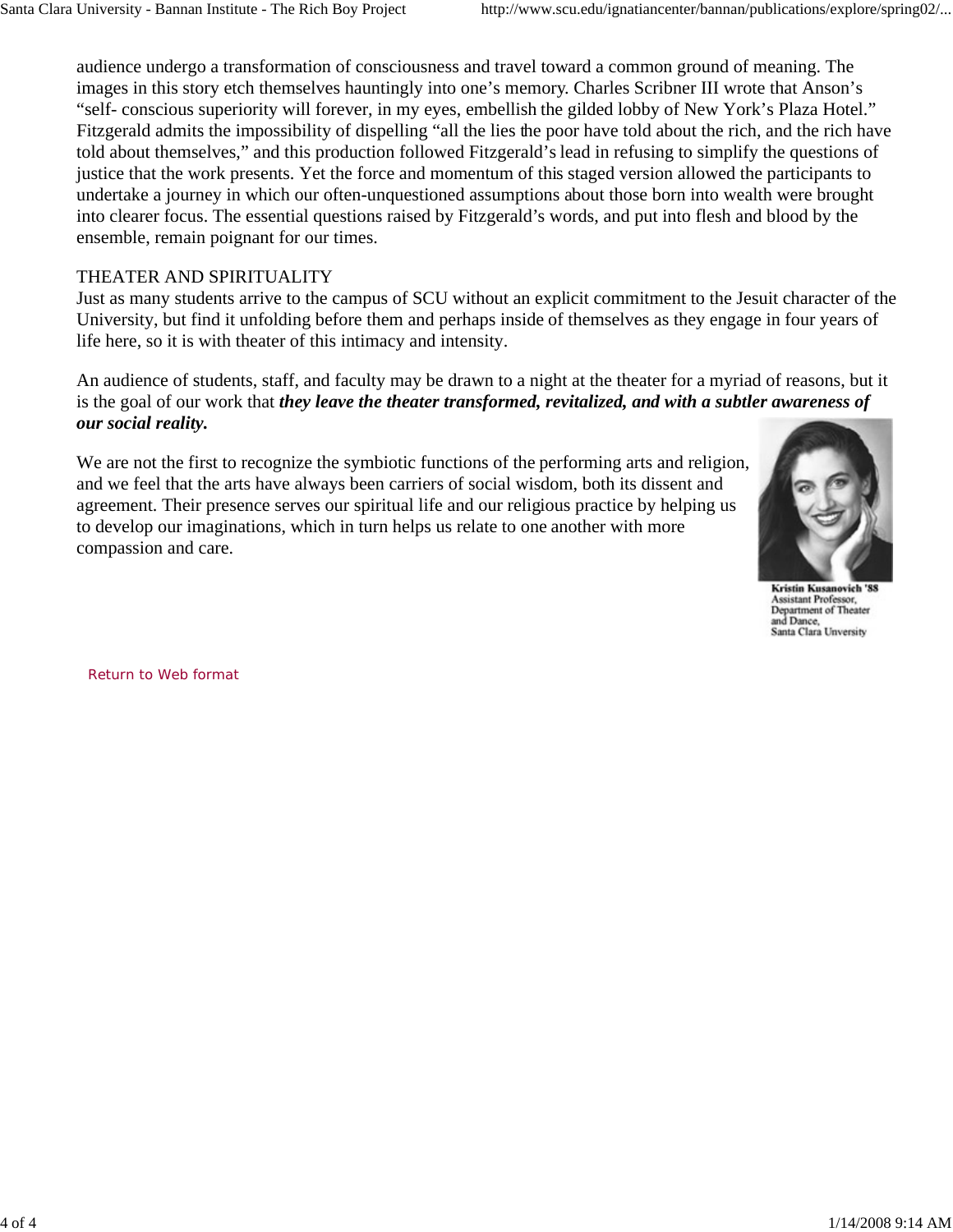

# **By Diane Dreher**

#### *Professor, Department of English, Santa Clara University*

"Time began in a garden" says the small wooden sign by my garden gate, recalling the Biblical Garden of Eden.1 Our word "paradise" itself once meant an enclosed garden.2 The Western garden tradition developed fifteen centuries ago in Benedictine monasteries, self-contained agricultural communities where monks grew grain, fruits, herbs, and vegetables. Cultivating an enduring connection between gardening and spiritual growth, early Benedictines combined laborare and orare, the work of hands and hearts in alternating rhythms of devotion.

For centuries, monastery gardens and spiritual practice informed the lives of Western Europeans, religious and laity alike. Daily devotions followed the sun's rounds, and the liturgical year paralleled the annual cycle of seed time and harvest, death and rebirth. Saints' days corresponded with sowing, reaping, and harvest feasts. Each year the dark days of winter were dispelled at Easter as gardens in early spring bloomed with the promise of eternal life.

From the Middle Ages through the Renaissance, people perceived the world as a divine poem, in which the individual, or microcosm, corresponded with the macrocosm, or larger world around them. The garden became a living guide to devotion: the harvest represented God's bounty, cultivating the soil was an exercise in humility, and sowing seeds became an act of faith. The rosary was named for the rosarium, the medieval rose garden. Many saints, including Francis de Sales, John of the Cross, Teresa of Avila, and Catherine of Siena, meditated in gardens, and St. Ignatius Loyola ended his Spiritual Exercises with a vision of all creation informed by the loving presence of God.3 English poets from Chaucer to Shakespeare, Donne, Herrick, Herbert, Vaughan, Milton, and Marvell wrote of spiritual lessons they found in the garden. Shakespeare described the symbolic importance of pruning in Richard II, and Herbert's poem, "The Flower," portrayed his soul's growth through many seasons of doubt and renewal.

Centuries before hospitals and drug stores, people turned to their gardens to heal colds, sore throats, indigestion, and other physical illnesses. They used garlic as a tonic and antiseptic; dill as a sedative and cure for indigestion; thyme for coughs and colds; marjoram to treat aching joints; rosemary to improve memory and to treat stiff necks and sore muscles; lavender for headaches; mint for colds, anger, and indigestion; parsley to treat migraines; and sage as an all-purpose remedy.4 Early monasteries had their herb gardens and herbalists. The medieval abbess Hildegard of Bingen celebrated "veriditas," the greening power of life, which she saw as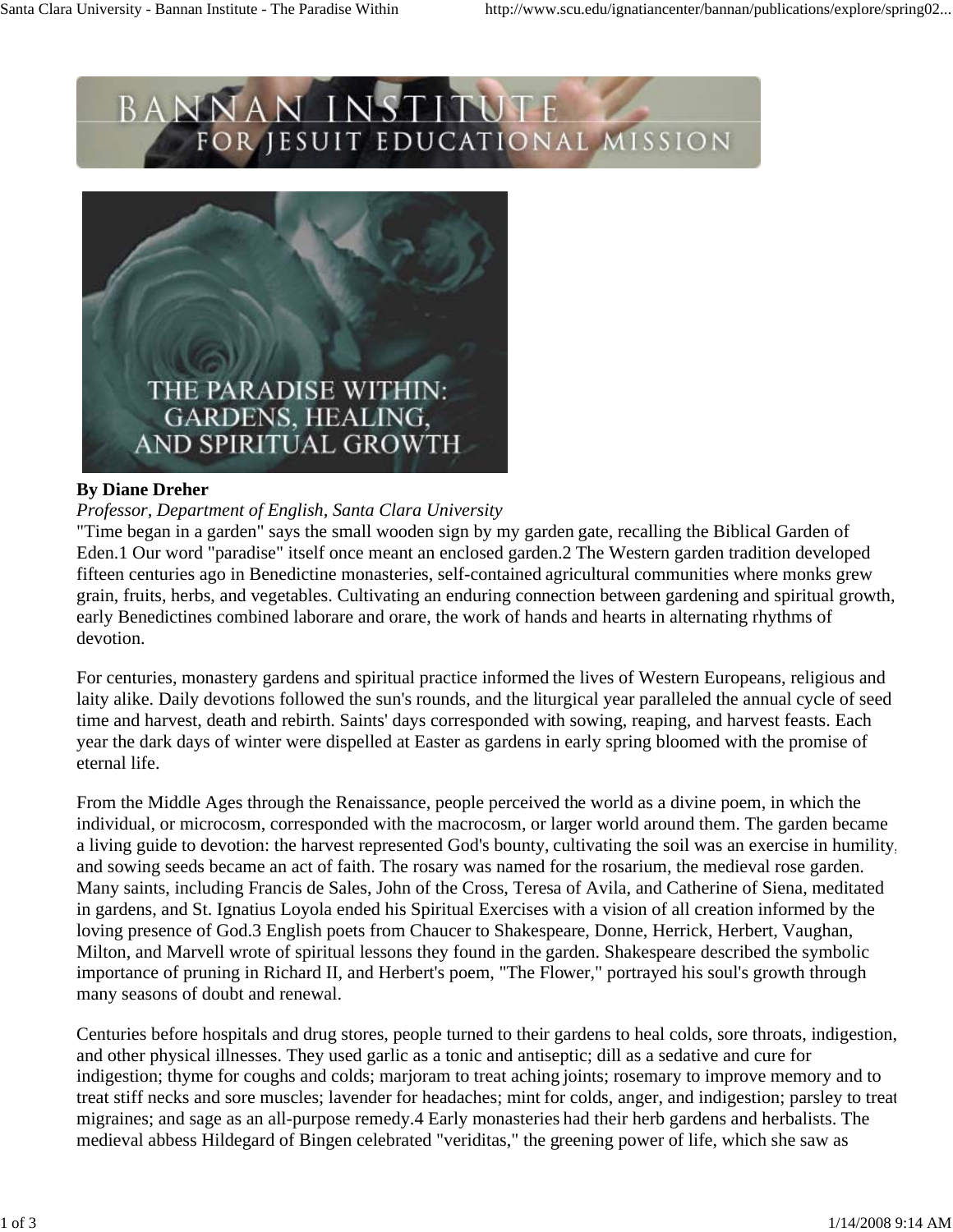evidence of God's grace in the world, the key to vitality, goodness, and health.5

Contemplating the beauty of nature has long been a path of spiritual healing. The medieval Franciscan, St. Bonaventure, encouraged people to meditate on the beauty of the natural world, and seventeenth-century poet Thomas Traherne wrote: "You never enjoy the world aright, till you see how a sand exhibiteth the wisdom and power of God: . . .till the sea itself floweth in your veins, till you are clothed with the heavens, and crowned with the stars."6 For Traherne, nature was not a commodity to be exploited but a divine gift to be shared in loving communion, his vision anticipating the holistic message of today's organic gardeners and environmentalists.

Like Adam and Eve in Milton's Paradise Lost, people for centuries have found a "paradise within," cultivating their souls along with their gardens.7 St. Thomas More studied religion and philosophy in his garden at Chelsea with his friend, Erasmus of Rotterdam. In difficult times, gardens have become sources of consolation and renewal. Amid the violent world of the English Civil War, seventeenth-century poet Andrew Marvell sought serenity in his garden, meditating on "a green thought in a green shade."8 During the dark days of World War II, Winston Churchill found renewal working in his garden at Chartwell. In September 2001, many Americans returned to their gardens searching for peace and enduring signs of life.

The connection between gardens and healing has developed into horticultural therapy, now practiced in hospitals, prisons, and convalescent homes. Research has shown that gardening reduces stress and promotes a healthier outlook. In the mid-1980s psychologist Marilyn Barrett combined gardening with clinical practice, helping people heal their lives by clearing the ground, cultivating the soil, and planting new seeds, gaining greater insight by working with the cycles of nature.9

Scientific research has rediscovered what saints and sages realized centuries ago: that renewing our connection with nature heals us on many levels. In one study, convalescent home residents who were given plants to tend stayed healthier and lived longer. In another study, surgery patients with trees growing outside their hospital windows suffered less pain and recovered more quickly than others who faced only bare brick walls.10 Gardening helps restore our sense of hope. Psychologist Martin Seligman has demonstrated the strong connection between depression and "learned helplessness," when people feel that nothing they do makes any difference.11 Helping defeat learned helplessness, gardening offers tangible results for our efforts: seeds germinate; plants blossom and bear fruit. In small but powerful ways, our gardens reassure us that our actions can make a difference. They remind us that we are part of a pattern of infinite meaning we cannot fathom but which graces us with moments of surprising beauty.



Gardening can become a spiritual exercise, teaching us discernment as we eliminate the weeds from our lives, giving what we value room to grow. By cultivating the soil, we develop perseverance. For good soil is created layer upon layer, season upon season, with repeated applications over time of compost and other organic matter. So, too, do we cultivate the important areas of our lives: our faith, our vocation, and our relationships, with deep abiding love, over time, with one small action leading to the next.

In my own life, the contemplative time I spend in the garden makes me more present, more peaceful, more whole. Medieval Benedictines alternated private time for reading and reflection with the ritualized prayer of the Divine Office. Lectio

divina, or contemplative reading, for many people throughout history has also meant drawing inspiration from the book of nature, a practice begun in medieval cloisters and meditation gardens, embraced by Renaissance poets, and taken to heart by gardeners from their time to our own. For time in the garden uncovers the natural harmonies beneath the troubled surface of our world. Simple actions such as staking the tomatoes, raking and composting fallen leaves, watering, weeding, and trimming, can become healing rituals, helping us plant the seeds of new possibilities, cultivate our talents and exercise our faith so that we may go in peace to love and serve the world.



#### ENDNOTES

1 Adapted from Diane Dreher, Inner Gardening: Four Seasons of Cultivating the Soil and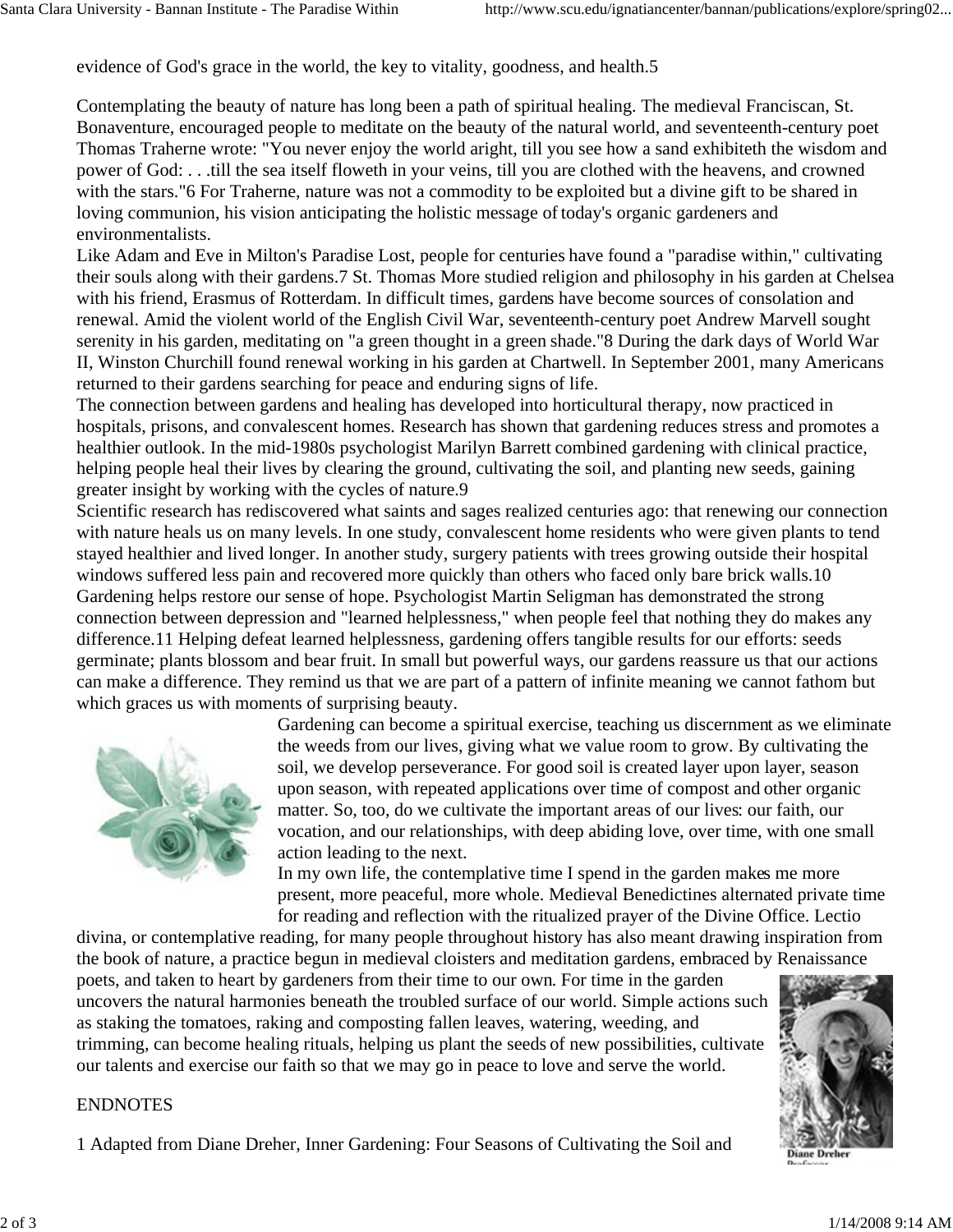Spirit (New York: William Morrow, 2001).

2 From the Persian pairidaeza (enclosed park), the Old Hebrew pardes and the Greek paradeisos. See The Compact Edition of the Oxford English Dictionary (New York: Oxford Univ. Press, 1971), 2072; and Christopher Thacher, The History of Gardens (Berkeley: Univ. of California Press, 1979), 15.

3 See the "Contemplation to Attain the Love of God" in The Spiritual Exercises of St. Ignatius, tr. Louis J. Puhl, S.J. (Chicago: Loyola Press, 1951), 102-03.

4 Elizabeth and Reginald Peplow, In a Monastery Garden (London: David & Charles, 1988), 110, 114-116; Teresa McLean, Medieval English Gardens (New York: Viking, 1980), 179; Nicholas Culpeper, Culpeper's Complete Herbal and English Physician Enlarged (1814) (Glenwood, IL: Meyerbooks, 1990), 63, 82, 104, 113, 117, 131, 162, 183; John Gerard, The Herball, Rev. Thomas Johnson (London: Adam Islip Joice Norton and Richard Whitakers, 1633; New York: Dover, 1975), 178, 572, 584, 672, 766, 1014, 1033. 1293,

5 See Hildegard of Bingen, Holistic Healing (Causae et Curae [c. 1158]) ed. Mary Palmquist and John Kulas, O.S.B., tr. Manfred Pawlik, Patrick Madigan, S.J., and John Kulas, O.S.B. (Collegeville, MN: Liturgical Press, 1994), xviii.

6 Thomas Traherne, Centuries of Meditation (c. 1670) (Wilton, CN: Morehouse, 1986) 13-14. (27 and 29 of Century I).

7 John Milton, Paradise Lost, XII, l. 587 in John Milton: Complete Poems and Major Prose. Ed. Merritt Y. Hughes (New York: Odyssey, 1957), 467.

8 From "The Garden," l. 48 in Seventeenth-Century Prose and Poetry. 2nd. ed. rev. Ed. Alexander Witherspoon and Frank J. Warnke (New York: Harcourt, 1982), 970.

9 Marilyn Barrett, Creating Eden: The Garden as a Healing Space (San Francisco: Harper SF, 1992), 1

10 E.J. Langer and J. Rodin, "Effects of Choice and Enhanced Personal Responsibility for the Aged: A Field Experiment in an Institutional Setting," Journal of Personality and Social Psychology, 34 (1976), 191-99; R.S. Ulrich, "View Through a Window May Influence Recovery from Surgery." Science 22:420-421.

11 See Martin E.P. Seligman, Learned Optimism (New York: Knopf, 1998).

Return to Web format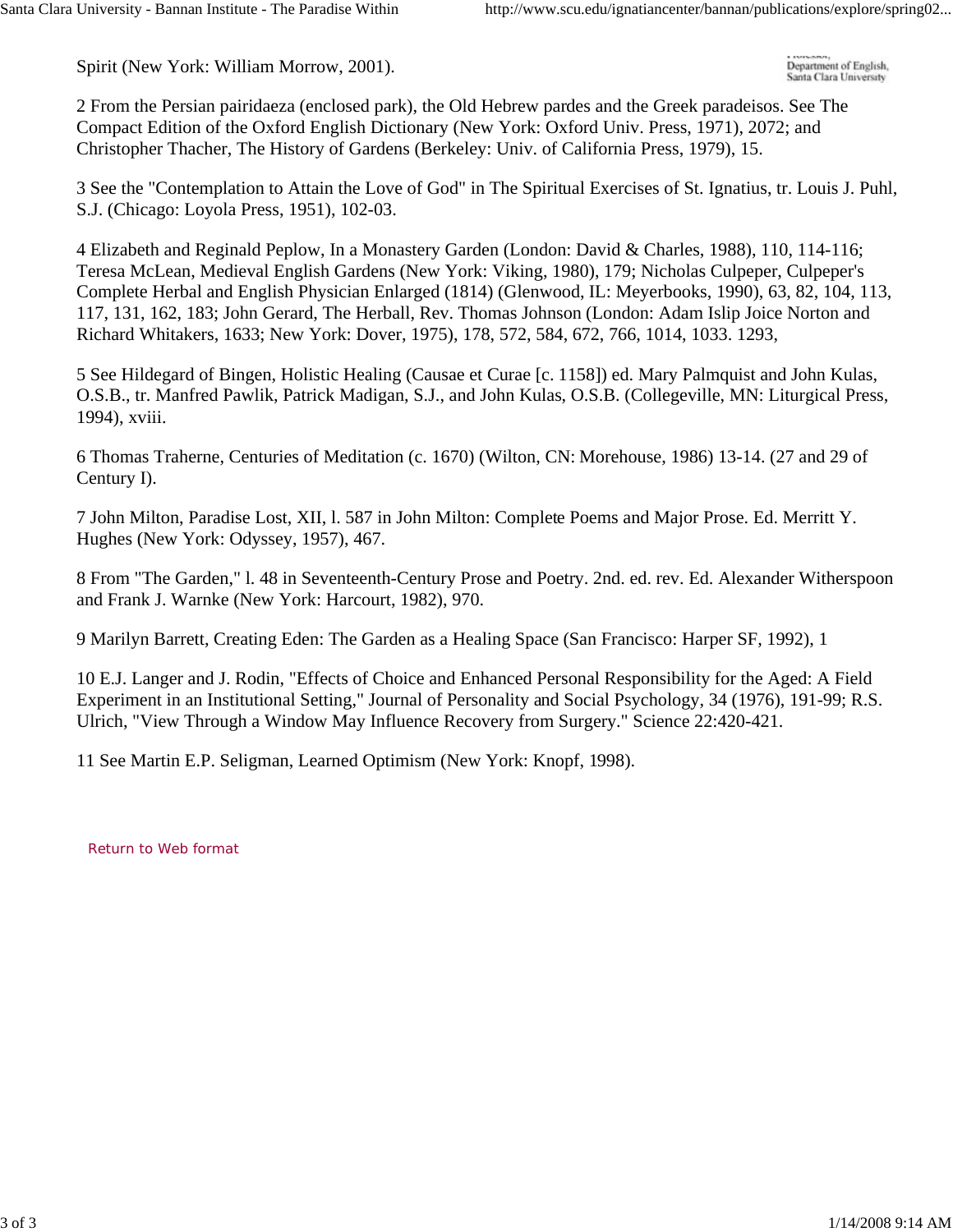# A DIALOG & DESIGN GRANT REPORT: **THE FORGIVENESS READING GROUP**



#### **Introduction by Jane Curry** *Associate Professor, Department of Political Science, Santa Clara University*

**T**he Forgiveness Reading Group, sponsored by a Dialog & Design Grant from the Bannan Center, began as a way to explore whether good people were supposed to forgive, whether bad people were supposed to be punished, or whether there was something else that could make a difference.

As a political scientist, I began to explore forgiveness when I was unable to explain why the politics of post-communist countries were so often dominated by who did what, when, and to whom in the past rather than how to make the new systems work. The South Africans could go on after horrors that were far worse than anything that had happened in the old communist world. The Latin Americans have lived with silence about the horrors of military rule.

In my own life, there are those I never can forgive and others I forgave after they did what seemed "unforgivable." I puzzled over how my ersatz "Polish father" could have been imprisoned in Auschwitz and, later, kept his numbers tattooed on his arm while he used his German as a guide for German tourists. His explanation, when I asked, was the War was over and "It is better to go on so that no one ever wants revenge."

Like the others who joined this reading group, I came with the frustration that nothing seemed to explain why some forgive and others don't and what difference it made. Could it be a matter of different cultures and religious traditions? Where did law, international and national, fit in? Is there psychological research that explains why and how some forgave and others did not? And did that psychological literature work for groups and, ultimately, for nation states?

Our group's goal was to look at forgiveness and justice across disciplines and in various cultures. The "fellow travelers" included men and women from Berkeley, Stanford, University of California at Santa Cruz, and Santa Clara University, as well as a Palo Alto lawyer who had worked with the Truth and Reconciliation Commission in South Africa (Lisa Mammel, whose article is in this issue), a teacher at the San Jose Juvenile Jail, two Santa Clara students, and a Buddhist priest from San Francisco.

We have read and reflected on readings in psychology, ethics, comparative religion, law, and literature. Our cases included the Jewish experience in the Holocaust, the various official and unofficial attempts to establish the truth of military rule in Latin America, and the Truth and Reconciliation Commission in South Africa. Frederick Lushkin of the Stanford "Forgiveness Project" shared his research on how individuals learned to forgive and how this process worked for the victims of the strife in Northern Ireland. Avery Cardinal Dulles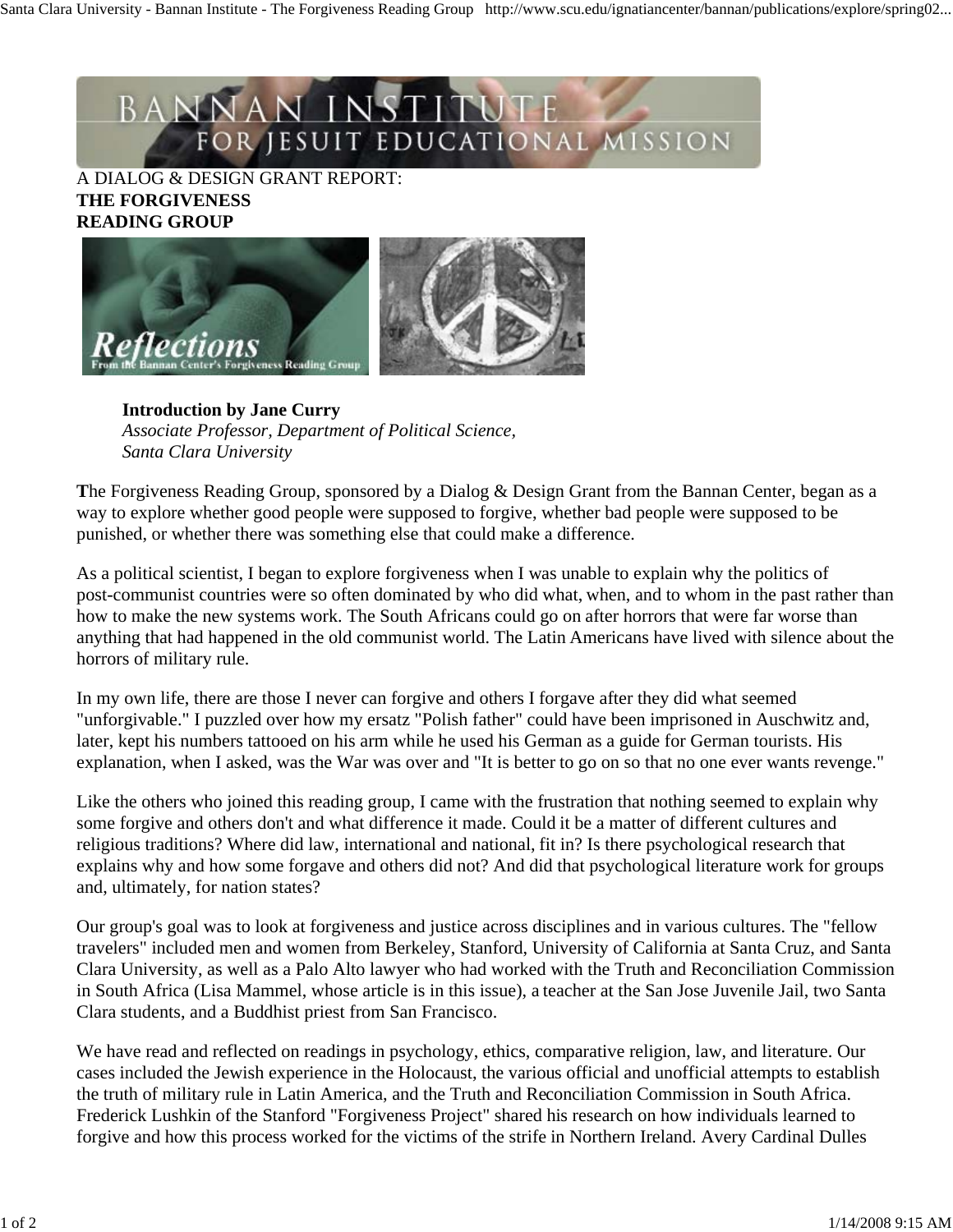joined us to talk about how religions view forgiveness. Father William O'Neill brought the insights of his time in Rwanda to the table. I puzzled over the troubled transition out of communism. Others raised issues from their own lives and work. And, we continue on as the issues become even more relevant with the battles that continue in the Middle East and the need for recreating a nation in Afghanistan, understanding what triggers the lack of forgiveness that comes with terrorism, and the need to reconstruct lives touched by terror here.

But, for now, some of our reflections on the political are stories in themselves.

Selections from the Reading List for the 2000-2001 Forgiveness Reading Group

# GENERAL WORKS

- The Sunflower: On the Possibility and Limits of Forgiveness by Simon Wiesenthal
- Between Vengeance and Forgiveness: Facing History After Genocide and Mass Violence by Martha Minow
- An Ethic for Enemies: Forgiveness in Politics by Donald W. Shriver Jr.
- Transitional Justice by Ruti G. Teitel
- Dimensions of Forgiveness: Psychological Research and Theological Perspectives (Laws of Life Symposia Series, vol. 1) edited by Everett L. Worthington

# SOUTH AFRICA

- Coming to Terms: South Africa's Search for Truth by Martin Meredith and Tina Rosenberg
- Reconciliation: The Ubuntu Theology of Desmond Tutu, by Michael Battle
- For Humanity: Reflections of a War Crimes Investigator by Richard J. Gladstone
- Country of My Skull: Guilt, Sorrow, and the Limits of Forgiveness in the New South Africa by Antjie Krog
- No Future Without Forgiveness by Desmond Tutu

# LATIN AMERICA

A Miracle, A Universe: Settling Accounts with Torturers by Lawrence Weschler

Return to Web format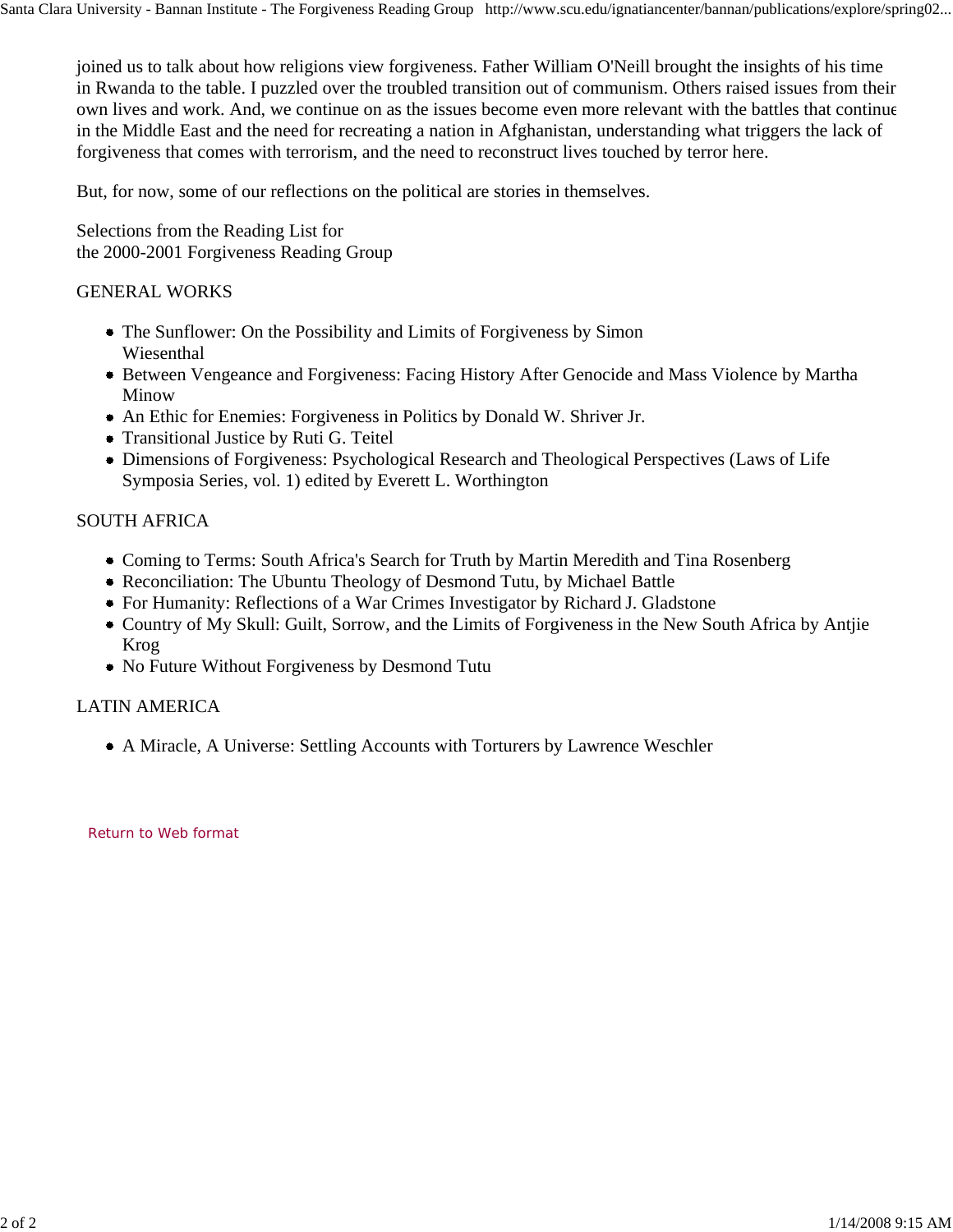#### **THE FORGIVENESS SEMINAR**

#### **By Nancy Spatz**

*Santa Clara University*

**I** entered the Forgiveness Seminar hoping to learn more about Imperialism and the Cold War in Europe and its former colonies in the 1980s and '90s. Although I had been teaching ancient, medieval, and Renaissance European history for ten years at a state university in Colorado, my new position as lecturer at SCU required me to teach the modern half of Western Civilization, and I felt ill-prepared on the post-War period. I figured that the topic of forgiveness and the recent history of Third World countries such as South Africa would fill in some gaps in my knowledge. Also, I assumed that the readings would be unfamiliar and even exotic, offering me a refreshing break from my research on the history of the medieval Roman liturgy and medieval education. All this, and free books and dinners too, every month. What an opportunity!

As a result of the seminar, I did bone up on many useful teaching topics such as the Holocaust, post-Communist Poland, and the military juntas of South America. What I did not expect was to have my soul touched by the writings of Bishop Desmond Tutu of South Africa. I dimly remembered that Marxism was the leading ideology in liberation movements in southern and southwestern Africa in the 1970s and '80s. I can't describe my astonishment to find out that Bishop Tutu credited his success in vanquishing apartheid to the Anglo-Catholic liturgy. He writes:

For me, it would be impossible to engage in the kind of public life I have had if this was not undergirded by the spiritual life. Our tradition is one where we have, as far as possible, a daily Eucharist and an extended time of quiet in meditation, and mid-day we . . . pause for the Angelus. . . . There is this constant stream of worship and adoration and all I need to do is to jump into the stream and float. . . . [The Church] is the storehouse of the energy and power of good which must combat the power of evil to the end, and which as it triumphs over the dark power makes all things new . . . (Michael Battle, pp. 89, 91, 97)

Before I read this book I knew very little about Tutu. I certainly did not expect a famous black South African revolutionary leader to credit his success to the Christian liturgy, the roots of which go back to the ancient and medieval Mediterranean world, my teaching specialty! What I had always thought of as merely an odd scholarly interest of mine-the liturgy-turned out to be a vital force in world affairs and politics halfway around the world. I now see the weekly Sunday liturgy with fresh eyes.

The Forgiveness Seminar also made me more keenly aware about the importance of teaching history to young people. As Martha Minow writes, "Demonstrating the crucial role of dehumanization of particular groups of people before genocide or mass violence occurs can alert young people to the dangers of group exclusions and degradation in their own world" (p. 144). I left the seminar feeling more certain than ever about the moral and practical value of history in undergraduate education.



Nancy Spatz

Alas, my enthusiasm for teaching history was to be short-lived. Citing budget concerns, SCU did not renew my contract. I had left my previous tenured position with the understanding that my services at SCU would be needed indefinitely. Ironically, now I faced the issue of forgiveness: forgiving SCU for discarding me after two years of outstanding service, my profession for not providing me with better employment opportunities, and myself for never landing a good position in academia.

Faced with poor job prospects in academe and two small children to support, I have become a landscape designer. Creating gardens has become my method of reconciliation. One of my first projects is a medieval garden at SCU.

As a result of the seminar, I did bone up on many useful teaching topics such as the Holocaust, post-Communist Poland, and the military juntas of South America. *What I did not expect was to have my soul touched by the writings of Bishop Desmond Tutu of South Africa.*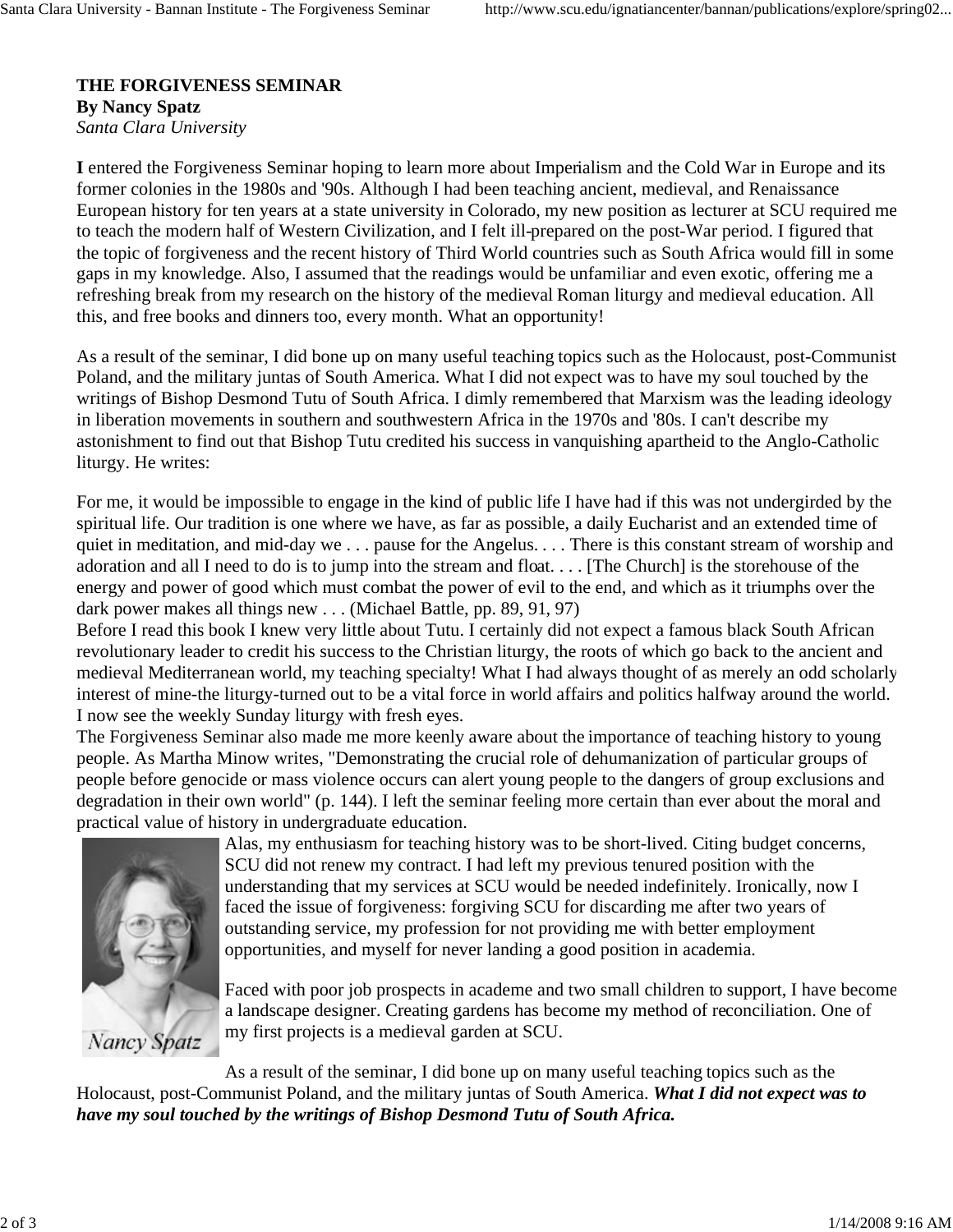# **ON FORGIVENESS By Lisa Ann Mammel**

*Attorney, Cooley Godward LLP*

I stood next to a Sardinian shepherd looking out onto his fields, which were dotted by the white carcasses of his flock of 200 sheep. Their throats had been cut.

"What will you do? Have you called the police?" Grimace.

"Do you know who it was? Do you have any ideas?" Silence.

A tug at his pocket, a light of a cigarette, and a slow statement to me and to his own conscience: "La vendetta si mangia fredda." (Revenge is a meal to be eaten cold.)

These words in 1985 first peaked my curiosity: What provokes the demand for revenge? What prompts a victim to seek recourse through legal channels? What makes a victim forego legal channels? What allows for forgiveness?

My interest deepened a decade later when, in 1997, I served as an attorney-observer of the Truth and Reconciliation Commission ("TRC") in South Africa. For two weeks I attended "Victims Hearings," where those who had experienced gross human rights violations during the apartheid era spoke before an attentive nation (and a listening world) about their pain, their losses, and their grief. Here are a few paraphrased selections from the testimony:

My son's body was left at my door; it was missing a hand.

I found my wife dead, face down in the dirt. A panga was still in her back. It had missed our baby who had been tied to her back. The child was crying.

At the funeral for our child, we stood with the coffin out there. And then they started shooting. Everyone ran, and we ran too, carrying the coffin.

Listening to the details of the victims' experiences provoked in me a rippling wave of feelings: anger, sympathy, and then an almost self-preservation-like feeling of being numb. However, that numb feeling was pierced by feelings of astonishment. When I interviewed these victims and asked them "What will you do? What do you want?" their responses were remarkably similar: "I will forgive. I must forgive." "Madiba (Mandela) asks us to forgive. God alone can judge." "I must forgive. It is for my country."

Why the different response in South Africa? Like the Sardinian shepherd, these people had suffered a crime-in fact they were victims of more horrific crimes. And like the shepherd, these people had not pursued legal recourse to address their wrongs. (Indeed, in the compromise brokered in the creation of the TRC, victims were precluded from seeking resolution from the court system.) Remarkably, unlike the Sardinian shepherd, South African victims were not seeking revenge-neither immediate nor delayed. They somehow had the ability to forgive acts that were unforgivable, and to forgive perpetrators, many of whom never came forward nor were identified.1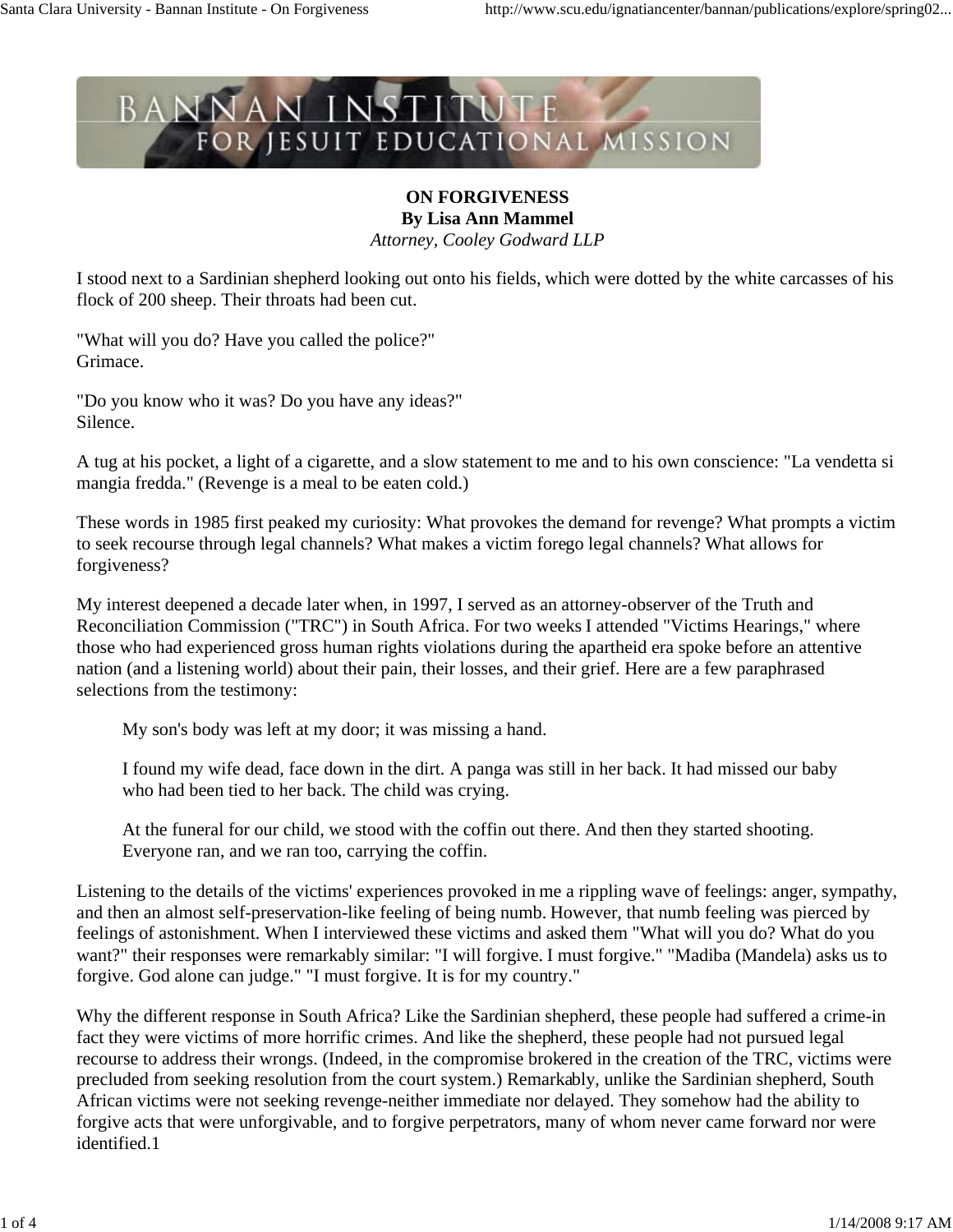I continue to seek to understand the ability of the South African victims to forgive. I have considered whether it stems from the South African people themselves-their character, their faith, their moral center. I have considered whether the unique South African forgiveness stemmed from the victims' cognizance of their place in history or that the TRC process and the larger-than-life example of Nelson Mandela simply came together to make forgiveness happen. When I have found such explanations unsatisfying, I have looked beyond South Africa to other examples of forgiveness and vengeance: e.g., Ireland, Rwanda, Eastern Europe, and Bosnia. They, too, have left me wanting: I continue still on my search through the Forgiveness Reading Group. I have puzzled with others intrigued by the power of forgiveness, seeking to understand its roots, and wanting to transplant it like a heady, benevolent (and, some would argue, non-naturally occurring) weed in places (personal, local, national) where other dispute resolution has failed. Each of us had a personal motivation for participating in the reading group. Each brought a unique perspective to the discussions. My ongoing reflections on the South African experience have been further shaped by some of those discussions.

As an attorney for a secular legal tradition, I have wondered if the combination of a very religious population and a spiritual process could explain why South Africans testifying before the TRC were able to forgive the unspeakable crimes. It was an important part of the equation for forgiveness, but not an answer I feel satisfied with. *After all, various countries and populations with strong spiritual groundings have not adopted a forgiveness model in response to the heinous crimes of their nations' pasts.*

# The Forgivers

Those testifying before the TRC-amazing the world in its lack of vindictiveness-were conducting a repeat performance. They had astonished the world only three years before during South Africa's first multi-racial elections. For those, I had been selected by the United Nations to be a monitor. I witnessed the moral fortitude of the South African public first-hand, observing voting at polling stations in rural schoolhouses, a white community center, a home for the elderly, and a prison in the province of Christiana. People who had waited generations to obtain political franchise and to participate in their country's future waited some more, standing peacefully in polling station lines for 10, 18, 20+ hours to cast their ballots in a highly charged political landscape. There were no expressions of defiance, vindication, or an in-your-face exuberance-I saw nothing but dignity and reserve. Except for a very few isolated incidents during the week preceding the elections, a country that had been at brink of civil war carried out a peaceful revolution at the ballot box.

Many say that the peaceful polling process in 1994 and the magnanimous forgiveness demonstrated by the victims testifying before the TRC in 1996-1997 were products of the principle among some indigenous groups in South Africa known as "Ubuntu" in the Nguni languages. The concept is not easily translatable. Its central precept suggests personal fulfillment can only be found through positive social relationships and group solidarity. In the case of violence, Ubuntu suggests that a victim should not seek revenge and thereby become a new perpetrator, but, rather, should forgive and, thereby, break the cycle of violence.

In South Africa, where violence had permeated society, forging new relationships of trust in a post-apartheid nation of many races was both an urgent personal goal for individuals and the key for the new nation's viability.

In addition to subscribing to the principles found in Ubuntu, many of the victims testifying before the TRC acknowledged a deep spiritual foundation. Upon reaching the witness table, many called for God's assistance in their testimony. When asked by the TRC Commissioners what reparations they wished from the TRC, some stated that they had no expectations or demands, and left things in God's hands.

The TRC's structure was also distinguished by religious elements. Religious leaders led the public debate setting up the TRC. The head of the TRC was an archbishop; three ordained ministers served as Commissioners; and hearings were often held in church halls. A hymn opened victims' hearings and was usually followed by a prayer. Solemnity, contrition, and forgiveness were emphasized.

As an attorney for a secular legal tradition, I have wondered if the combination of a very religious population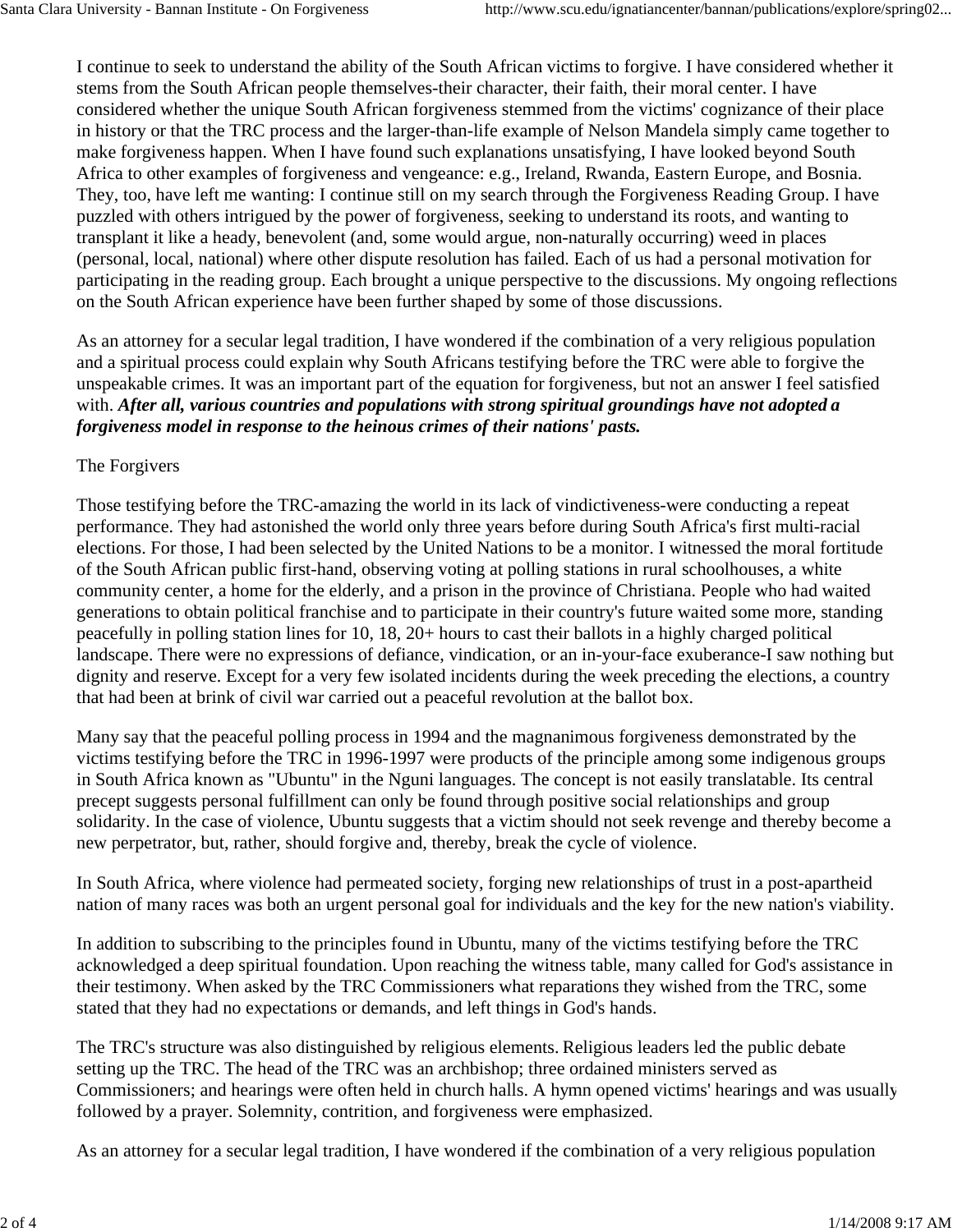and a spiritual process could explain why South Africans testifying before the TRC were able to forgive the unspeakable crimes. It was an important part of the equation for forgiveness, but not an answer I feel satisfied with. After all, various countries and populations with strong spiritual groundings have not adopted a forgiveness model in response to the heinous crimes of their nations' pasts.

# The Process

I then considered whether (in addition to the deep-seated faith and the prevailing value of Ubuntu, the style and substance of the TRC, and the political process that brought it about) the very real example of forgiveness by Nelson Mandela would explain the spirit of forgiveness I witnessed in South Africa.

After all, when Nelson Mandela left prison after 27 years, he embraced his jailer and explicitly forgave his oppressors. On a world stage as a former freedom fighter, president of South Africa, and Nobel Peace Prize Laureate, his example could not be missed. Indeed many victims buying into the TRC did so in allegiance to Mandela.

Forgiveness and Ubuntu were key to those negotiating the transition and drafting the Interim Constitution. The 1993 Interim Constitution ends specifically mentioning Ubuntu:

The adoption of this Constitution lays the secure foundation for the people of South Africa to transcend the divisions and strife of the past, which generated gross violations of human rights, the transgressions of humanitarian principles in violent conflicts and a legacy of hatred, fear, guilt and revenge.

"I will forgive. I must forgive." "Madiba (Mandela) asks us to forgive."

These can now be addressed on the basis that there is a need for understanding but not for vengeance, a need for reparation but not retaliation, a need for Ubuntu but not for victimization.

Truth and forgiveness were set out as the twin pillars of the legislation setting up the TRC. Amnesty from prosecution was granted to individuals who had committed gross human rights violations in the past. The exchange was for Truth: a complete and public disclosure of the crimes that they committed, and the political motivations behind them. Victims, denied justice by the court system during the apartheid era and silenced by threats of further violence, were given the opportunity to tell their part of the Truth-through telling their stories of pain and suffering to a listening nation and, eventually, receiving reparations for their losses. Amnesty was offered by the state. Forgiveness was imparted (or not) by the grace of the victims.

Perhaps the strongest element of the TRC process was the public airing of "Truth." The TRC was set up on the premise that to forgive, one must NOT forget. The assumption was that the public establishment of truth means the mistakes of the past will not be repeated and sets the groundwork for atonement, forgiveness, and eventually, reconciliation. In order to build the bridge between the past, characterized by injustice, and the new nation founded on recognition of human rights, the TRC was to establish as complete a picture as possible of the truth about injustices committed in the past. The picture was to be a composite of perpetrators' amnesty applications, investigative findings and, most importantly, victims' testimony.

The revelations were truly horrific: first, the existence of death farms-rural areas where many bodies were located and exhumed; second, the development of torture methods; and third, state-sponsored experimentation in poisons.

Then, there were over 21,000 statements made by those claiming to be victims of gross human rights violations. Approximately 10 percent of those were publicly heard in the TRC's Human Rights Violations Committee hearings in public venues throughout South Africa from April 1996 though August 1997, although all were